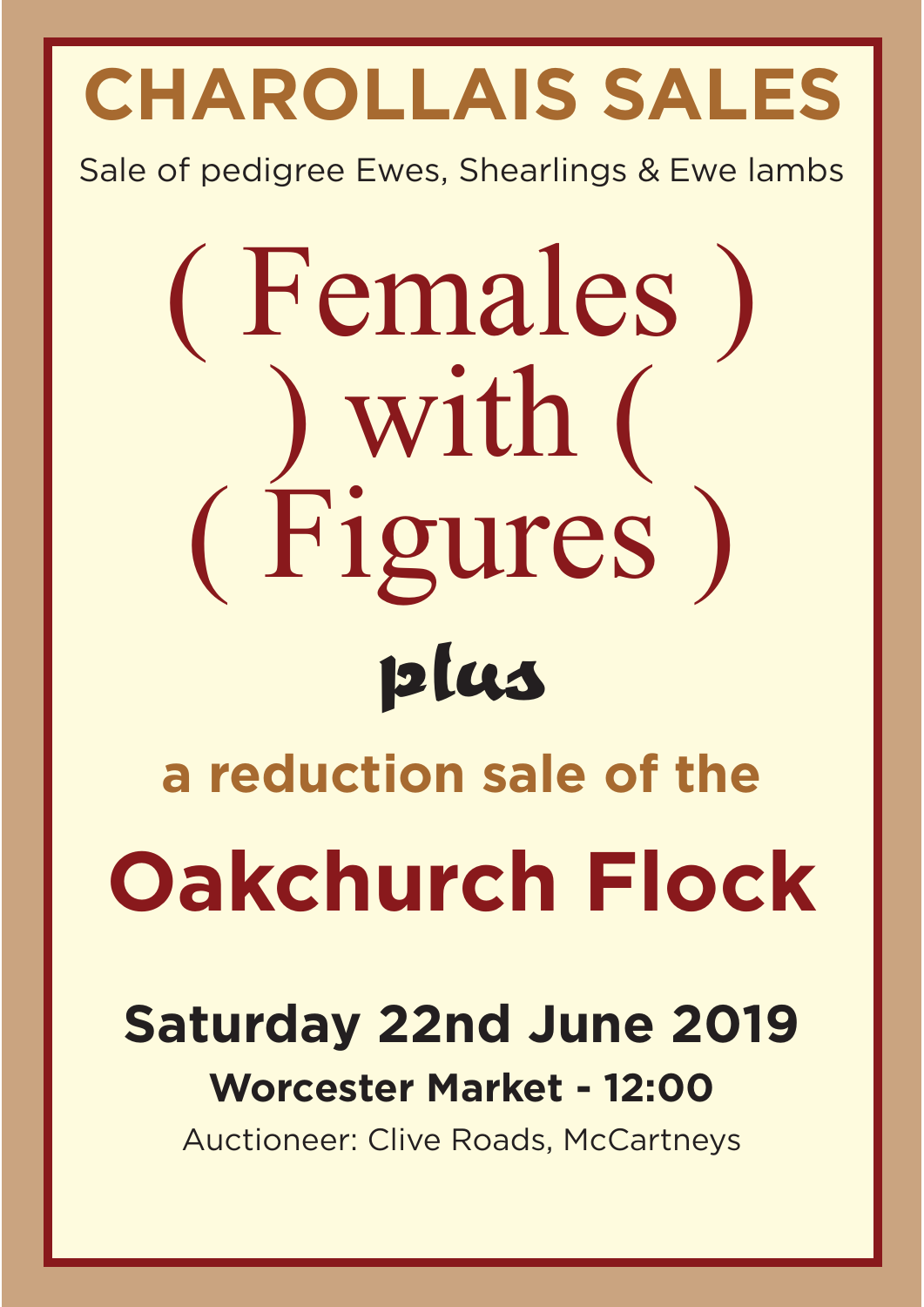# **Sale of Ewes, Shearling Ewes & Ewe Lambs**

from

# **BRETTLES FLOCK "WF" RAINBOW FLOCK "XPU"**

and, guest consignments from **DUDSTON FLOCK "YBZ" & BOYO FLOCK "XHE"** 

# **~ 46 lots ~**

**9 Ewes (4 with lamb at foot), 23 shearling ewes & 9 ewe lambs** 

**+ 5 Suffolk x ewes from the Rainbow flock with potential to be used as recipients (Lots 90-94)** 

*All from Signet recorded and MV Accredited flocks*

# **plus**

**a reduction sale of females from the** 

*Oakchurch Flock "WKW"*

**~ 45 lots of older ewes ~**

## **Saturday 22nd June 2019 at Worcester Market - 12 noon Auctioneer : Clive Roads, McCartneys Worcester Livestock Market The Heath Meadow, Nunnery Way, Worcester WR4 0SQ Tel: 01905 769770**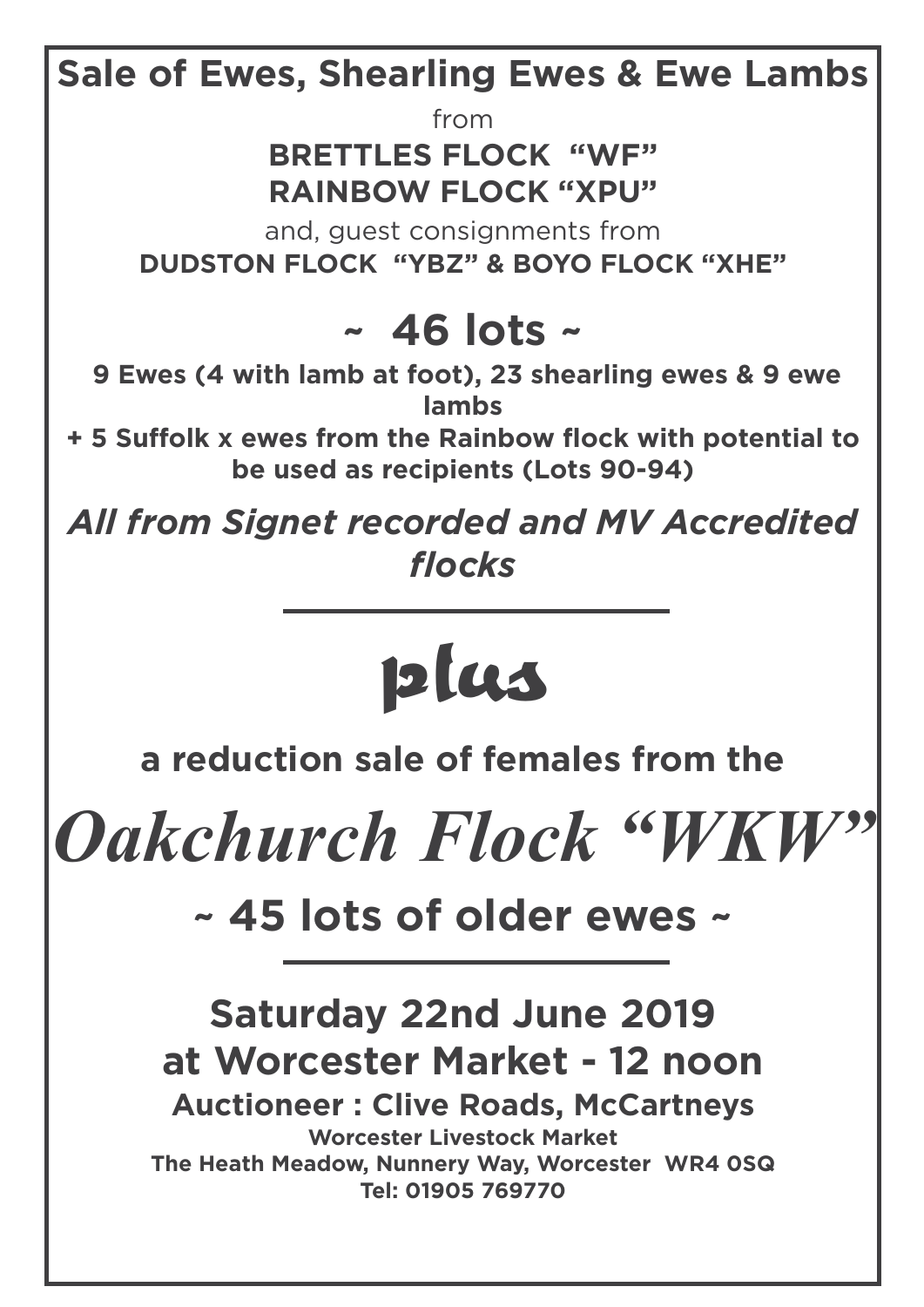# **Order of Selling** "Females with figures"\*

### **EWES**

- Lots 1 4 Rainbow (with lamb at foot)
- Lots 5 9 Boyo

### SHEARLING EWES

| Lots             | $10 - 14$                          | <b>Brettles</b> |
|------------------|------------------------------------|-----------------|
| Lots             | $15 - 19$                          | <b>Boyo</b>     |
| Lots             | $20 - 22$                          | Dudston         |
| Lots             | $23 - 25$                          | Rainbow         |
|                  | <b>(Second Runs of Shearlings)</b> |                 |
| Lots             | $26 - 30$                          | <b>Brettles</b> |
| Lots             | $31 - 33$                          | <b>Boyo</b>     |
| <b>EWE LAMBS</b> |                                    |                 |
| Lots             | $34 - 35$                          | Dudston         |
| Lots             | $36 - 38$                          | Rainbow         |
| Lots             | $39 - 42$                          | <b>Brettles</b> |
|                  |                                    |                 |

### (See Page 21)

# "Oakchurch Reduction Sale"

### EWES

| Lots | $45 - 48$ | <b>2014 Ewes</b> |
|------|-----------|------------------|
| Lots | $49 - 52$ | <b>2015 Ewes</b> |
| Lots | 53 - 65   | <b>2016 Ewes</b> |
| Lots | $66 - 89$ | <b>2017 Ewes</b> |

Lots 90 - 94 5 MV Accredited Suffolk x ewes from the Rainbow flock with the potential to be used as recipients.

### \* Order is subject to change on the day.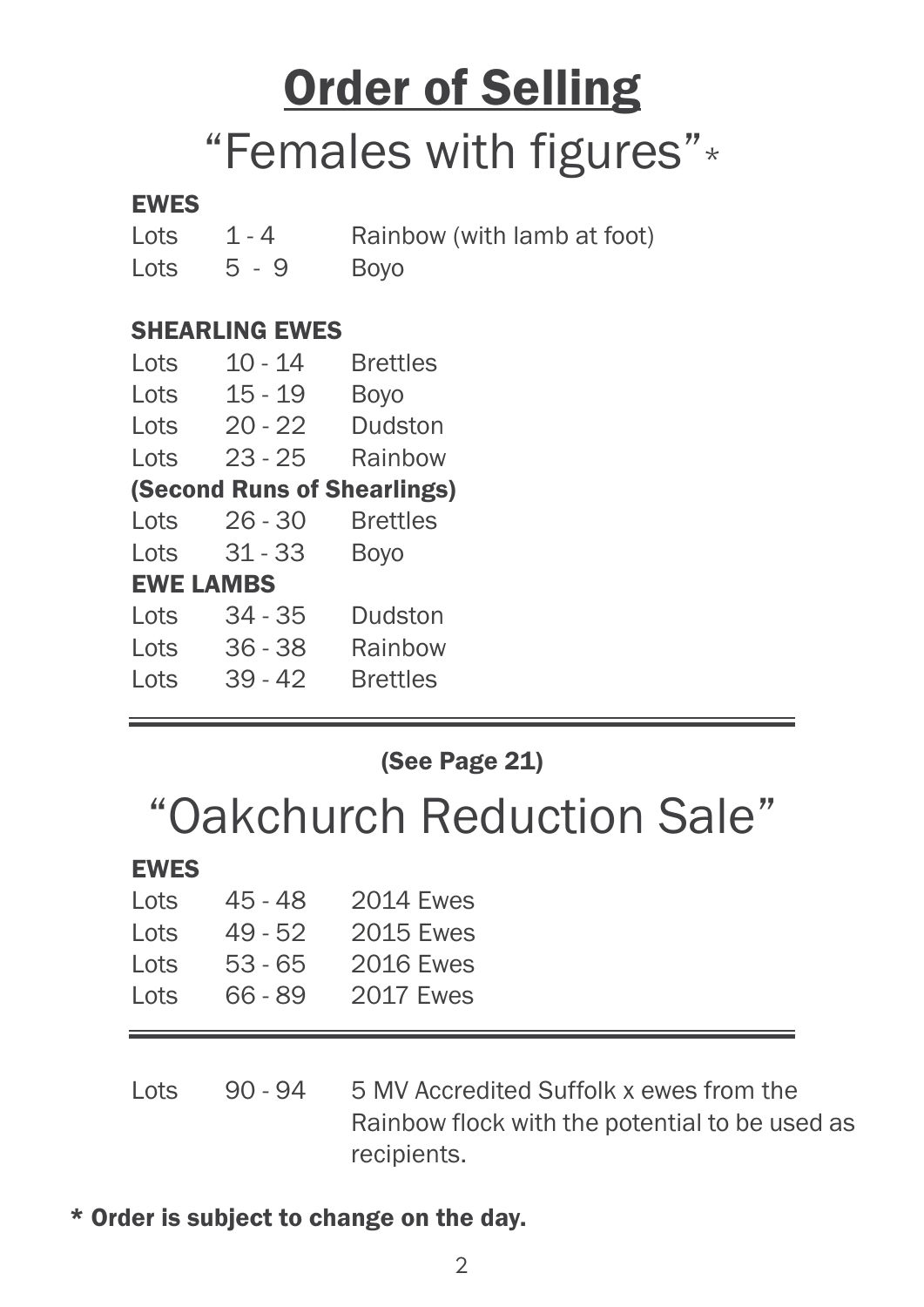# *INTRODUCTION*

**Welcome to the sixth "***Females with Figures***" sale.** With all the uncertainty about Brexit and the lack of forage on many farms this past winter we wondered what the future would hold for breeding sales this year. We still don't know but we are certain that good quality breeding stock will always be needed.

### *Last year's sale had sheep to suit everyone's pocket selling for 250gns up to 3,100gns and again this year we will have a great selection of sheep from Rainbow, Brettles, Dudston and Boyo flocks*

The Females with Figures sale is a useful alternative to the "in lamb" sales in the autumn since it enables purchasers to select ewes to *put to a tup of their choosing and to lamb at a time of year that suits their farm*.

The sale date in June was chosen to give purchasers enough time to plan their breeding programmes and sponge ewes ready to AI or tup in early July and lamb around the 1st December.

All the sheep for sale are from flocks that record with Signet. All have their Estimated Breeding Values (EBV) displayed in the catalogue with their Pedigree information to enable you to make a selection based on all the factors which are important for your flock. Basic information on EBVs and the Benchmark Charollais data is shown overleaf.

Weight records and scanning information are valuable additional tools when selecting breeding stock. They don't replace your own judgement in looking at an animal but they provide measurements that your eyes don't see. The overall EBVs for each trait give comparisons between different sheep based on their own performance and that of their breeding relations regardless of how well they have been fed or prepared for sale.

This year the index has been rebased and also the relationship between age, weight and eye muscle has been altered in calculating the overall index. We are all trying to understand the implications and effects of the changes and if you compare the figures with last year's catalogue you will see they are much lower. If you need any explanation we will be happy to discuss anything with you before or at the Sale.

If you wish to purchase ewes for export please contact us to discuss arrangements as the procedures for different countries can vary and we will try to accommodate whatever is required either before or after the sale.

Our auctioneer is Clive Roads of McCartneys who will answer any questions you have. His phone number is 01905 769770.

# *Andrew Walton and Mark Rushbrooke*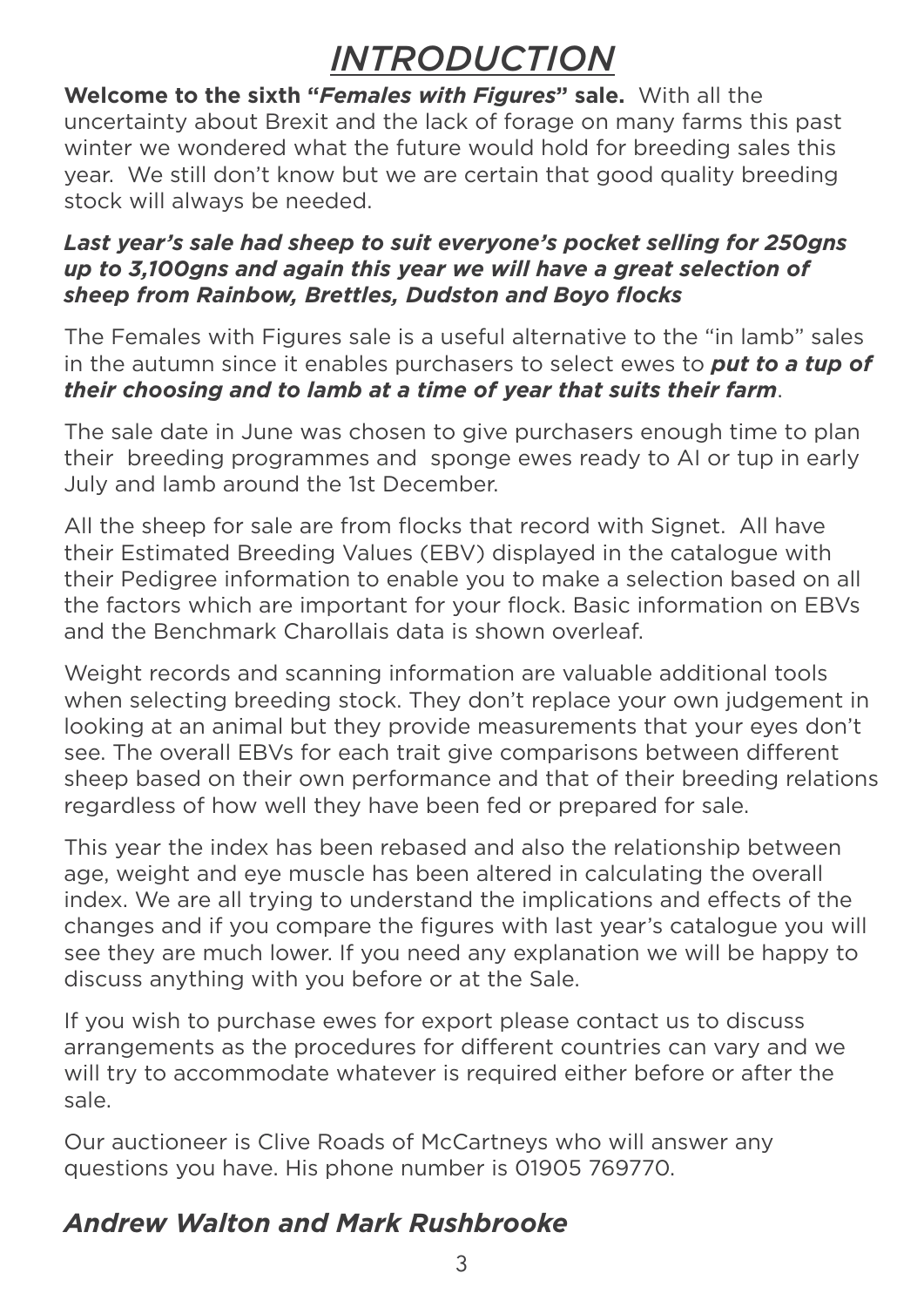# *Signet Performance Recording New Charollais Benchmark for 2019*

The new Charollais benchmark can be seen below, which incorporates the new changes and the additional Maternal Index. Please note the figures have been re-based so are lower than in previous years.

|                                       | Bottom<br>5% | 10%     | <b>Bottom</b> Bottom<br>25% | Avg     | Top<br>25% | Top<br>10% | Top<br>5% |
|---------------------------------------|--------------|---------|-----------------------------|---------|------------|------------|-----------|
| <b>Maternal Ability</b><br>EBV (kg)   | $-0.68$      | $-0.45$ | $-0.07$                     | 0.36    | 0.79       | 1.17       | 1.40      |
| <b>Litter Size Born EBV</b><br>$(\%)$ | $-0.08$      | $-0.06$ | $-0.03$                     | 0.00    | 0.03       | 0.06       | 0.08      |
| <b>Eight Week Weight</b><br>EBV (kg)  | $-0.63$      | $-0.26$ | 0.36                        | 1.06    | 1.76       | 2.38       | 2.75      |
| Scan Weight EBV<br>(kg)               | $-1.79$      | $-0.80$ | 0.86                        | 2.70    | 4.54       | 6.20       | 7.19      |
| <b>Muscle Depth EBV</b><br>(mm)       | $-0.80$      | $-0.46$ | 0.10                        | 0.73    | 1.36       | 1.92       | 2.26      |
| <b>Fat Depth EBV</b><br>(mm)          | $-0.67$      | $-0.53$ | $-0.30$                     | $-0.04$ | 0.22       | 0.45       | 0.59      |
| Lean Weight EBV<br>(kg)               | $-0.19$      | $-0.09$ | 0.06                        | 0.24    | 0.42       | 0.57       | 0.67      |
| <b>Fat Weight EBV</b><br>(kg)         | $-0.65$      | $-0.54$ | $-0.36$                     | $-0.16$ | 0.04       | 0.22       | 0.33      |
| <b>Gigot Muscularity</b><br>EBV (mm)  | $-2.82$      | $-2.23$ | $-1.22$                     | $-0.11$ | 1.00       | 2.01       | 2.60      |
| <b>Maternal Index</b>                 | 60           | 80      | 113                         | 150     | 186        | 219        | 239       |
| <b>Terminal Sire</b><br><b>Index</b>  | 70           | 93      | 132                         | 174     | 217        | 255        | 278       |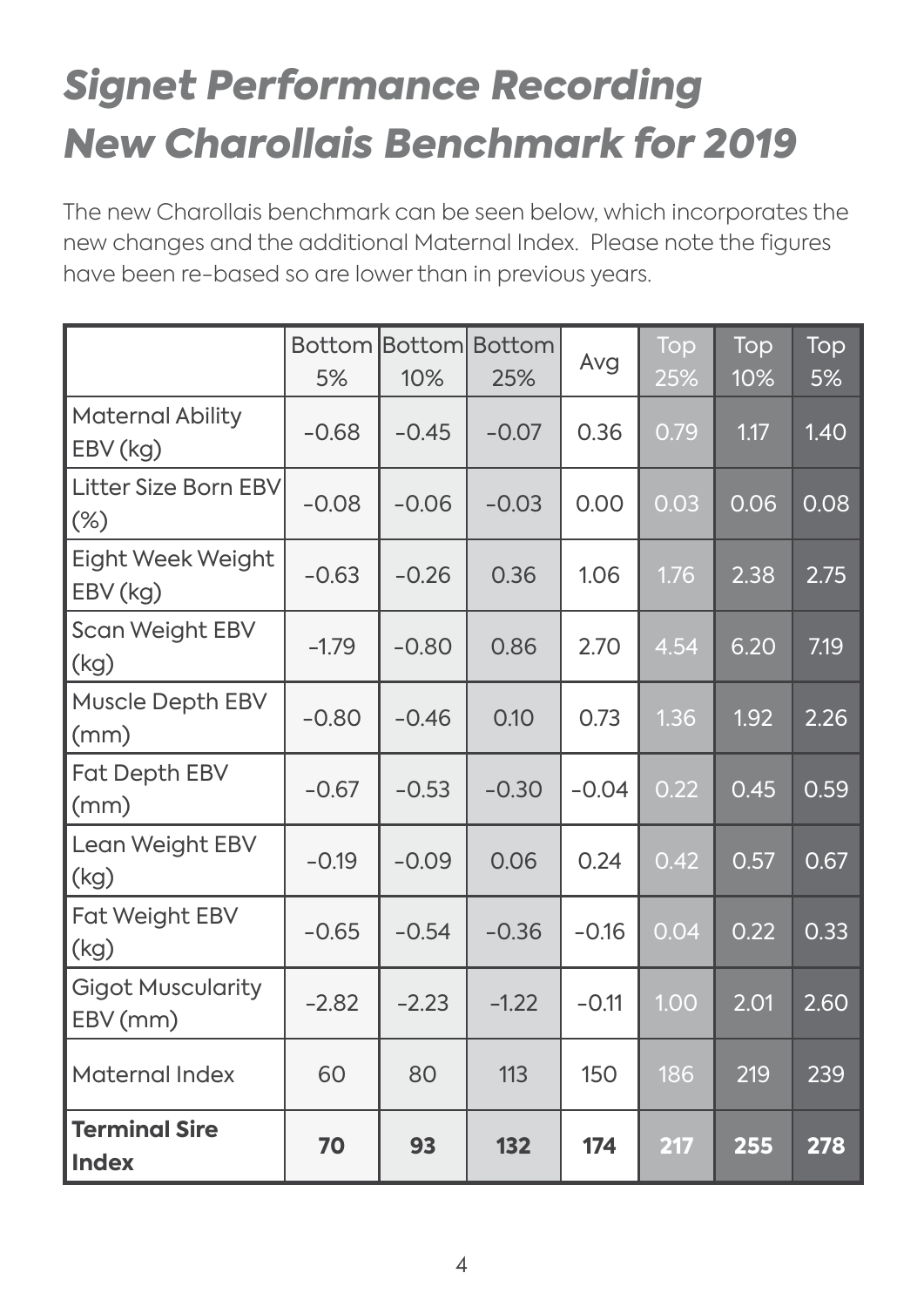# General Information

The Sale will commence at 12 noon. The sale is held under the auspices of the British Charollais Sheep Society and all sheep will be sold subject to the Rules and Conditions of the Society. Copies are available from the Society or Auctioneers and will be displayed at the sale. All sheep will be sold in guineas (105 pence) and strictly in catalogue order. All sheep to be sold singly.

ALL FEMALES offered for sale are warranted not to be in lamb. Should the situation arise that a ewe proves to have been in-lamb at the time of the sale, then If within fourteen weeks after the day of sale a female sheep warranted not in lamb as aforesaid proves to be in lamb and within sixteen weeks after the day of sale the purchaser gives to the auctioneers written notice supported by a certificate signed by a veterinary surgeon such female sheep has been proved to have been in lamb then if the sheep lambs naturally at a date which proves it to have been in lamb at the date of sale either the purchaser may return the sheep and her lamb if any to the Vendor or at the sole option of the Purchaser the Vendor shall pay to the Purchaser as and for ascertained and agreed liquidation damages to cover all expenses depreciation in value and other damages whatsoever a sum equal to 25% of the purchase price of the sheep.

All sheep will have been subject to **INSPECTION** by an official Society Inspector.

The sheep are from **MAEDI VISNA ACCREDITED FLOCKS** registered with the SAC Sheep & Goat Health Scheme.

PEDIGREE CERTIFICATES will be available at the Auction Mart Office on the day of the sale, together with Scrapie Genotype Certificates. All sheep in the sale are Full Pedigree Registered.

Would prospective **PURCHASERS** please have their CPH Number ready to supply to the auctioneer at the time of payment. No movement license will be issued without this information.

**THE SCRAPIE GENOTYPE** results listed in this catalogue are guaranteed to be correct by the person whose name appears as the Vendor in the catalogue. Whilst the Society will make all possible effort to provide purchasers with the correct information, they can in no way be held responsible for any error or ommission of information.

*The breeding information, comments and photographs for sheep in this catalogue have been supplied by the vendors. While every effort has been made, the Society cannot be held responsible for any inaccuracies or ommissions.*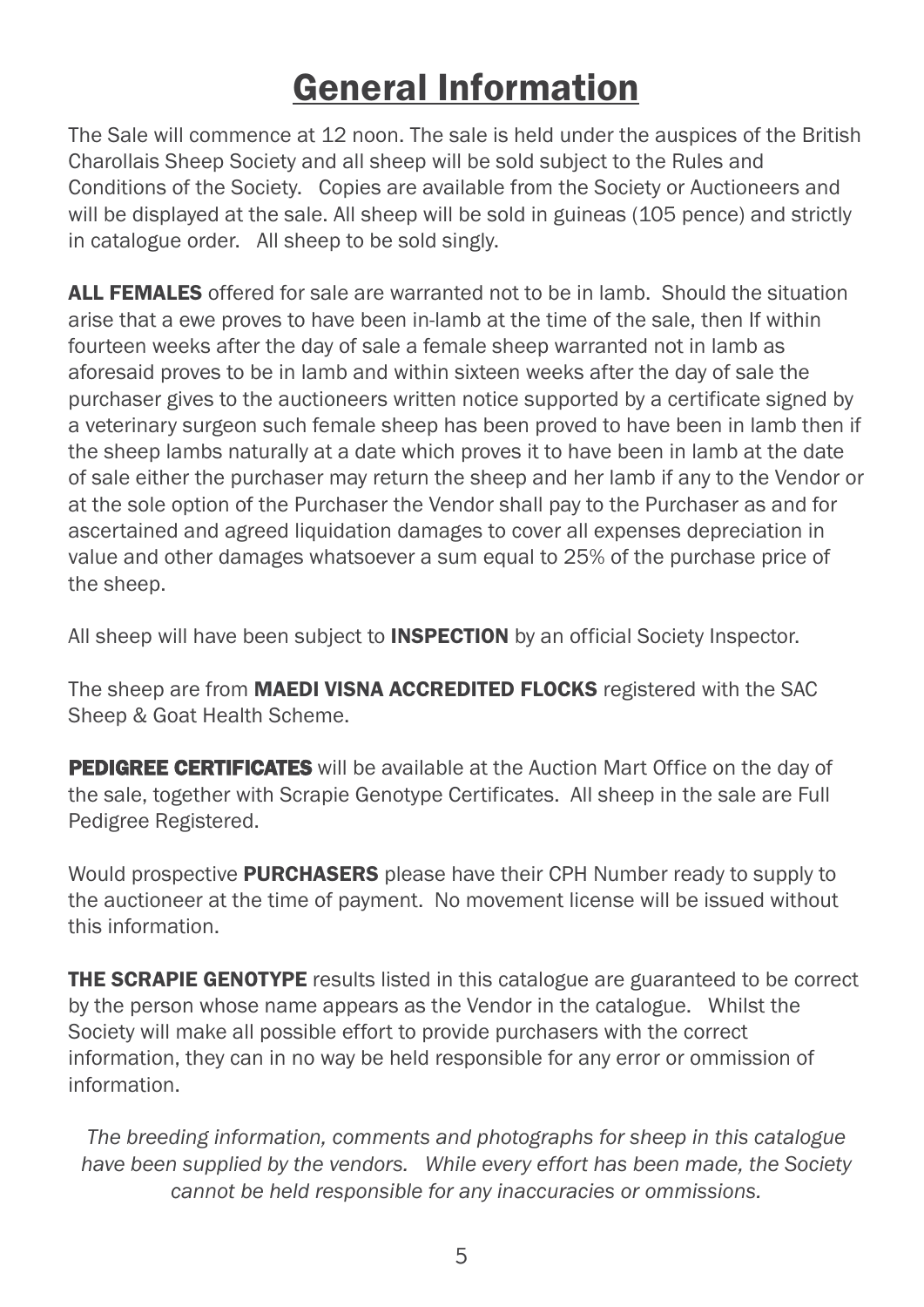### **BRETTLES FLOCK "WF" Mark & Margie Rushbrooke Brettles Farm, Shatterford, Bewdley, Worcs DY12 1TJ Tel: 01299 861200 Mobile: 07748 305857 email: mandmrushbrooke@gmail.com Website: www.brettlesfarm.co.uk**

 $\mathcal{M}$  e have entered 10 shearlings again this year, 1 by Inverae Oisian, 3 by Rainbow "Road to Utopia", 3 by Dalby Rumpole, 2 by Wernfawr Shogun and 1 by Loanhead Ringleader. We have also chosen 4 ewe lambs. 1 by Rainbow "Road to Utopia", 2 by Dalby Triple Threat and 1 by Brettles Patriot.



Our flock consists of 90 ewes and we have aimed to improve the quality by buying rams that combine correctness with good growth and muscle figures. We have been recording with Signet for over 20 years and believe that in order to improve you must measure and record but never be a slave to the figures.

Every year we take some of our best ram lambs for CT scanning so that we can select the best for breeding and also be sure that the rams we are using are producing as well as their figures would suggest.

All the ewes and rams in our flock are ARR/ARR genotype and all our sale yearlings and lambs have been genotyped for purchasers peace of mind.

### *Sires of this years consignment*

I**nverae Oisian** A Parkgate Neptune son purchased at the Worcester sale in 2014 from Jeffrey Parkhouse. Growth EBV 5.36 Muscle Depth EBV 0.29 Gigot EBV 0.26 T.S.Index 235

**Brettles Patriot** An impressive son of Loanhead Odds On out of a Brettles Karlin daughter. Also the sire of Brettles Ricardo used extensively in the Lowerye and Rainbow flocks . Growth EBV 4.93 Muscle Depth EBV -0.36 Gigot EBV1.36 T.S.Index 221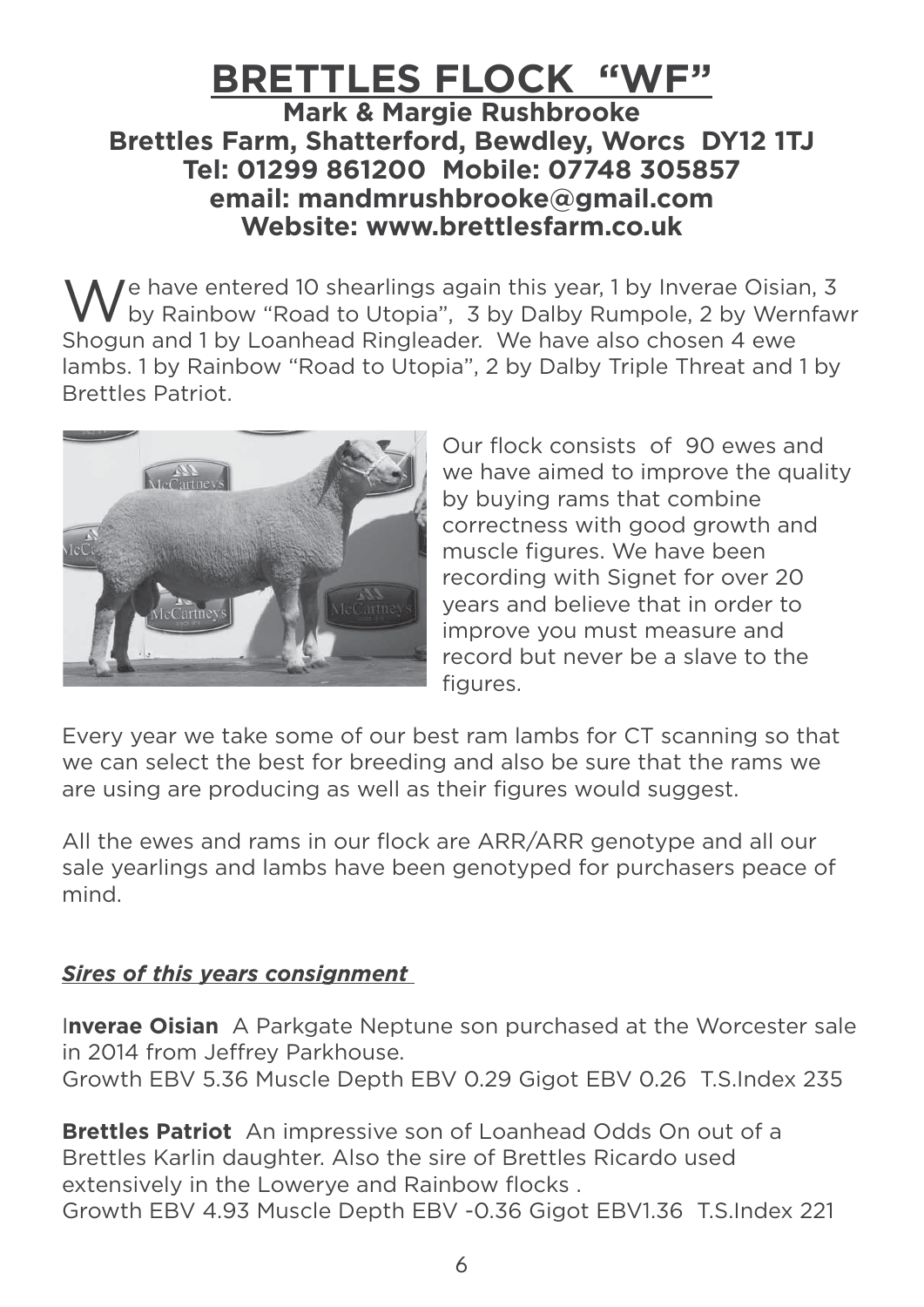**Rainbow "Road to Utopia"** Has been an outstanding ram for the Brettles flock including siring Brettles Sherman sold for 7,000gns at Worcester in 2017. *(see picture opposite)* Very high Growth EBV and excellent Gigot EBV, his lambs have scanned very well at CT scanning. Growth EBV 8.79 Muscle Depth EBV -0.57 Gigot EBV 2.97 T.S.Index 268

**Dalby Rumpole.** A powerful son of Micklehills Odyssey out of a Golden Promise daughter. Growth EBV 4.30 Muscle Depth EBV 2.24 Gigot EBV -1.71 T.S.Index 205

**Dalby Triple Threat.** *(pictured right)* Classy high index ram purchased at the Premier last year when his full brother sold to 5,800gns. Very pleased with his offspring including the two ewe lambs offered for sale this year. Growth EBV 7.33 Muscle Depth EBV 1.44 Gigot EBV 2.24 T.S.Index 316



**Wernfawr Shogun.** Purchased at the Premier in 2017 he has thrown some powerful lambs with good eye muscle depth. His sire is Shamrock Northern Star out of Wernfawr Nijinsky's mother. Growth EBV 3.92 Muscle Depth EBV 1.34 Gigot EBV 0.05 T.S.Index 192

### **Health Information**

| <b>MV Accredited</b> |                        |  |
|----------------------|------------------------|--|
| Ewes.                | Toxovax vaccinated     |  |
|                      | Heptavac P+ vaccinated |  |
| <b>Ewe lambs</b>     | Heptavac P+            |  |
|                      | vaccinated             |  |

**Brettles shearlings from 2016 sale**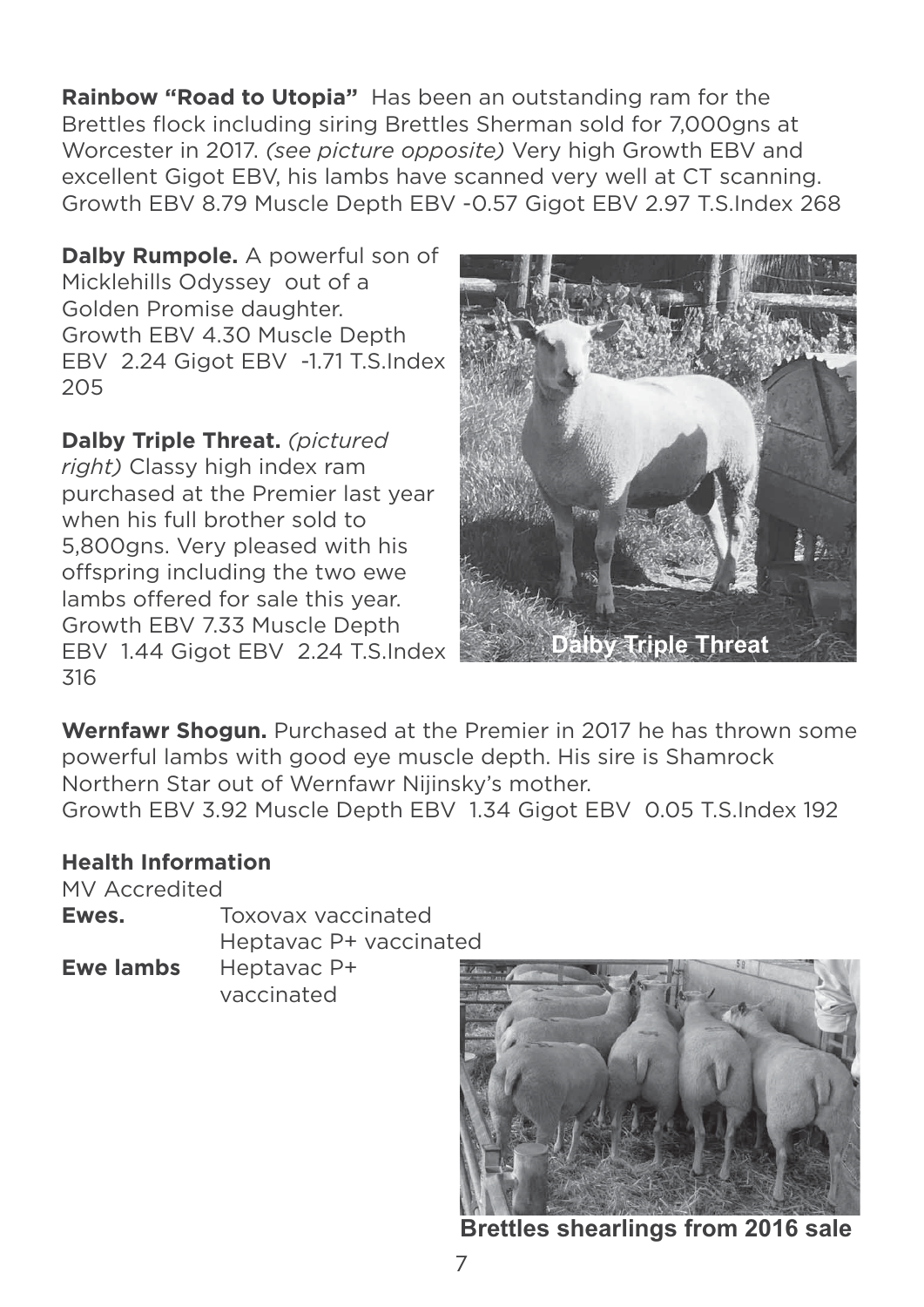# **RAINBOW FLOCK "XPU"**

**Andrew and Jan Walton Church Farm, Backford, Chester, CH2 4BE Tel: 01244 851705 or 07710 522387 Twitter@MeatyAndrew - Facebook: Rainbow Charollais**



All figures are based on the May Signet data run which has been re-<br>based to a 2010 rather than relating to animal in 1990 - and not before time!

The biggest change within the new analysis is that carcase traits move from being age adjusted to weight adjusted. This means the updated EBVs will be a better prediction of carcase composition (muscling/fatness) at a fixed weight. As lambs are selected for slaughter based on a combination of weight and finish, rather than age, this will give a more commercial focus to carcase EBVs.

These new weightings are a vindication of our breeding policy to deliver market requirements for muscling. The use of CT scanning has added value to our flock and with new CT related EBVs we look forward to using these to further improve the flock in the future.

Our involvement with the RamCompare project both through using sires within our cross bred flock and supplying rams onto the trial farms some of these genetics are on sale today.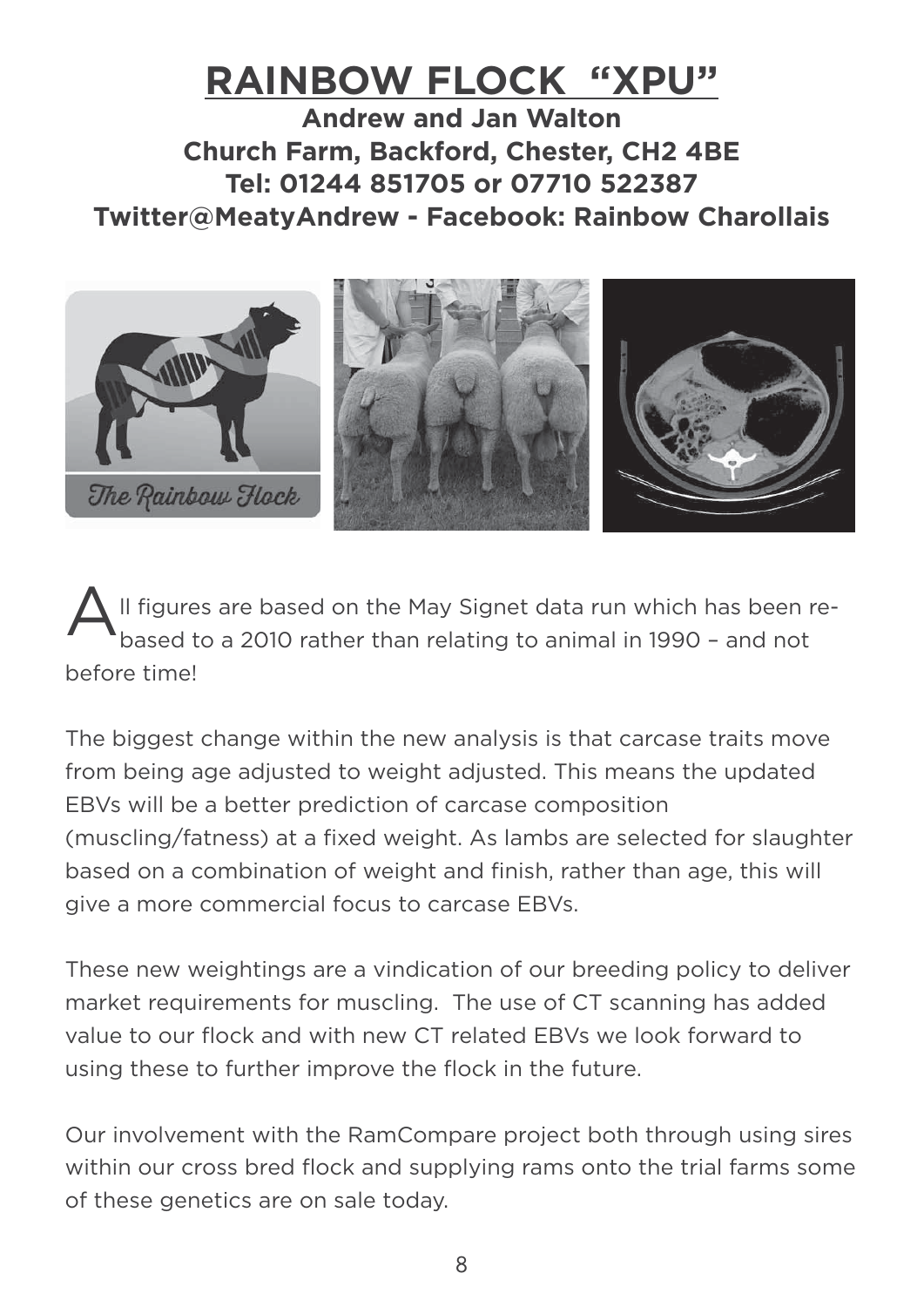Our own "bolt-on" project to RamCompare, "ChazCompare" in conjunction with Jamie & Sue Wild at Redhill Charollais is a commercial progeny trial across 280 mule ewes has 500 lambs on the ground and early indications are the Rainbow rams Serendipity and Statistician deliver the goods!

All sheep offered for sale today have been on a forage-based diet throughout the winter and the ewes with lambs at foot are grass fed only. These females have the potential to produce stock rams and will add genetic value to your flock.

### **Health Information**

We are MV accredited and although not tested, all sheep are ARR/ARR and should any scrapie monitored flocks purchase we will contribute £10 per animal for a blood test to be collected.

All sheep have been vaccinated during March/April/May with Footvax, Toxovax, Enzovax, and Campyvax as we are strong believers in prevention is better than cure.

All sheep are in the Heptavac P+ system and were wormed with Cydectin during May.

### **Sire Information**

**18DG08105 – Foulrice Tempest –** hard fleshed ram, who has an impressive crop of February lambs.

**15DQ01125 – Elmwick Pembroke** – multi interbreed winner who has a Muscle depth EBV in Top 3%

**18XPU03255 – Rainbow Tokyo** – out of Passion and Prides mum – Muscle depth EBV in Top 4%

**18XPU03245 – Rainbow Titanium** – out of Santana's mum – Muscle depth EBV Top 10%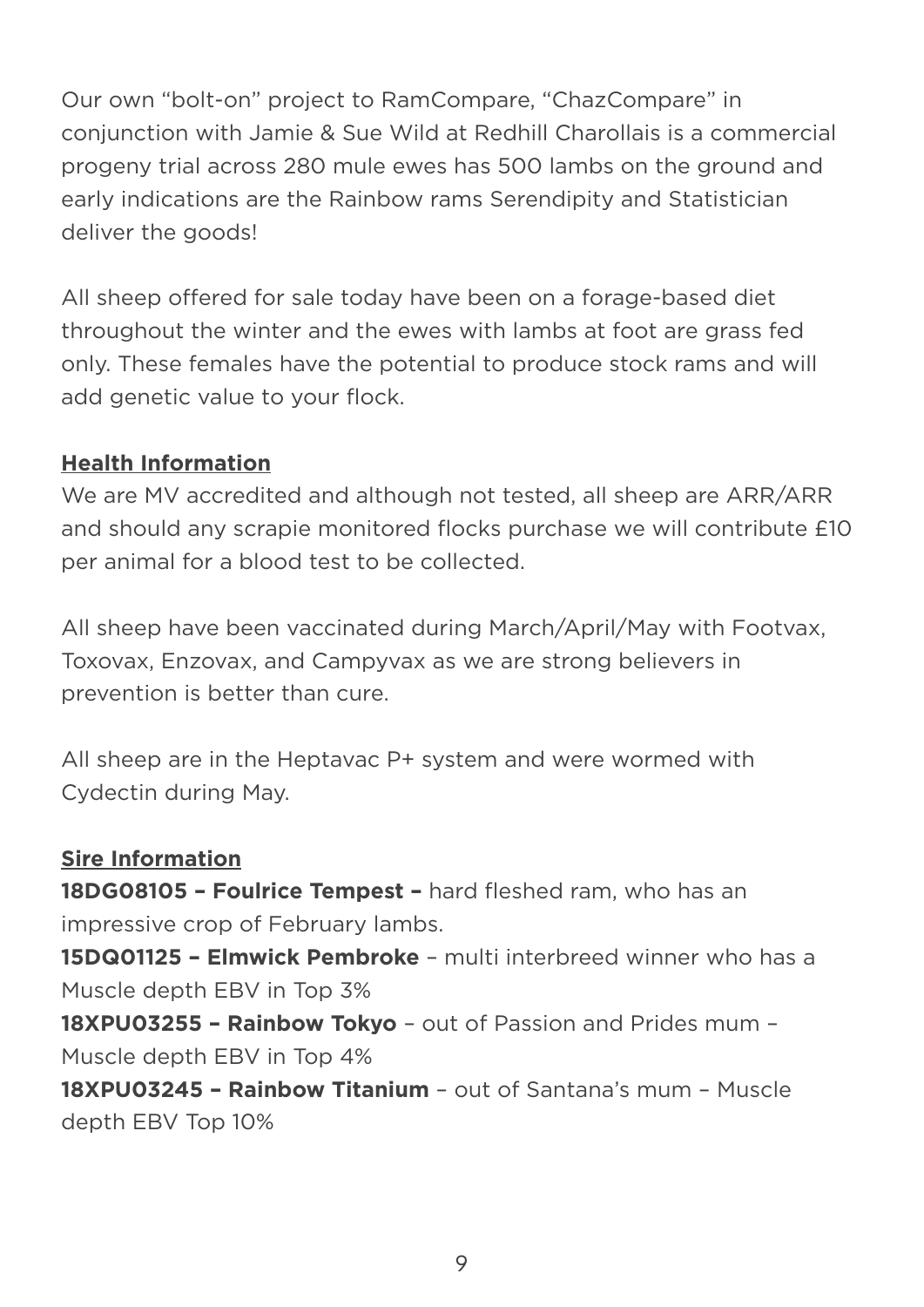# **DUDSTON FLOCK "YBZ"**

### **Chris Crowther East Dudston Farm, Churbury, Montgomery SY15 6UH Tel: 01938 561437 or 07792 484032 Email: chris.tudor.crowther@outlook.com**

I e are pleased to be asked to join the Females with Figures sale again. We have a small flock of good quality sheep, which we endeavour to improve each year with careful selection. We have chosen 5 females out of our best breeding ewes for this sale.

### **Sire Information**

**15YBZ00211 – Dudston Percy –** *(pictured below)* A powerful homebred ram with a good skin

**16XXJ00308 – Knockin Rum-Lad –** Purchased at the Premier Sale from Abbie Moseley, Knockin flock, he is a big ram with length and gigot.

**16ZVY02621 – Lowerye Rioja –** From Neil Oughton's flock, he sired the highest gigot muscularity for a ram lamb in 2018

All sheep are ARR/ARR

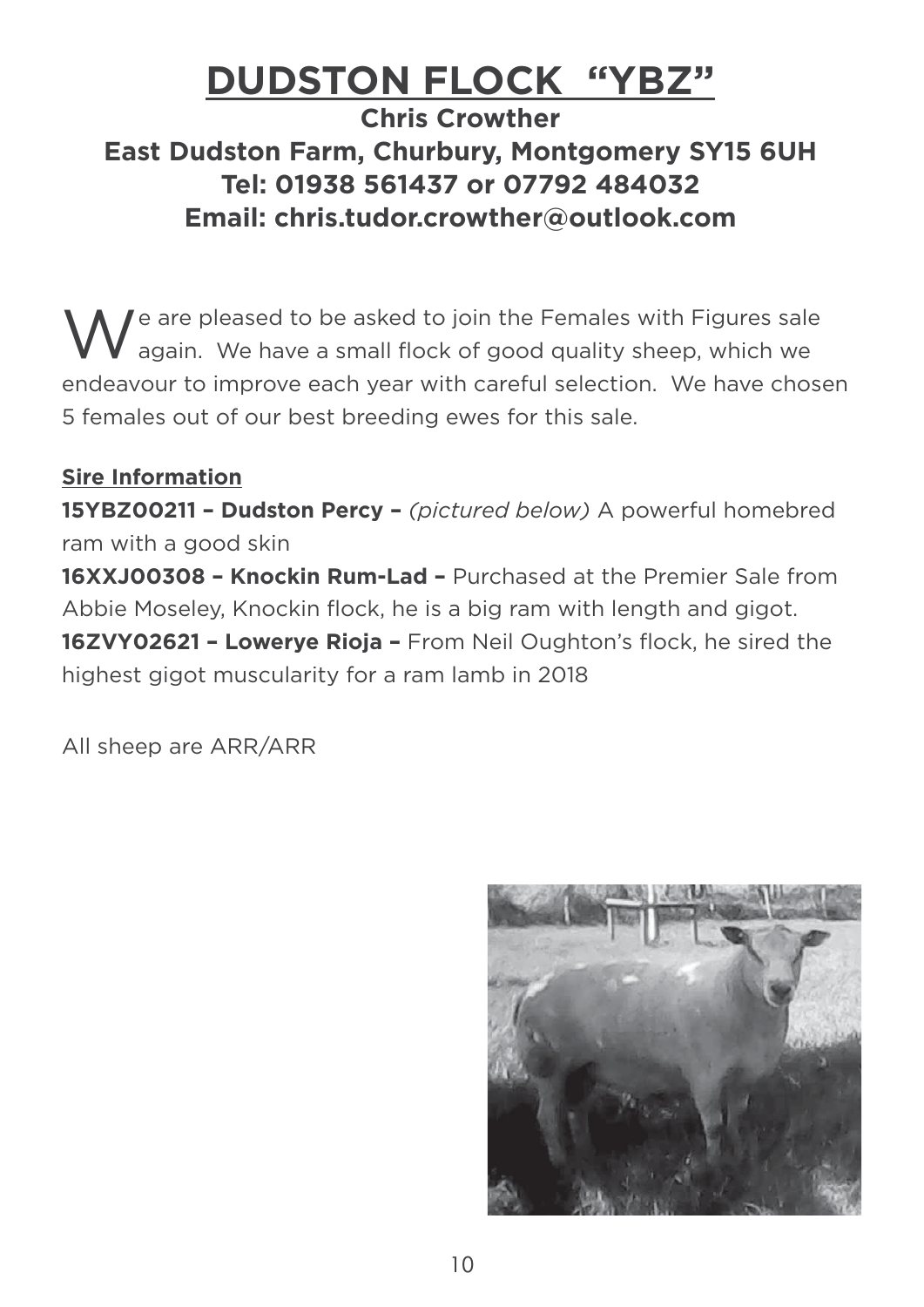# **BOYO FLOCK "XHE" Dave Roberts Leasowes Farm, Kenley, Shrewsbury, Shropshire SY5 6NY**

## **Tel: 01580 291761 Mobile: 07854 550606 Email: daveroberts1975@hotmail.co.uk**

We are pleased to be asked once again to join the Female with<br>Weigures sale! Last year we sold the very special 17XHE00255 to Lawrence Buckland for the top price of 3,100gns of any Charollais female sold at public auction in 2018. A proud moment for the Boyo flock.



Two shows were attended last year, Shropshire and the Royal Three Counties, which resulted in 2 breed champions, 1 interbreed champion, 1 interbreed pairs champion and 2 interbreed groups of 3 champions.

This year we offer a selection of top class ewes and some lovely gimmers including, what I feel are, genuine potential flush ewes and show sheep for next year, all of which are backed up by strong pedigrees which hopefully will breed you shomething special.

Please feel free to contact me or visit the flock pre sale to see them in their home environment.



**Buckland Rita Ora (16WCF00701)** Champion Three Counties 2018 dam of Lot 31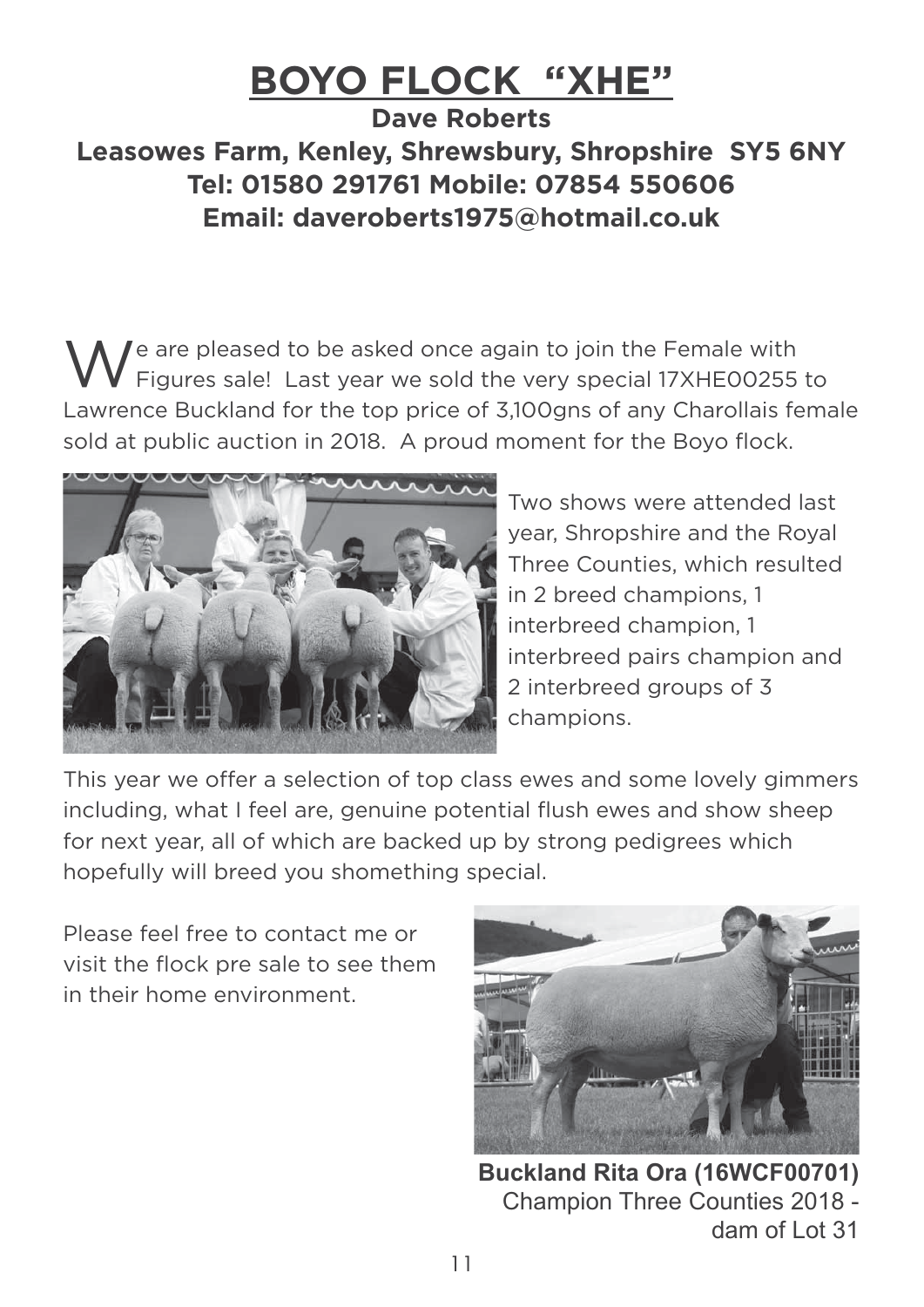## **Ewes**

### **MR AM & MRS JM WALTON (RAINBOW)**

| <b>LOT 1 - A very sound stock ewe by the 4,300gns Castellau One in a Million. Very fast</b><br>growing ewe lamb who is in the top 5% for Scan weight EBV and top 10% Overall |                    |             |                     |                |                                      |                    |                                                   |                       |                     |                            |  |
|------------------------------------------------------------------------------------------------------------------------------------------------------------------------------|--------------------|-------------|---------------------|----------------|--------------------------------------|--------------------|---------------------------------------------------|-----------------------|---------------------|----------------------------|--|
|                                                                                                                                                                              |                    |             |                     |                | RAINBOW 16XPU02406 (UK0171055/02406) |                    |                                                   |                       | <b>ARR/ARR</b>      |                            |  |
|                                                                                                                                                                              | 03/12/2015<br>TWIN |             |                     |                |                                      |                    |                                                   |                       |                     |                            |  |
| Sire: Castellau One In A Million (14TZ00793)<br>SS: Castellau Lord of The Manor (11TZ00252)                                                                                  |                    |             |                     |                |                                      |                    |                                                   |                       |                     |                            |  |
| Dam: Rainbow (11XPU00767)<br><b>DS:</b> Gawsworth Just Right (0PF9048)                                                                                                       |                    |             |                     |                |                                      |                    |                                                   |                       |                     |                            |  |
| Adj Wgt                                                                                                                                                                      | Age                | Scan<br>Wgt | Mscle<br>Dep        | <b>Fat Dep</b> | 8 Wk<br><b>EBV</b>                   | Scan<br><b>EBV</b> | <b>Mscl</b><br>Dpt EBV                            | Fat Dpt<br><b>EBV</b> | Gigot<br><b>EBV</b> | <b>INDEX</b><br><b>EBV</b> |  |
| 24.70                                                                                                                                                                        | 139                | 47          | 28.22               | 4.90           | 1.34                                 | 3.21               | 1.28                                              | 0.33                  | $-1.07$             | 171.58                     |  |
|                                                                                                                                                                              |                    |             |                     |                | RAINBOW 19XPU03813 (UK0171055/03813) |                    | <b>SINGLE</b>                                     |                       | 09/02/2019          |                            |  |
| Sire: Foulrice Tempest (18DG08105)                                                                                                                                           |                    |             |                     |                |                                      |                    | SS: Dalby Sherman (17PE05855)                     |                       |                     |                            |  |
| Dam: Rainbow (16XPU02406)                                                                                                                                                    |                    |             |                     |                |                                      |                    | <b>DS:</b> Castellau One In A Million (14TZ00793) |                       |                     |                            |  |
| Adj Wgt                                                                                                                                                                      | Age                | Scan<br>Wgt | <b>Mscle</b><br>Dep | Fat Dep        | 8 Wk<br><b>EBV</b>                   | Scan<br><b>EBV</b> | <b>Mscl</b><br>Dpt EBV                            | Fat Dpt<br><b>EBV</b> | Gigot<br><b>EBV</b> | <b>INDEX</b><br><b>EBV</b> |  |
| 27 40                                                                                                                                                                        | <b>RQ</b>          | 40          | 25.60               | 3.83           | 279                                  | 7.31               | 0.86                                              | 0.07                  | 0.04                | 257 72                     |  |

LOT 2 - A strong outfit, with potential, the ewe lamb's overall index within the top 30%. Foulrice Tempest our new stock ram, leaving tight skinned well-fleshed lambs. **PAINROW 16YDII02576 (IIK0171055/02576) ADD/ADD** 

| <b>NAINDOW TUAFUUZJIU (UNUTITUJJIUZJIU)</b>                             |     |             |              |         |                    |                    |                                            |                       | ANNANN              |                            |  |  |
|-------------------------------------------------------------------------|-----|-------------|--------------|---------|--------------------|--------------------|--------------------------------------------|-----------------------|---------------------|----------------------------|--|--|
|                                                                         |     |             |              |         |                    |                    | <b>TRIPLET</b>                             |                       | 13/12/2015          |                            |  |  |
| Sire: Rhaeadr Perfection (15XXK01132)                                   |     |             |              |         |                    |                    | SS: Wernfawr Neo (13XEV00503)              |                       |                     |                            |  |  |
| <b>DS:</b> Logie Durno Lotus (11ZNN02253)<br>Dam: Rockvilla (14VV01499) |     |             |              |         |                    |                    |                                            |                       |                     |                            |  |  |
| Adj Wgt                                                                 | Age | Scan<br>Wgt | Mscle<br>Dep | Fat Dep | 8 Wk<br><b>EBV</b> | Scan<br><b>EBV</b> | <b>Mscl</b><br>Dpt EBV                     | Fat Dpt<br><b>EBV</b> | Gigot<br><b>EBV</b> | <b>INDEX</b><br><b>EBV</b> |  |  |
| 25.30                                                                   | 129 | 41.60       | 25.47        | 3.10    | $-0.48$            | $-1.34$            | 0.43                                       | 0.12                  | 0.09                | 105.33                     |  |  |
| RAINBOW 19XPU03826 (UK0171055/03826)<br><b>SINGLE</b><br>10/02/2019     |     |             |              |         |                    |                    |                                            |                       |                     |                            |  |  |
| Sire: Foulrice Tempest (18DG08105)                                      |     |             |              |         |                    |                    | SS: Dalby Sherman (17PE05855)              |                       |                     |                            |  |  |
| <b>Dam: Rainbow (16XPU02576)</b>                                        |     |             |              |         |                    |                    | <b>DS: Rhaeadr Perfection (15XXK01132)</b> |                       |                     |                            |  |  |
|                                                                         |     | Scan        | <b>Mscle</b> | Fat Dep | 8 Wk               | Scan               | Mscl                                       | Fat Dpt               | Gigot               | <b>INDEX</b>               |  |  |
| Adj Wgt                                                                 | Age | Wgt         | Dep          |         | <b>EBV</b>         | <b>EBV</b>         | Dpt EBV                                    | <b>EBV</b>            | <b>EBV</b>          | <b>EBV</b>                 |  |  |
| 22.30                                                                   | 88  | 31.60       | 23.83        | 1.30    | 0.83               | 2.20               | 0.70                                       | $-0.22$               | 0.62                | 178.18                     |  |  |

LOT 3 - Dam typical meaty Lindisfarne daughter with a gigot muscularity in the top 12%. Lamb in top 25% for muscularity, sired by multi-interbreed winning Elmwick Pembroke. RAINBOW 16XPU02372 (UK0171055/02372)

| <b>ARR/ARR</b> |
|----------------|
| 30/11/2015     |

**TWIN** 

| <b>Sire:</b> Rainbow Lindisfarne (11XPU00684) <b>SS:</b> Dalby Inspired (0PE8059) |                                        |
|-----------------------------------------------------------------------------------|----------------------------------------|
| <b>Dam:</b> Knockin $(14XXJ00125)$                                                | <b>DS: Dalby Malachite (12PE01501)</b> |

|                                                                               | Adj Wgt                                                             | Age | Scan  | <b>Mscle</b>              | Fat Dep | 8 Wk       | Scan       | <b>Mscl</b>                                 | Fat Dpt    | Gigot      | <b>INDEX</b> |
|-------------------------------------------------------------------------------|---------------------------------------------------------------------|-----|-------|---------------------------|---------|------------|------------|---------------------------------------------|------------|------------|--------------|
|                                                                               |                                                                     |     | Wat   | Dep                       |         | <b>EBV</b> | <b>EBV</b> | Dpt EBV                                     | <b>EBV</b> | <b>EBV</b> | <b>EBV</b>   |
|                                                                               | 18.90                                                               | 142 | 42.80 | 25.23                     | 6.60    | 0.69       | 1.85       | 0.60                                        | 1.20       | 1.96       | 201.81       |
|                                                                               | RAINBOW 19XPU03921 (UK0171055/03921)<br><b>SINGLE</b><br>10/03/2019 |     |       |                           |         |            |            |                                             |            |            |              |
| Sire: Elmwick Pembroke (15DQ01125)<br>SS: Shamrock Northern Star (13XRL00159) |                                                                     |     |       |                           |         |            |            |                                             |            |            |              |
|                                                                               |                                                                     |     |       | Dam: Rainbow (16XPU02372) |         |            |            | <b>DS:</b> Rainbow Lindisfarne (11XPU00684) |            |            |              |
|                                                                               |                                                                     | Age | Scan  | <b>Mscle</b>              | Fat Dep | 8 Wk       | Scan       | Mscl                                        | Fat Dpt    | Gigot      | <b>INDEX</b> |
|                                                                               | Adj Wgt                                                             |     | Wat   | Dep                       |         | <b>EBV</b> | <b>EBV</b> | Dpt EBV                                     | <b>EBV</b> | <b>EBV</b> | <b>EBV</b>   |
|                                                                               |                                                                     | 60  | 27.80 | 22.26                     | 2.17    | 0.98       | 2.64       | 1.52                                        | 0.82       | 1.66       | 208.20       |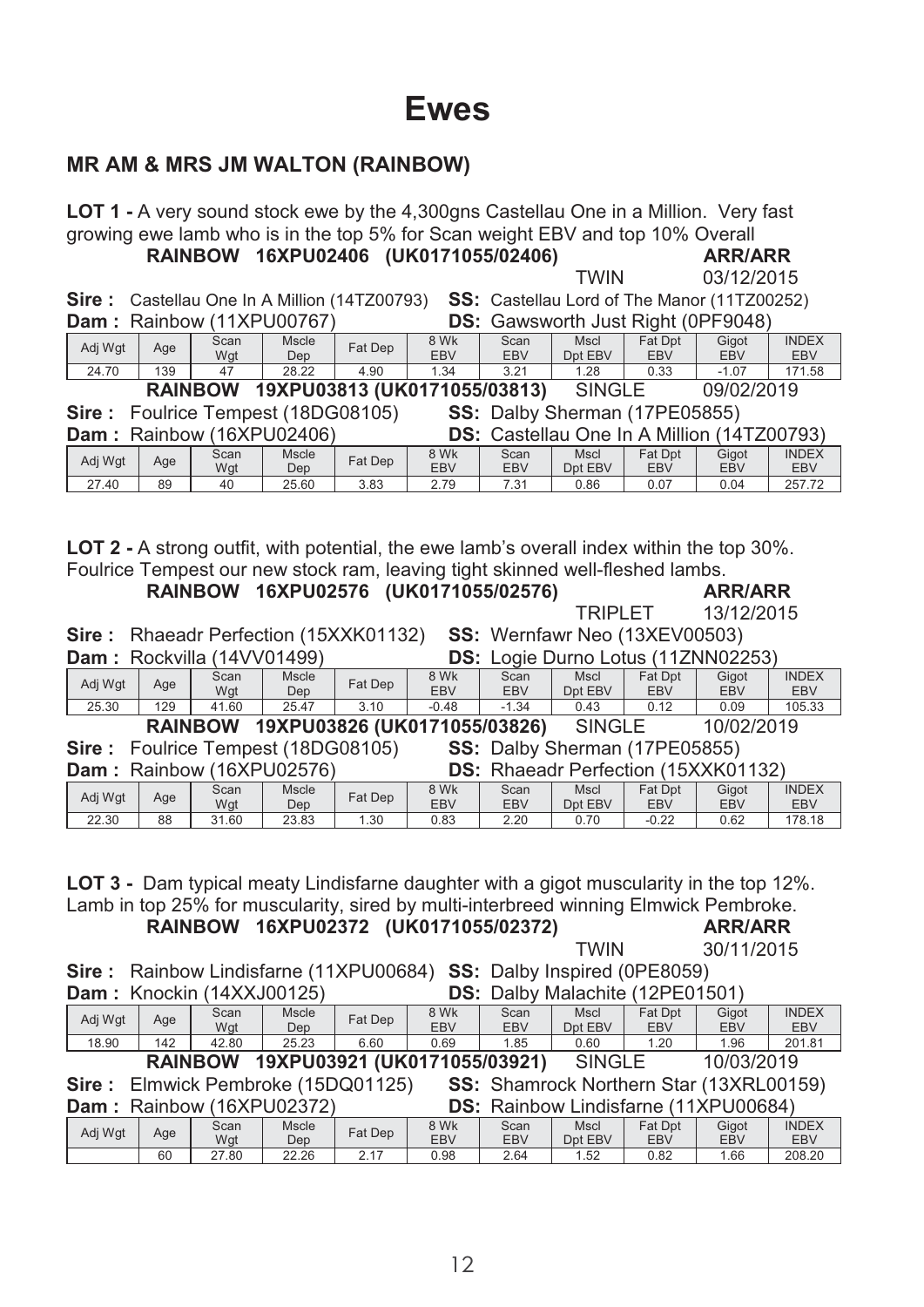### **LOT 4 –** A late lambing shearling ewe who has a top 25% index lamb RAINBOW 17XPU03003 (UK0171055/03003)

|                                                                     | SS: Padest Ntini (13XRH00921)<br>Sire: Rainbow Reviresco (16XPU02600) |             |                            |         |                    |                                    |                        |                       |                     |                            |  |  |
|---------------------------------------------------------------------|-----------------------------------------------------------------------|-------------|----------------------------|---------|--------------------|------------------------------------|------------------------|-----------------------|---------------------|----------------------------|--|--|
|                                                                     | DS: Rainbow Minchin (12XPU01318)<br>Dam: Rainbow (13XPU01676)         |             |                            |         |                    |                                    |                        |                       |                     |                            |  |  |
| Adj Wgt                                                             | Age                                                                   | Scan<br>Wgt | <b>Mscle</b><br><b>Dep</b> | Fat Dep | 8 Wk<br><b>EBV</b> | Scan<br><b>EBV</b>                 | <b>Mscl</b><br>Dpt EBV | Fat Dpt<br><b>EBV</b> | Gigot<br><b>EBV</b> | <b>INDEX</b><br><b>EBV</b> |  |  |
| 24.20                                                               |                                                                       |             |                            |         | 1.17               | 2.98                               | 0.59                   | $-0.49$               | 0.93                | 160.01                     |  |  |
| RAINBOW 19XPU03927 (UK0171055/03927)<br>23/03/2019<br><b>SINGLE</b> |                                                                       |             |                            |         |                    |                                    |                        |                       |                     |                            |  |  |
| Sire: Foulrice Tempest (18DG08105)                                  |                                                                       |             |                            |         |                    | SS: Dalby Sherman (17PE05855)      |                        |                       |                     |                            |  |  |
| <b>Dam: Rainbow (17XPU03003)</b>                                    |                                                                       |             |                            |         |                    | DS: Rainbow Reviresco (16XPU02600) |                        |                       |                     |                            |  |  |
| Adj Wgt                                                             | Age                                                                   | Scan<br>Wgt | <b>Mscle</b><br><b>Dep</b> | Fat Dep | 8 Wk<br><b>EBV</b> | Scan<br><b>EBV</b>                 | <b>Mscl</b><br>Dpt EBV | Fat Dpt<br><b>EBV</b> | Gigot<br><b>EBV</b> | <b>INDEX</b><br><b>EBV</b> |  |  |
|                                                                     |                                                                       |             |                            |         | 1.88               | 4.99                               | 0.76                   | $-0.39$               | 1.04                | 218.58                     |  |  |

### **MR D B ROBERTS (BOYO)** LOT 5 BOYO 17XHE00266 (UK0310443/00266)

**TWIN** 06/12/2016 Sire: Bronwydd Professor (15WAJ00390) SS: Parkgate Hurricane (0ZCA7047) Dam: Logie Durno (14ZNN09811) DS: Crogham Lambert (11AB00035) One of last year's show team. A seriously good ewe out of our reserve breed champion at the Great Yorkshire Show 2016. Top class breeding ..., A serious candidate for flushing.

| Adj Wgt | Age | Scan<br>Wat | <b>Mscle</b><br>Dep | Fat<br>Dep | 8 Wk<br>EB\ | Scan<br><b>EBV</b> | <b>Mscl</b><br>Dpt EBV | Fat<br>Dpt<br><b>EBV</b> | Gigot<br>EB\  | <b>INDEX</b><br><b>EBV</b> |
|---------|-----|-------------|---------------------|------------|-------------|--------------------|------------------------|--------------------------|---------------|----------------------------|
|         |     |             |                     |            | 50<br>U.JZ  | .29                | $-0.05$                | $-0.56$                  | ∩ ว4<br>-U.Ə. | 107.29                     |

### LOT 6 BOYO 15XHE00158 (UK0310443/00158)

Sire: Sheldon Mighty (12XNR00198) SS: Rhaeadr Lord Jim (11XXK00222) Dam: Aberkinsey (1YBJ0001) **DS:** Skelton Whin Istabrag (0NN8009) An outstanding ewe! She was our top home bred vearling in 2016. If this ewe wasn't here today then she would be part of our flushing program this year ... she may yet be if no-one takes a fancy to her!! Lots of milk from this ewe and line – I cannot recommend

her enough!

| Adj Wgt | Age | Scan<br>Wat | <b>Mscle</b><br>Dep | <b>Fat Dep</b> | ९ Wk<br><b>EBV</b> | Scan<br><b>EBV</b> | <b>Mscl</b><br>: EBV<br><b>Dpt</b> | Fat Dpt<br>EBV | Gigot<br>EBV | <b>INDEX</b><br><b>EBV</b> |
|---------|-----|-------------|---------------------|----------------|--------------------|--------------------|------------------------------------|----------------|--------------|----------------------------|
|         |     |             |                     |                | 0.20               | $\cap$<br>U.YZ     | $-0.04$                            | 0.03           | $-0.36$      | 116.55                     |

### LOT 7 SULWOOD 16YST00605 (UK0206259/00605)

Breeder: Messrs G C & C J Watson

Sire: Sulwood Legal Eagle (11YST00182) SS: Sulwood Harrier (0YST7001) **Dam:** Sulwood (12YST00249) **DS:** Bincombe Kirk Patrick (1ZBK0012) Purchased from the Sulwood flock in 2017 where she was top price and champion at the Melton Mowbray sale! She previously was 1<sup>st</sup> prize lamb at the Great Yorksh 2016 Another great opportunity

| Adj Wgt | Age | Scan<br>Wat | <b>Mscle</b><br>Dep | Dep<br>Fat | 8 Wk<br>EBV | Scan<br>EBV | <b>Mscl</b><br>Dpt EBV | Fat<br>Dpt<br><b>EBV</b> | Gigot<br><b>EBV</b> | <b>INDEX</b><br><b>EBV</b> |
|---------|-----|-------------|---------------------|------------|-------------|-------------|------------------------|--------------------------|---------------------|----------------------------|
|         |     |             |                     |            | .39         | 3.65        | $-0.60$                | 0.04<br>U.Z              | ດ ລ 4<br>-v.ə.      | 15.94                      |

 $13$ 

### LOT 8 FOSTERS 16WTZ00506 (UK0122610/00506)

**Breeder: Mr Kenton Foster** 

Sire: Wedderburn (14WNY01723)

Dam: Blackpool (13JG01286)

A big bodied show ewe purchased from Kenton Foster in 2017

|                 | t Yorkshire Show in |              |
|-----------------|---------------------|--------------|
| at Dpt          | Gigot               | <b>INDEX</b> |
| FR <sub>V</sub> | FR <sub>V</sub>     | FRV          |

### **ARR/ARQ**

27/12/2015

SS: Elmwick Mr McGregor (12DQ00529) **DS:** Rockvilla Kings Promise (1VV0118)

**TWIN** 

**TWIN** 

03/03/2015

19/03/2017

**ARR/ARR** 

**ARR/ARR** 

**SINGLE** 

01/12/2015

**TWIN**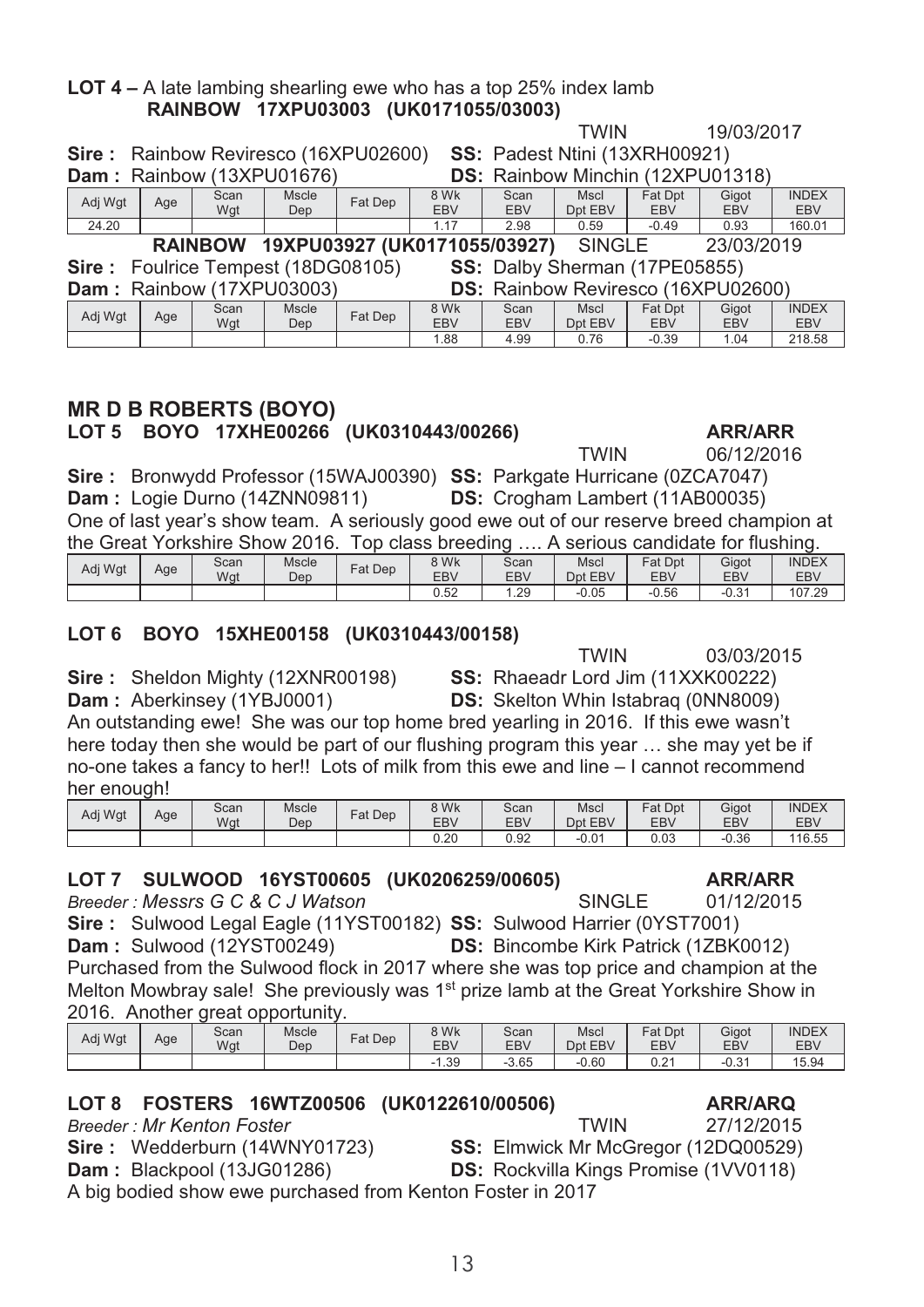#### LOT 9 FOULRICE ROSEANNE 16DG05949 (UK0122123/05949) **ARR/ARR** Breeder: Mr C W Marwood & Son **TRIPLET** 01/12/2015 Sire: Lowerye Neil's Favourite (13ZVY00661) **SS: Brettles Jet Set (0WF9078)** Dam: Foulrice (11DG01529) **DS: Ballynoe House Isaac (0YCR8029)** Purchased from the Foulrice flock at the special 40<sup>th</sup> anniversary sale at the premier in 2017 Rreading well within the flock ewe lamb retained

| 20 I L  |     |             |              | <b>DIGGUING WON WILLING NOON, GWG RIND IGRAHIGU.</b> |                    |                    |                        |                       |                     |                            |
|---------|-----|-------------|--------------|------------------------------------------------------|--------------------|--------------------|------------------------|-----------------------|---------------------|----------------------------|
| Adj Wgt | Age | Scan<br>Wgt | Mscle<br>Dep | Fat Dep                                              | 8 Wk<br><b>EBV</b> | Scan<br><b>EBV</b> | <b>Mscl</b><br>Dpt EBV | Fat Dpt<br><b>EBV</b> | Gigot<br><b>EBV</b> | <b>INDEX</b><br><b>EBV</b> |
| 24.40   | 136 | 56.60       | 31.04        | 5.93                                                 | 1.27               | 2 27<br>، ے. ت     | .45                    | -0.42                 | $\Omega$ 14         | 189.01                     |

# **Shearling Ewe**

### **MR & MRS M RUSHBROOKE (BRETTLES)** LOT 10 BRETTLES 18WF02736 (UK0302256/02736)

#### **Sire:** Dalby Rumpole (16PE04909)  $\lambda$  and  $\lambda$  and  $\lambda$  and  $\lambda$  and  $\lambda$  $\sim$

| Dam              |     | Brettles (1500F01459) |       |         | DS:    |            |             |            | Wernfawr Maghum (12XEV00325) |              |
|------------------|-----|-----------------------|-------|---------|--------|------------|-------------|------------|------------------------------|--------------|
| Adi Wat          |     | Scan                  | Mscle | Fat Dep | $3$ Wk | Scan       | <b>Mscl</b> | Fat Dpt    | Gigot                        | <b>INDEX</b> |
|                  | Age | Wgt                   | Dep   |         | EBV    | <b>EBV</b> | Dpt EBV     | <b>EBV</b> | EBV                          | <b>EBV</b>   |
| -90<br>$\bigcap$ | 191 | 42.50                 | 25.67 | 3.97    | 59     | . 79       | n 87        | በ በ6       | 1. 22.<br>- 1                | 207 26       |

 $\sim$   $\sim$ 

 $\overline{M}$ 

 $\epsilon$ 

#### **LOT 11** BRETTLES 18WF02796 (UK0302256/02796)

### **TRIPI FT**

|                                  | Sire: Rainbow Road to Utopia (16XPU02468) SS: Wedderburn Peleus (15WNY02086) |  |
|----------------------------------|------------------------------------------------------------------------------|--|
| <b>Dam:</b> Brettles (14WF01185) | <b>DS:</b> Crogham Logic (11AB00057)                                         |  |

|         |     |                                  |                     |                           |                    |                                    | . .                              |                |                 |                     |
|---------|-----|----------------------------------|---------------------|---------------------------|--------------------|------------------------------------|----------------------------------|----------------|-----------------|---------------------|
| Adj Wgt | Age | Scan<br>Wgt                      | <b>Mscle</b><br>Dep | <b>Fat Dep</b>            | 3 Wk<br><b>EBV</b> | Scan<br><b>EBV</b>                 | <b>Mscl</b><br><b>EBV</b><br>Dpt | Fat Dpt<br>EBV | Gigot<br>EBV    | <b>INDEX</b><br>EBV |
| 28.70   | 108 | .50<br>$\mathbf{A}^{\mathbf{A}}$ | ገለ<br>$\sim$        | $\sim$<br>$\sim$ . $\sim$ | 2.28               | $\overline{\phantom{a}}$<br>ບ. / ບ | $-0.31$                          | $-0.35$        | .9 <sup>4</sup> | 206.54              |

### LOT 12 BRETTLES 18WF02679 (UK0302256/02679)

Sire: Wernfawr Shogun (17XEV01219)  $Dom: Druthos (1EN/EC0110E)$ 

| Dam     |     | Brettles (15WF01465) |       |                |                    |                    |                 |                | Wernfawr Magnum (12XEV00325) |              |
|---------|-----|----------------------|-------|----------------|--------------------|--------------------|-----------------|----------------|------------------------------|--------------|
| Adj Wgt | Age | Scan<br>Wat          | Mscle | <b>Fat Dep</b> | 8 Wk<br><b>EBV</b> | Scan<br><b>EBV</b> | Mscl<br>Dot EBV | Fat Dpt<br>EBV | Gigot<br>EBV                 | <b>INDEX</b> |
|         |     |                      | Dep   |                |                    |                    |                 |                |                              | EBV          |
| 28.80   | 125 | г,                   | 28.12 | .60            | 1.99               | 5.12               | 1 17            | $-0.54$        | $-0.25$                      | 239.78       |

### LOT 13 BRETTLES 18WF02681 (UK0302256/02681)

**Sire:** Dalby Rumpole (16PE04909)

| Dam     | <b>Brettles</b> |      | 14VVFU1Z341  | :כט<br>⊜rodnam I<br>LOGIC (TTABUUU57 |      |            |             |                |       |              |  |
|---------|-----------------|------|--------------|--------------------------------------|------|------------|-------------|----------------|-------|--------------|--|
| Adj Wgt | Age             | Scan | <b>Mscle</b> | Fat Dep                              | 9 Wk | Scan       | <b>Mscl</b> | <b>Fat Dpt</b> | Gigot | <b>INDEX</b> |  |
|         |                 | Wat  | Dep          |                                      | EBV  | <b>EBV</b> | Dpt EBV     | EBV            | EBV   | <b>EBV</b>   |  |
| 22.90   | 124             | 47   | 75<br>26.75  | 3.70                                 | 1.23 | 3.63       | 1.38        | $-0.18$        | 1.01  | 183.75       |  |

#### **LOT 14** BRETTLES 18WF02716 (UK0302256/02716)

### Sire: Inverae Oisian (14XNL00343)

 $\mathsf{D}$ 

| Jam     |     | Brettles (16WF01907) |              |                | DS:                |             |                        | Foulrice Pacemaker (15DG05116) |                     |                     |
|---------|-----|----------------------|--------------|----------------|--------------------|-------------|------------------------|--------------------------------|---------------------|---------------------|
| Adj Wgt | Age | Scan<br>Wgt          | Mscle<br>Dep | <b>Fat Dep</b> | 8 Wk<br><b>EBV</b> | Scan<br>EBV | <b>Mscl</b><br>Dpt EBV | <b>Fat Dpt</b><br><b>EBV</b>   | Gigot<br><b>EBV</b> | <b>INDEX</b><br>EB۱ |
| 23.10   | 122 | 39                   | 26.15        | 2.20           | .39                | 3.74        | .28                    | $-0.11$                        | 0.53                | 219.63              |

### **ARR/ARR**

**ARR/ARR** 04/12/2017

17/12/2017

**TWIN** 

**TWIN** 

**SINGLE** 

**TWIN** 

SS: Parkgate Neptune (13ZCA00755)

SS: Shamrock Northern Star (13XRL00159)

 $\sim$   $\sim$ 

**SS: Micklehills Odyssey (14ZWA03356)** 

**ARR/ARR** 

30/11/2017



**ARR/ARR** 01/12/2017

**SS: Micklehills Odyssey (14ZWA03356)**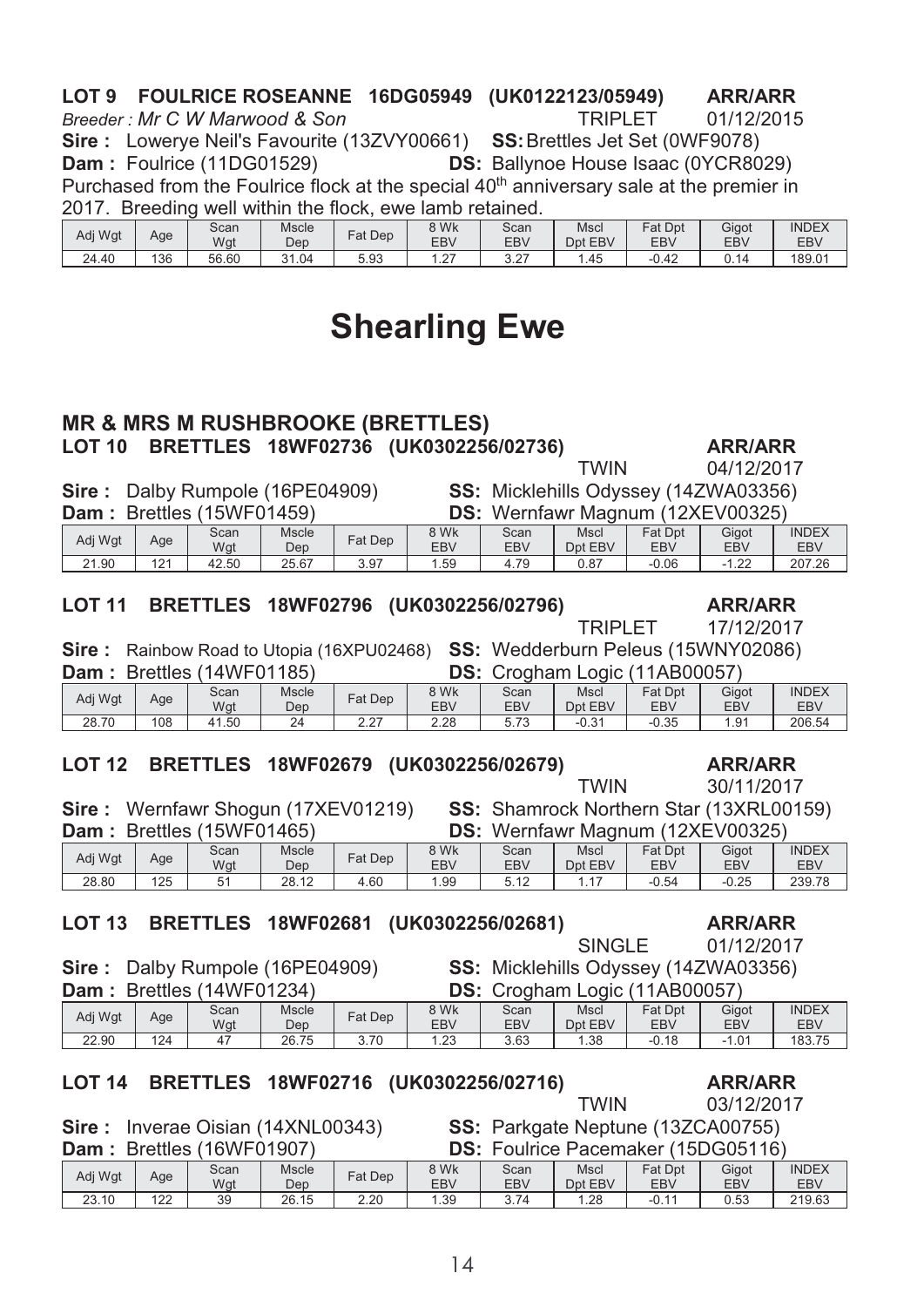### **MR D B ROBERTS (BOYO)** LOT 15 BOYO 18XHE00382 (UK0310443/00382)

### SINGLE 01/12/2017

**SS: Foulrice Notorious (13DG03290)** DS: Foulrice Officer (14DG04210)

**Sire: Mortimer Power Ranger (15HH03438)** Dam: Wedderburn (16WNY02575)

|         | A belter to kickstart the gimmers off! A show ewe for someone next year. |             |                     |                |                    |                    |                 |                              |              |                     |  |  |
|---------|--------------------------------------------------------------------------|-------------|---------------------|----------------|--------------------|--------------------|-----------------|------------------------------|--------------|---------------------|--|--|
| Adj Wgt | Age                                                                      | Scan<br>Wgt | <b>Mscle</b><br>Dep | <b>Fat Dep</b> | 8 Wk<br><b>EBV</b> | Scan<br><b>EBV</b> | Mscl<br>Dot EBV | <b>Fat Dpt</b><br><b>EBV</b> | Gigot<br>EBV | <b>INDEX</b><br>EBV |  |  |
| 26.80   | 151                                                                      | 65.60       | 33.50               | 8.93           | 0.44               | ററ                 | - 2             | .10                          | 0.20         | 146.58              |  |  |

### LOT 16 BOYO 18XHE00452 (UK0310443/00452)

**Sire: Wedderburn Savill (17WNY02878)** Dam: Dudston (15YBZ00231)

**TWIN** 19/03/2018 **SS: Bovo Roval Ascot (16XHE00176) DS: Edstaston Normandy (13TG00253)** 

This is going to make a big ewe. Another potential show girl!

| Adj Wgt | Age | Scan<br>Wat | <b>Mscle</b><br>Dep | Dep<br>$F$ at | 3 Wk<br>EBV | Scan<br>EBV  | <b>Mscl</b><br>Dpt EBV | Fat<br>Dpt<br><b>EBV</b> | Gigot<br><b>EBV</b> | <b>INDEX</b><br><b>EBV</b> |
|---------|-----|-------------|---------------------|---------------|-------------|--------------|------------------------|--------------------------|---------------------|----------------------------|
|         |     |             |                     |               | l .4        | רם ב<br>ບ.ບ∠ | $-0.18$                | $-0.50$                  | . .28<br>- 1        | 146.74                     |

### LOT 17 - EMPTY LOT

### LOT 18 BOYO 18XHE00401 (UK0310443/00401)

**TWIN** 06/12/2017 **Sire: Mortimer Power Ranger (15HH03438) SS: Foulrice Notorious (13DG03290)** Dam: Skelton Whin (14NN00781) DS: Boyo Monkey (12XHE00112) A natural daughter of Skelton Whin Orchid, female champion Great Yorkshire Show 2015.

| Adj Wgt | Age | Scan<br>Wgt | <b>Mscle</b><br>Dep  | Fat<br>Dep | 3 Wk<br><b>EBV</b> | Scan<br>EBV            | Mscl<br><b>EBV</b><br>Dpt | Fat<br>Dpt<br><b>EBV</b> | Gigot<br>EB\ | <b>INDEX</b><br><b>EBV</b> |
|---------|-----|-------------|----------------------|------------|--------------------|------------------------|---------------------------|--------------------------|--------------|----------------------------|
| 26.10   | 146 | 53.40       | '.82<br>$\sim$<br>21 | 5.30       | $-0.74$            | $\Delta$ 7<br><u>.</u> | $-0.34$                   | ົດ<br>∪.∪ປ               | . . 30       | 29.25                      |

### LOT 19 BOYO 18XHE00371 (UK0310443/00371)

**TWIN** 01/12/2017 **Sire:** Bachymbyd Logan (11YMH00483) **SS:** Springfield King Ken (1ZGB0031) Dam: Tullvear (0QY8028) **DS: Logie Durno Finnegan (0ZNN5635)** A lovely eye-catching daughter of Tullyear Irish Coffee. Full sister to the 1<sup>st</sup> prize ewe lamb at the Royal Three Counties 2018

| Adi Wat | Age | Scan<br>Wat | <b>Mscle</b><br>Dep | <b>Fat Dep</b> | ९ Wk<br><b>EBV</b> | Scan<br><b>EBV</b>      | <b>Mscl</b><br>Dpt EBV | Fat<br>Dpt<br><b>EBV</b> | Gigot<br><b>EBV</b> | <b>INDEX</b><br><b>EBV</b> |
|---------|-----|-------------|---------------------|----------------|--------------------|-------------------------|------------------------|--------------------------|---------------------|----------------------------|
| 23.70   | 151 | ρ.          | 29.19               | 6.93           | $-0.30$            | $\rightarrow$<br>. ז.ט- | 1.39                   | $-0.01$                  | 0.48                | 45.55                      |

### **MR CHRIS CROWTHER (DUDSTON)** LOT 20 DUDSTON 18YBZ00342 (UK0309784/00342)

**SS: Edstaston Normandy (13TG00253)** 

Sire: Dudston Percy (15YBZ00211) Dam :

Adi Wat  $33.10$ 

|     |             | Dudston (14YBZ00175) |         | DS:                |                    |                        | Lowerye Lord (11ZVY00861)    |                     |                     |
|-----|-------------|----------------------|---------|--------------------|--------------------|------------------------|------------------------------|---------------------|---------------------|
| Age | Scan<br>Wqt | <b>Mscle</b><br>Dep  | Fat Dep | 8 Wk<br><b>EBV</b> | Scan<br><b>EBV</b> | <b>Mscl</b><br>Dot EBV | <b>Fat Dpt</b><br><b>EBV</b> | Gigot<br><b>EBV</b> | <b>INDEX</b><br>EBV |
| 128 | 57.50       | 32.55                | 10.13   | . .84              | 5.03               | 09. ،                  | 0.13                         | 2.55                | 250.55              |

**ARR/ARR** 19/12/2017

**SINGLE**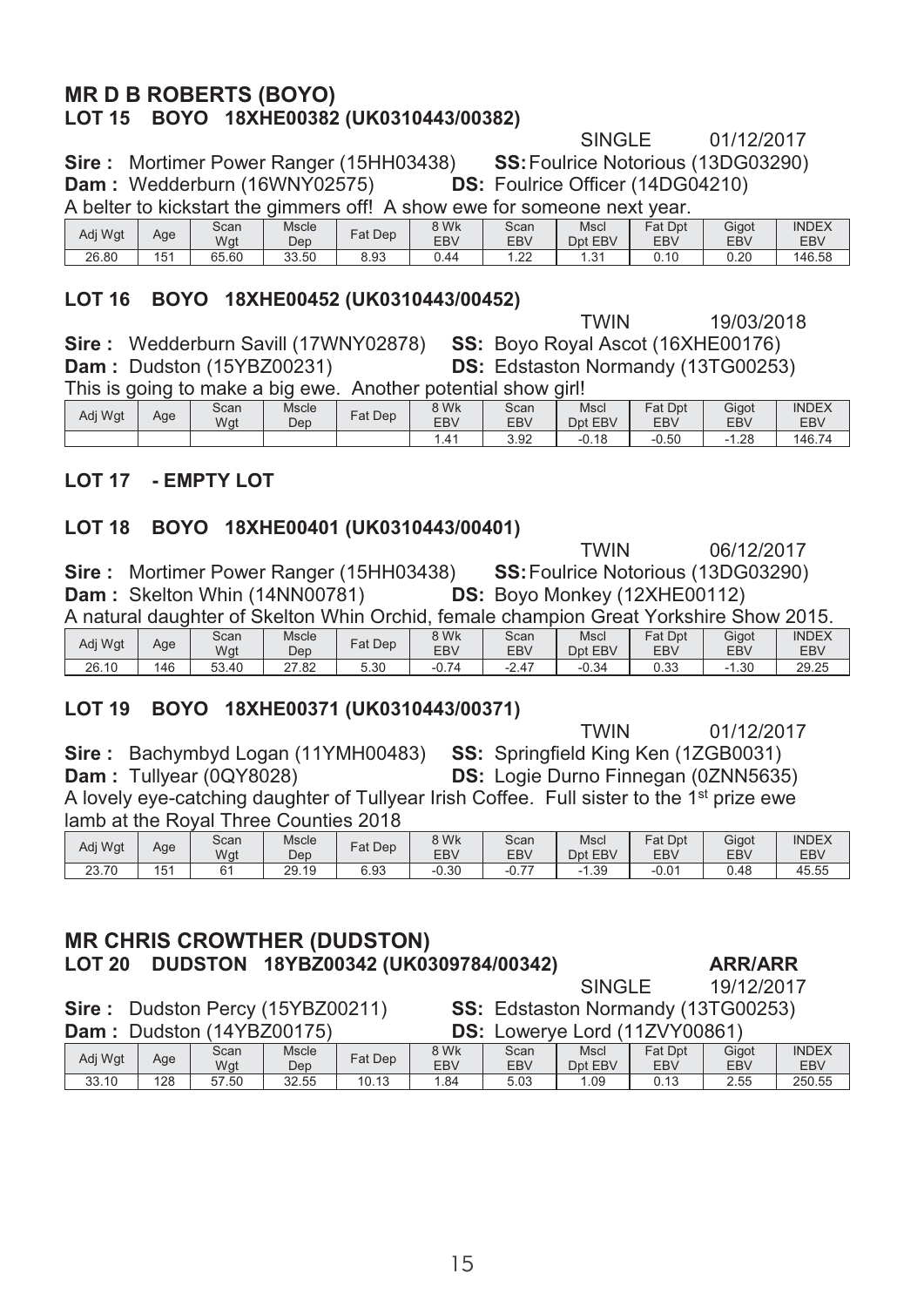### LOT 21 DUDSTON 18YBZ00329 (UK0309784/00329)

### Sire: Lowerve Rioja (16ZVY02621) Dam: Dudston (16YBZ00279)

**SINGLE** 04/12/2017 SS: Wedderburn Peleus (15WNY02086)

DS: Edstaston Ozzy (14TG00355)

| Adj Wgt | Age | Scan<br>Wat | <b>Mscle</b><br>Dep | $  -$<br>Dep<br>⊢at                        | 8 Wk<br><b>EBV</b> | Scan<br><b>EBV</b> | <b>Mscl</b><br>Dpt EBV | Fat<br>Dpt<br><b>EBV</b> | Gigot<br><b>EBV</b> | <b>INDEX</b><br>EBV |
|---------|-----|-------------|---------------------|--------------------------------------------|--------------------|--------------------|------------------------|--------------------------|---------------------|---------------------|
| 19.40   | 143 | .50<br>44   | 26.46               | $\cap$<br>$\overline{\phantom{a}}$<br>ບ.ບບ | $\sim$<br>ے .      | 3.26               | $^{\circ}$<br>∪. ı     | $E^{0}$<br>-∪.J∠         | 70<br>. <i>I</i> C  | 179.80              |

### LOT 22 DUDSTON 18YBZ00321 (UK0309784/00321)

### **ARR/ARR TRIPLET** 01/12/2017

**Sire:** Lowerye Rioja (16ZVY02621) Dam: Dudston (15YBZ00212)

**SS: Wedderburn Peleus (15WNY02086) DS:** Edstaston Normandy (13TG00253)

| Adj Wgt | Age | Scan<br>Wgt | <b>Mscle</b><br>Dep | $=$ at<br>Dep | 8 Wk<br>EB\   | Scan<br><b>EBV</b> | <b>Mscl</b><br><b>EBV</b><br>Dpt | Fat<br>Dpt<br><b>EBV</b> | Gigot<br>EB\ | <b>INDEX</b><br><b>EBV</b> |
|---------|-----|-------------|---------------------|---------------|---------------|--------------------|----------------------------------|--------------------------|--------------|----------------------------|
| 24.60   | 146 | r o<br>ےں   | 30.41               | 5.90          | $.9^{\prime}$ | 5.09               | በ 55<br>ບ.ບບ                     | $\sim$<br>ບ.ບ            | 2.45         | 218.42                     |

### **MR AM & MRS JM WALTON (RAINBOW)** LOT 23 RAINBOW 18XPU03234 (UK0171055/03234)

**TWIN** 30/11/2017 **Sire: Brettles Ricardo (16WF01887)** SS: Brettles Patriot (15WF01487) Dam: Glyn Coch (14XCA00539) **DS:** Logie Durno Magnum (12ZNN04424) Overall index top 5% - sire Brettles Ricardo now on the RamCompare, dam a hard fleshed Glyn Coch ewe.

| Adj Wgt | Age | Scan<br>Wgt         | <b>Mscle</b><br>Dep | $=$ at<br>Dep | 8 Wk<br>EBV  | Scan<br><b>EBV</b> | <b>Msci</b><br>EBV<br>Dpt | Fat<br>Dpt<br><b>EBV</b> | Gigot<br><b>EBV</b> | <b>INDEX</b><br><b>EBV</b> |
|---------|-----|---------------------|---------------------|---------------|--------------|--------------------|---------------------------|--------------------------|---------------------|----------------------------|
| 19.60   | .4C | $\sim$ $\sim$<br>ںں | 26.68               | $\sim$<br>$-$ | 2 5Q<br>2.JJ | $-94$<br>v.v       | $\sim$<br>$-2$            | $\Omega$<br>−∪.ാം        |                     | 284.67<br>67               |

### LOT 24 RAINBOW 18XPU03285 (UK0171055/03285)

**SINGLE** 02/12/2017 Sire: Wedderburn Peleus (15WNY02086) SS: Parkgate Outlaw (14ZCA01016) Dam: Rainbow (16XPU02545) **DS:** Rainbow Prince Bishop (15XPU02220) Overall index top 10%. Sire Wedderburn Peleus, dam consistent flock ewe.

| Adj Wgt | Age       | Scan<br>Wat | <b>Mscle</b><br>Dep | Fat<br>Dep                                | 8 Wk<br>EBV | Scan<br>EBV | <b>Mscl</b><br>Dpt EBV | Fat Dpt<br><b>EBV</b> | Gigot<br>EB\ | <b>INDEX</b><br><b>EBV</b> |
|---------|-----------|-------------|---------------------|-------------------------------------------|-------------|-------------|------------------------|-----------------------|--------------|----------------------------|
| 23.50   | - 7<br>۵. | 35.40       | 24.29               | $\overline{\phantom{a}}$<br>J<br><u>.</u> | .65         | 3.99        | .93                    | $. \n\neg$<br>U.Z     | .48          | 258.15                     |

### LOT 25 RAINBOW 18XPU03320 (UK017105503320)

**TWIN** 03/12/2017 Sire: Elmwick Pembroke (15DQ01125) **SS: Shamrock Northern Star (13XRL00159)** Dam: Rainbow (13XPU01658) **DS:** Rainbow Misplaced Childhood (12XPU01337) Muscle depth EBV in top 2% - this is from the most consistent muscle breeding line in the flock.

| Adi Wgt | Age        | Scan<br>Wat | <b>Mscle</b><br>Dep | $F$ at Dep | $3$ Wk<br>EBV | Scan<br>EBV | <b>Mscl</b><br>Dpt EBV               | Fat<br>Dpt<br><b>EBV</b> | Gigot<br>EB\ | <b>INDEX</b><br><b>EBV</b> |
|---------|------------|-------------|---------------------|------------|---------------|-------------|--------------------------------------|--------------------------|--------------|----------------------------|
| 20.80   | 440<br>ں ا | 34<br>.60،  | 26.45               | .60        | . .50         |             | $\overline{\phantom{a}}$<br><u>.</u> | 0.0 <sup>4</sup>         | $.6^{\circ}$ | 252.41                     |

**ARR/ARR**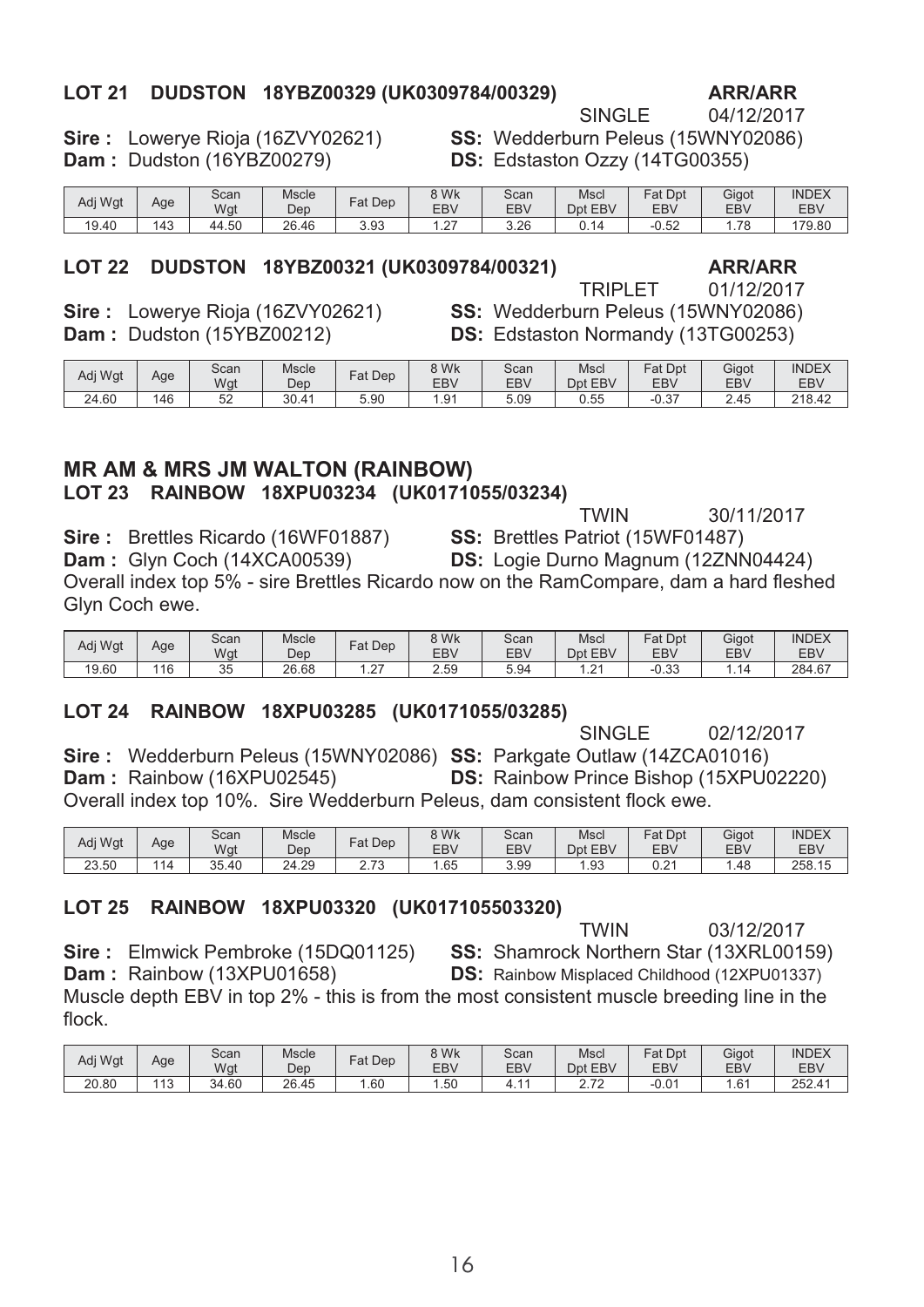### **MR & MRS M RUSHBROOKE (BRETTLES)** LOT 26 BRETTLES 18WF02760 (UK0302256/02760)

### **ARR/ARR** 05/12/2017

**SINGLE** 

**SS: Shamrock Northern Star (13XRL00159)** 

**DS: Brettles Peter Rabbit (15WF01438)** 

| Adj Wgt | Age | Scan<br>Wat | <b>Mscle</b><br>Dep | Dep<br>$at$ . | २ Wk<br>EBV | Scan<br>EBV | <b>Mscl</b><br>Dpt EBV | Fat Dpt<br>EBV | Gigot<br>EB۱ | <b>INDEX</b><br><b>EBV</b> |
|---------|-----|-------------|---------------------|---------------|-------------|-------------|------------------------|----------------|--------------|----------------------------|
| 23.90   | 120 | 45.50       | 29.50               | .10           | $ -$<br>.55 | 3.80        | ົ່<br>د.ء              | 0.30           | 0.09         | 249.15                     |

#### **LOT 27** BRETTLES 18WF02772 (UK0302256/02772)

**Sire: Dalby Rumpole (16PE04909)** Dam: Brettles (11WF00228)

Sire: Wernfawr Shogun (17XEV01219)

Dam: Brettles (16WF01947)

**TRIPI FT** SS: Micklehills Odyssey (14ZWA03356) **DS: Brettles Karlin (1WF0008)** 

**TRIPLET** 

**DS:** Rockvilla Kearney (1VV0041)

| Adj Wgt | Age | Scan<br>Wgt | <b>Mscle</b><br>Dep | Fat<br>Dep | 3 Wk<br>EBV | Scan<br><b>EBV</b>                                             | Mscl<br><b>EBV</b><br>Dpt | <b>Fat Dpt</b><br>EBV | Gigot<br>EB۱ | <b>INDEX</b><br>EBV |
|---------|-----|-------------|---------------------|------------|-------------|----------------------------------------------------------------|---------------------------|-----------------------|--------------|---------------------|
| 25.40   | 119 | 47.50<br>4  | 4.76<br>24          | 2.90       | 2.59        | $\overline{\phantom{a}}$<br>ن '<br>$\mathsf{U}$ . $\mathsf{I}$ | $-0.64$                   | $-0.56$               | $-0.99$      | 178.41              |

### LOT 28 BRETTLES 18WF02768 (UK0302256/02768)

Sire: Rainbow Road to Utopia (16XPU02468) SS: Wedderburn Peleus (15WNY02086) **Dam: Brettles (13WF00910)** 

| Adj Wgt | Age | Scan<br>Wgt | <b>Mscle</b><br>Dep | <b>Fat Dep</b> | 3 Wk<br><b>EBV</b> | Scan<br>EBV | <b>Mscl</b><br><b>EBV</b><br>Dpt | Fat Dpt<br>EBV | Gigot<br><b>EBV</b>           | <b>INDEX</b><br><b>EBV</b> |
|---------|-----|-------------|---------------------|----------------|--------------------|-------------|----------------------------------|----------------|-------------------------------|----------------------------|
| 25.80   | 120 | 46.50       | 29.04               |                | $\sim$ 10<br>Z.43  | 6.54        | 0.94                             | ገ 14<br>$-U.$  | $\Delta$ $\Omega$<br><u>.</u> | 253.57<br>57               |

### LOT 29 BRETTLES 18WF02695 (UK0302256/02695)

**TWIN** 02/12/2017

Sire: Rainbow Road to Utopia (16XPU02468) SS: Wedderburn Peleus (15WNY02086) Dam: Brettles (16WF01897) **DS: Brettles Peter Rabbit (15WF01438)** 

| Adj Wgt | Age           | Scan<br>Wqt | <b>Mscle</b><br>Dep | Fat<br>Dep          | ९ Wk<br><b>EBV</b> | Scan<br>EBV    | <b>Mscl</b><br>Dpt EBV | Fat<br>Dpt<br>EBV | Gigot<br><b>EBV</b>    | <b>INDEX</b><br><b>EBV</b> |
|---------|---------------|-------------|---------------------|---------------------|--------------------|----------------|------------------------|-------------------|------------------------|----------------------------|
| 20.90   | $\sim$<br>نڪا | ∼∼          | 24.76<br>$\sim$     | $\sqrt{2}$<br>ں ا ، | ∣.94               | $\cap$<br>∪.∠∪ | $\sim$ $\sim$<br>-0.ZJ |                   | <b>R3</b><br>$. \circ$ | 208.72                     |

#### BRETTLES 18WF02814 (UK0302256/02814) **LOT 30**

Sire: Loanhead Ringleader (16WNC15421) **Dam: Bould (16CJ02430)** 

SS: Rhaeadr Orlando (14XXK01077)

**TWIN** 

DS: Sheldon On The Ball (14XNR00358)

| Adj Wgt | Age | Scan<br>Wgt | <b>Mscle</b><br>Dep | <b>Fat Dep</b> | 3 Wk<br><b>EBV</b> | Scan<br><b>EBV</b> | Mscl<br>EBV<br>Dpt | Fat Dpt<br><b>EBV</b> | Gigot<br><b>EBV</b> | <b>INDEX</b><br>EBV |
|---------|-----|-------------|---------------------|----------------|--------------------|--------------------|--------------------|-----------------------|---------------------|---------------------|
| 26.50   | 84  | っに<br>ັບ    | 22.16               | J.97           | .28                | $E^{\sim}$<br>J.JZ | ◡. ⊥∠              | $-0.54$               | $-0.06$             | 168.91              |

### **ARR/ARR**

**ARR/ARR** 

05/12/2017

**ARR/ARR** 

**ARR/ARR** 

10/01/2018

06/12/2017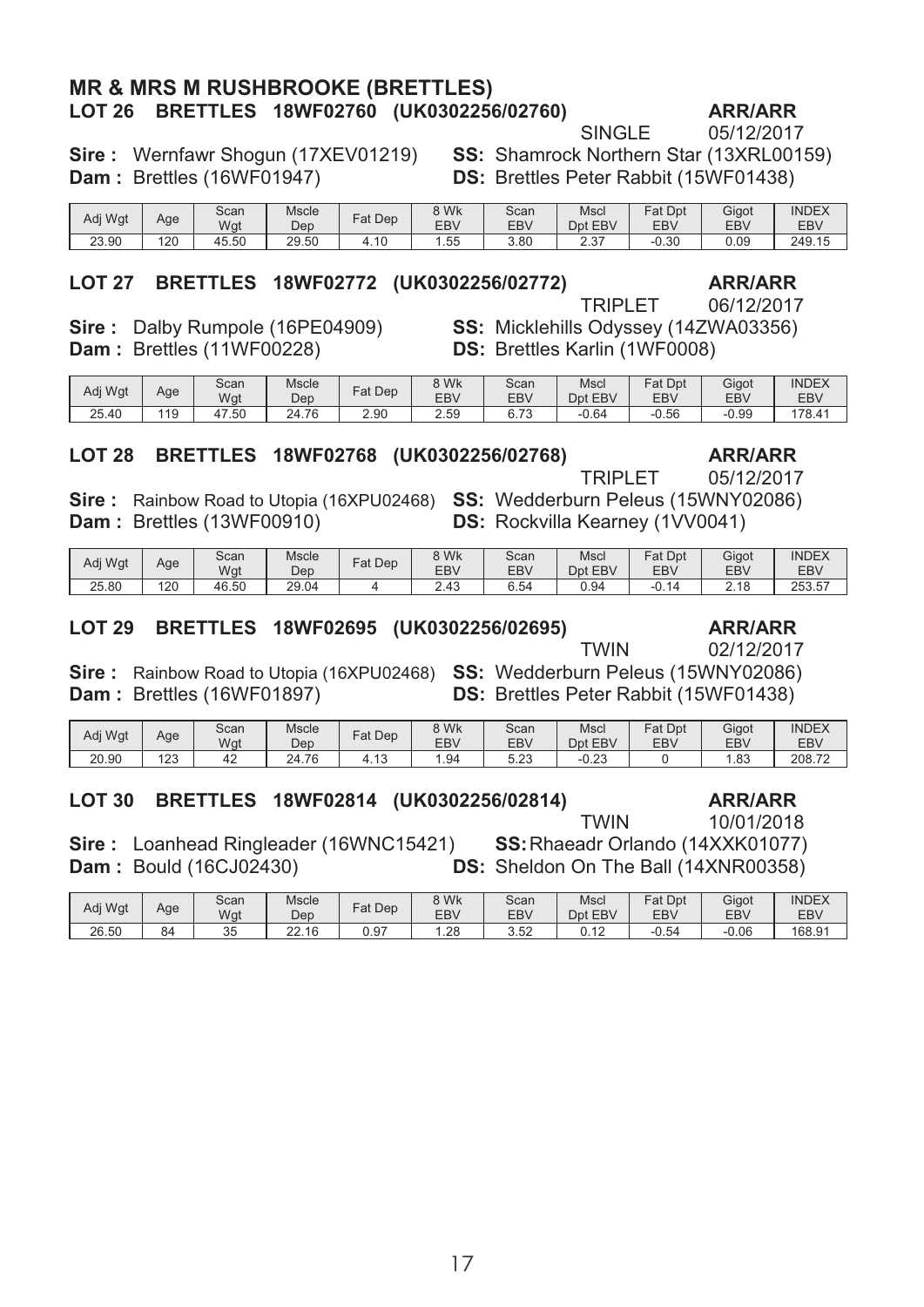### **MR D B ROBERTS (BOYO)** LOT 31 BOYO 18XHE00422 (UK0310443/00422)

**QUAD** 11/12/2017

Sire: Wedderburn Savill (17WNY02878) SS: Boyo Royal Ascot (16XHE00176) Dam: Buckland (16WCF00701)

DS: Wernfawr Platinum (15XEV00866)

A beauty of a gimmer! Top class breeding. A natural daughter of Buckland Rita Ora, Breed Champion Royal Three Counties and central region show sheep of the year 2018! This should definitely breed as well as being a fantastic looker! One of my favourite gimmers with so much potential.

| Adj Wgt | Age | Scan<br>Wgt         | <b>Mscle</b><br>Dep | <b>Fat Dep</b> | 9 Wk<br><b>EBV</b> | Scan<br>EBV | <b>Mscl</b><br>Dpt EBV | Fat<br>Dpt<br><b>EBV</b> | Gigot<br><b>EBV</b> | <b>INDEX</b><br><b>EBV</b> |
|---------|-----|---------------------|---------------------|----------------|--------------------|-------------|------------------------|--------------------------|---------------------|----------------------------|
| 27.60   | 141 | 57<br>$^{\circ}.80$ | 31.03<br>$\Omega$   | E EO.<br>5.53  | $-0.19$            | $-0.83$     | $-0.24$                | $-0.29$                  | .84                 | 60.64                      |

### LOT 32 BOYO 18XHE00359 (UK0310443/00359)

**TWIN-FT** 01/12/2017

Sire: Bachymbyd Logan (11YMH00483) SS: Springfield King Ken (1ZGB0031) **Dam: Banwy (12XXS00203)** 

**DS:** Aberkinsey (1YBJ0116)

A well shaped gimmer by Logan out of the mother of the 5.500gns Boyo Super Ted. Another very strong breeding line.

| Adj Wgt | Age             | Scan             | <b>Mscle</b>  | <b>Fat Dep</b> | 3 Wk       | Scan       | Mscl              | Fat<br>Dpt | Gigot             | <b>INDEX</b> |
|---------|-----------------|------------------|---------------|----------------|------------|------------|-------------------|------------|-------------------|--------------|
|         |                 | Wat              | Dep           |                | <b>EBV</b> | <b>EBV</b> | <b>EBV</b><br>Dpt | <b>EBV</b> | <b>EBV</b>        | <b>EBV</b>   |
| 23.50   | 15 <sup>′</sup> | $- -$<br>h<br>JJ | 20.27<br>Zŏ.Z | 90.ء           | . 36       | 3.47       | . 43              | $-0.19$    | $^{\circ}$<br>v.v | 10.88        |

### LOT 33 BOYO 18XHE00372 (UK0310443/00372)

**TWIN-ET** 01/12/2017

Sire: Bachymbyd Logan (11YMH00483) SS: Springfield King Ken (1ZGB0031)

Dam: Tullyear (0QY8028)

**DS:** Logie Durno Finnegan (0ZNN5635)

Again a strong gimmer and another full sister to the 1<sup>st</sup> prize ewe lamb at the Royal Three Counties 2018.

| Adj Wgt | Age | Scan<br>Wat | <b>Mscle</b><br>Dep | <b>Fat Dep</b> | <b>SWK</b><br><b>EBV</b> | Scan<br><b>EBV</b> | Mscl<br><b>EBV</b><br><b>Dpt</b> | <b>Fat Dpt</b><br>EBV | Gigot<br>EBV | <b>INDEX</b><br><b>EBV</b> |
|---------|-----|-------------|---------------------|----------------|--------------------------|--------------------|----------------------------------|-----------------------|--------------|----------------------------|
| 28      |     |             |                     |                | 0.24                     | 0.48               | . .38<br>- 1                     | $-0.03$               | 0.48         | 67.66                      |

# Ewe Lamb

### **MR CHRIS CROWTHER (DUDSTON)** LOT 34 DUDSTON 19YBZ00381 (UK0309784/00381)

**ARR/ARR** 

Sire: Knockin Rum Lad (16XXJ00308) Dam: Dudston (14YBZ00184)

**TWIN** 09/12/2018 **SS: Skelton Whin Oddysey (14NN00778)** DS: Lowerye Lord (11ZVY00861)

| Adj Wgt              | Age | Scan<br>Wqt | <b>Mscle</b><br>Dep | Dep<br>Fat.                                        | 9 Wk<br>EBV | Scan<br>EBV | Mscl<br>Dpt EBV         | <b>Fat Dpt</b><br>EBV | Gigot<br>EB\             | <b>INDEX</b><br><b>EBV</b> |
|----------------------|-----|-------------|---------------------|----------------------------------------------------|-------------|-------------|-------------------------|-----------------------|--------------------------|----------------------------|
| $\sim$<br>.40<br>، ے | 141 | -<br>54     | 28.70               | $\rightarrow$<br>4<br>$\mathsf{v}.\mathsf{\tau}$ . | .94         | .96،        | $\rightarrow$<br>$-U.1$ | .07<br>−∪.∠.          | $\overline{\phantom{a}}$ | 189.07                     |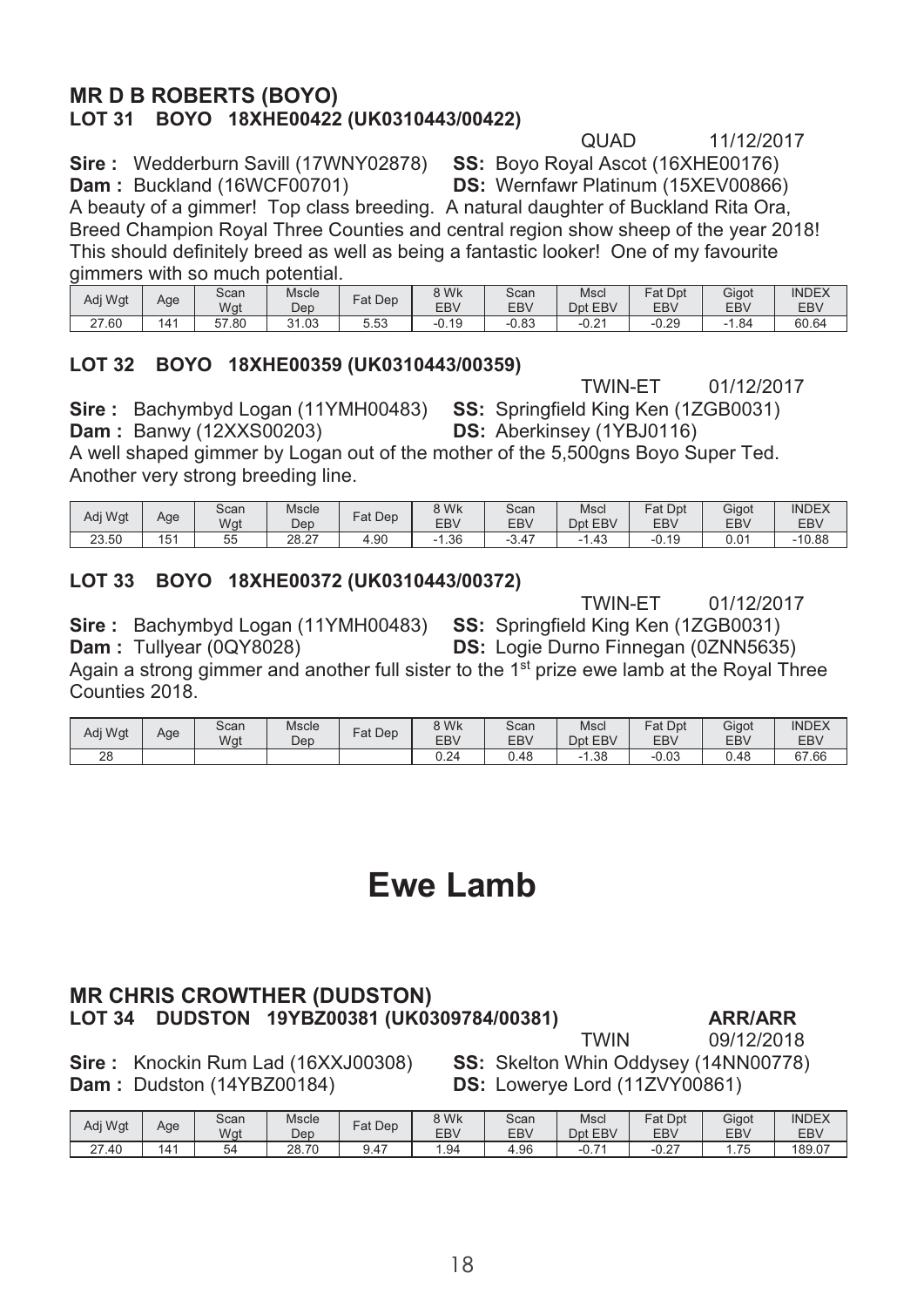### LOT 35 DUDSTON 19YBZ00379 (UK0309784/00379)

### **ARR/ARR**

08/12/2018

Sire: Dudston Percy (15YBZ00211) Dam: Dudston (15YBZ00216)

SS: Edstaston Normandy (13TG00253) **DS:** Dudston Monty (12YBZ00095)

**TWIN** 

| Adj Wgt | Age | Scan<br>Wat | <b>Mscle</b><br>Dep       | $=$ at<br>Dep      | 9 Wk<br>EB\ | Scan<br><b>EBV</b> | <b>Mscl</b><br>Dpt EBV | $E_{\Omega}$ +<br>Dpt<br>'dl<br>EBV | Gigot<br>EB\ | <b>INDEX</b><br><b>EBV</b> |
|---------|-----|-------------|---------------------------|--------------------|-------------|--------------------|------------------------|-------------------------------------|--------------|----------------------------|
| 27.10   | 142 | 50          | .50<br>$\sim$<br><u>_</u> | $\sim$<br>u<br>◡.∠ | 0.60        | 44<br>. .          | . .50                  | $-0.38$                             | 0.93         | Q1<br>1.19                 |

### **MR AM & MRS JM WALTON (RAINBOW)** LOT 36 RAINBOW 19XPU03775 (UK0171055/03775)

02/12/2018 **TWIN Sire: Rainbow Tokyo (18XPU03255) SS: Banwy Oh What A Boy (14XXS00397)** Dam: Rainbow (16XPU02445) DS: Castellau One In A Million (14TZ00793) 2 mouthfuls of grass short of being in the top 1% for muscle depth.

| Adj Wgt | Age | Scan<br>Wat     | <b>Mscle</b><br>Dep | $T_{\alpha+1}$<br>Dep<br>άι | 8 Wk<br><b>EBV</b> | Scan<br><b>EBV</b> | <b>Mscl</b><br>Dpt EBV | Fat<br>Dpt<br><b>EBV</b> | Gigot<br><b>EBV</b> | <b>INDEX</b><br>EBV |
|---------|-----|-----------------|---------------------|-----------------------------|--------------------|--------------------|------------------------|--------------------------|---------------------|---------------------|
| 21.20   | 101 | 33.20<br>$\cap$ | 28.19               | $\sim$<br><u>_._</u>        | . v                | 2.82               | 2.86                   | 0.34                     | 0.58                | 240.46              |

### LOT 37 RAINBOW 19XPU03797 (UK0171055/03797)

**Sire: Rainbow Titanium (18XPU03245) Dam: Elmwick (15DQ01108)** Smart ewe lamb in top 25% for Overall Index.

**TWIN** 03/12/2018 SS: Brettles Ricardo (16WF01887) **DS:** Elmwick Mr McGregor (12DQ00529)

| Adj Wgt | Age | Scan<br>Wat | <b>Mscle</b><br>Dep | $at$<br>Dep | 8 Wk<br><b>EBV</b>                       | Scan<br>EBV  | Mscl<br>Dpt EBV | Fat Dpt<br>EBV     | Gigot<br><b>EBV</b> | <b>INDEX</b><br><b>EBV</b> |
|---------|-----|-------------|---------------------|-------------|------------------------------------------|--------------|-----------------|--------------------|---------------------|----------------------------|
| 24.90   | 100 | 32.60       | 26.98               | .67         | $\overline{\phantom{a}}$<br>. <u>. .</u> | 70<br>J. I U | .47             | $\sim$<br>$-U. IL$ | ר גח<br>∪.∪∠        | 247.10                     |

### LOT 38 RAINBOW 19XPU03814 (UK0171055/03814)

**Sire: Foulrice Tempest (18DG08105)** 

**SINGLE** 09/02/2019 SS: Dalby Sherman (17PE05855)

Dam: Rainbow (16XPU02488) **DS:** Castellau One In A Million (14TZ00793) February 2019 fast growing lamb who has considerably out-performed her parental average!

| Adj Wgt                         | Age | Scan<br>Wat | <b>Mscle</b><br>Dep | Fat<br>Dep | 9 Wk<br>EBV           | Scan<br>EBV   | <b>Mscl</b><br>Dpt EBV | Fat<br>Dpt<br>EBV | Gigot<br>EB\ | <b>INDEX</b><br><b>EBV</b> |
|---------------------------------|-----|-------------|---------------------|------------|-----------------------|---------------|------------------------|-------------------|--------------|----------------------------|
| $\sim$<br>$^{\prime}.20$<br>ا ک | 89  | 38          | 25.53               | 3.30       | O <sub>4</sub><br>د.ه | $\sim$<br>.U. | $\sim$<br>.∪J          | J.04              | -v.<br>. .   | 259.27                     |

### **MR & MRS M RUSHBROOKE (BRETTLES)** LOT 39 BRETTLES 19WF02940 (UK0302256/02940)

**TWIN** 03/12/2018 Sire: Rainbow Road to Utopia (16XPU02468) SS: Wedderburn Peleus (15WNY02086) Dam: Brettles (15WF01420) DS: Loanhead Odds On (14WNC10006)

| Adj Wgt | Age | Scan<br>Wat | <b>Mscle</b><br>Dep | Fat<br>Dep               | 8 Wk<br><b>EBV</b> | Scan<br><b>EBV</b> | <b>Mscl</b><br>Dpt<br><b>EBV</b> | Fat<br>Dpt<br>EBV | Gigot<br><b>EBV</b> | <b>INDEX</b><br><b>EBV</b> |
|---------|-----|-------------|---------------------|--------------------------|--------------------|--------------------|----------------------------------|-------------------|---------------------|----------------------------|
| 20.20   | 114 | 38          | 28.95               | $-$<br><u>—</u><br>، ب ے | .69                | T. I I             | . 46                             | 0.25              | 1.97                | 221.59                     |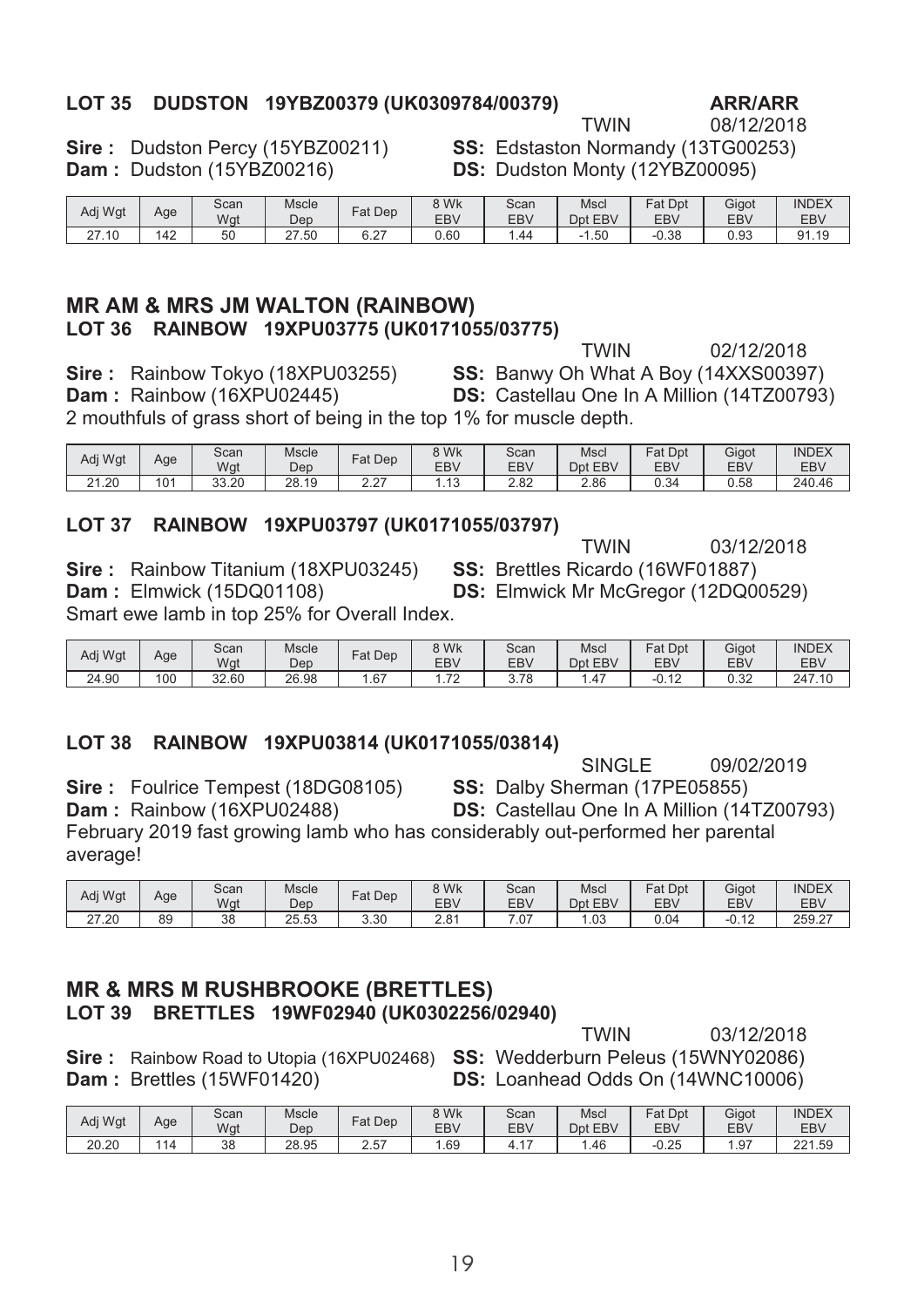### LOT 40 BRETTLES 19WF03023 (UK0302256/03023)

# **Sire**: Brettles Patriot (15WF01487) **SS:** Loanhead Odds On (14WNC10006) **Dam**: Brettles (15WF01483) **DS:** Logie Durno Masterpiece (12ZNN04418)

**DS:** Logie Durno Masterpiece (12ZNN04418)

| Adj Wgt      | Age | Scan<br>Wat | <b>Mscle</b><br>Dep | $F_{at}$<br>Dep | S Wk<br><b>EBV</b> | Scan<br>EBV | Mscl<br>Dpt EBV | $=$ at<br>Dpt<br><b>EBV</b>           | Gigot<br>EB\ | <b>INDEX</b><br><b>EBV</b> |
|--------------|-----|-------------|---------------------|-----------------|--------------------|-------------|-----------------|---------------------------------------|--------------|----------------------------|
| $\sim$<br>ےں | 10  | 54          | 30.51               | മാ<br>ວ.໐ວ      | 2.85               | -           | .07<br>-u.o.    | $\overline{\phantom{a}}$<br>$\cup$ ., | .44          | 243.30                     |

### LOT 41 BRETTLES 19WF02972 (UK0302256/02972)

**Sire**: Dalby Triple Threat (18PE06851)<br>**Dam**: Brettles (16WF01858)

.04 TWIN<br>**SS:** Dalby Ranieri (16PE04907) **DS: Brettles Peter Rabbit (15WF01438)** 

SINGLE 07/

| Adi Wat | Age               | Scan<br>Wgt | <b>Mscle</b><br>Dep | Fat<br>Dep               | ९ Wk<br><b>EBV</b> | Scan<br><b>EBV</b> | <b>Mscl</b><br>EBV<br>Dpt | $\Gamma_{\alpha}$ +<br>Dpt<br>άι<br><b>EBV</b> | Gigot<br><b>EBV</b> | <b>INDEX</b><br><b>EBV</b> |
|---------|-------------------|-------------|---------------------|--------------------------|--------------------|--------------------|---------------------------|------------------------------------------------|---------------------|----------------------------|
| 28.80   | $\sqrt{2}$<br>ن ا | .50<br>4    | $\rightarrow$       | $\overline{\phantom{a}}$ | 2.99               | 7.88               | .18                       | <b>CA</b><br>- 1                               | 0.47                | 285.31                     |

### LOT 42 BRETTLES 19WF03020 (UK0302256/03020)

**Sire**: Dalby Triple Threat (18PE06851) **SS:** Dalby Ranieri (16PE04907)<br>**Dam**: Brettles (13WF00888) **DS:** Brettles Legend (11WF0017

SINGLE 06/ 12/2018 **DS:** Brettles Legend (11WF00175)

| Adj Wgt | Age | Scan<br>Wat | <b>Mscle</b><br>Dep | <b>Fat Dep</b>                | 3 Wk<br><b>EBV</b> | Scan<br><b>EBV</b> | <b>Mscl</b><br>Dpt<br><b>EBV</b> | <b>Fat Dpt</b><br><b>EBV</b> | Gigot<br>EB\ | <b>INDEX</b><br>EBV |
|---------|-----|-------------|---------------------|-------------------------------|--------------------|--------------------|----------------------------------|------------------------------|--------------|---------------------|
| 26.10   | 144 |             | 28.95               | $\overline{\phantom{a}}$<br>. | 70<br>ັ<br>. .     | 44                 | . 81                             | $-0.06$                      | n a1<br>∪.∪  | 074<br>.26          |



High Quality Calf, Cattle, and Sheep Blends and Coarse mixes

Custom made Speciality Blends and Coarse Mixes

Suppliers to many Pedigree Breeders

Horse Feeds and Bedding Pig Poultry and Pet Feeds

**Manor Farm Feeds** 

**MANOR FARM FEEDS (Owston) LTD GREEN LANE, OWSTON,OAKHAM,LEICESTERSHIRE LE15 8DX TEL 01664 454256 FAX 01664 454561 E.MAIL; sales@manorfarmfeeds.co.uk** 



12/2018<sup>'</sup>

12/2018<sup>'</sup>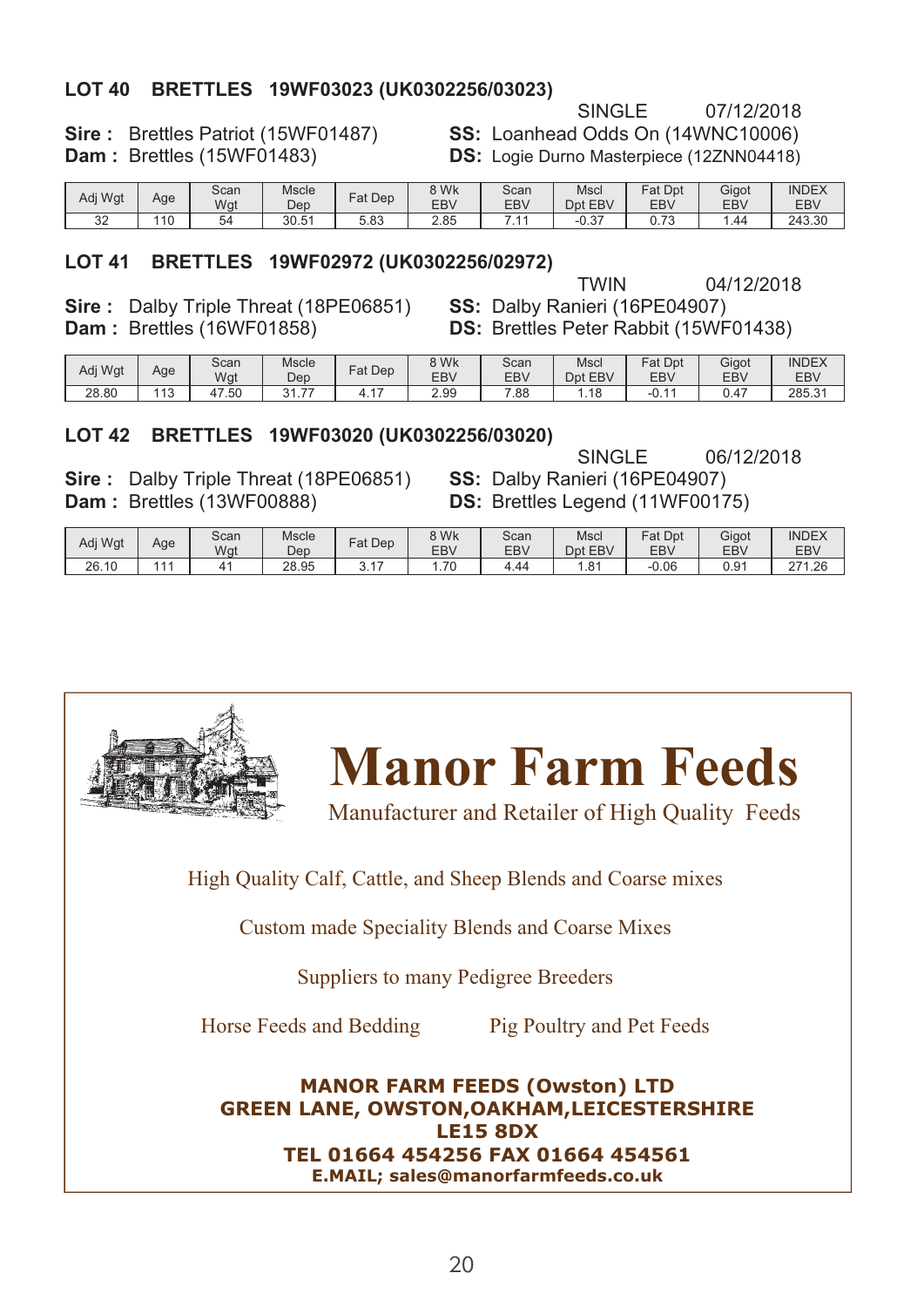# **OAKCHURCH FLOCK "WKW"**

### **Jeremy Price Oakchurch Farm, Staunton-on-Wye, Hereford HR4 7NE Tel: 01981 500038 Mobile: 07788 454454 Email: jeremy@oakchurchfarm.co.uk**

We would like to thank the organisers of this sale for allowing us to<br>
We have our reduction sale here. We have forward every sound ewe from 2017 and older. The ewes are exactly what we are about - meat, skins and power.

We would also like to wish the purchasers the best of luck with them and hope you enjoy working with them as much as we have.



**Glyn Coch Mr T (12XCA00257)** *(Picured above)* **Banwy Oh What a Boy (14XXS00397)** *(Picured right)*

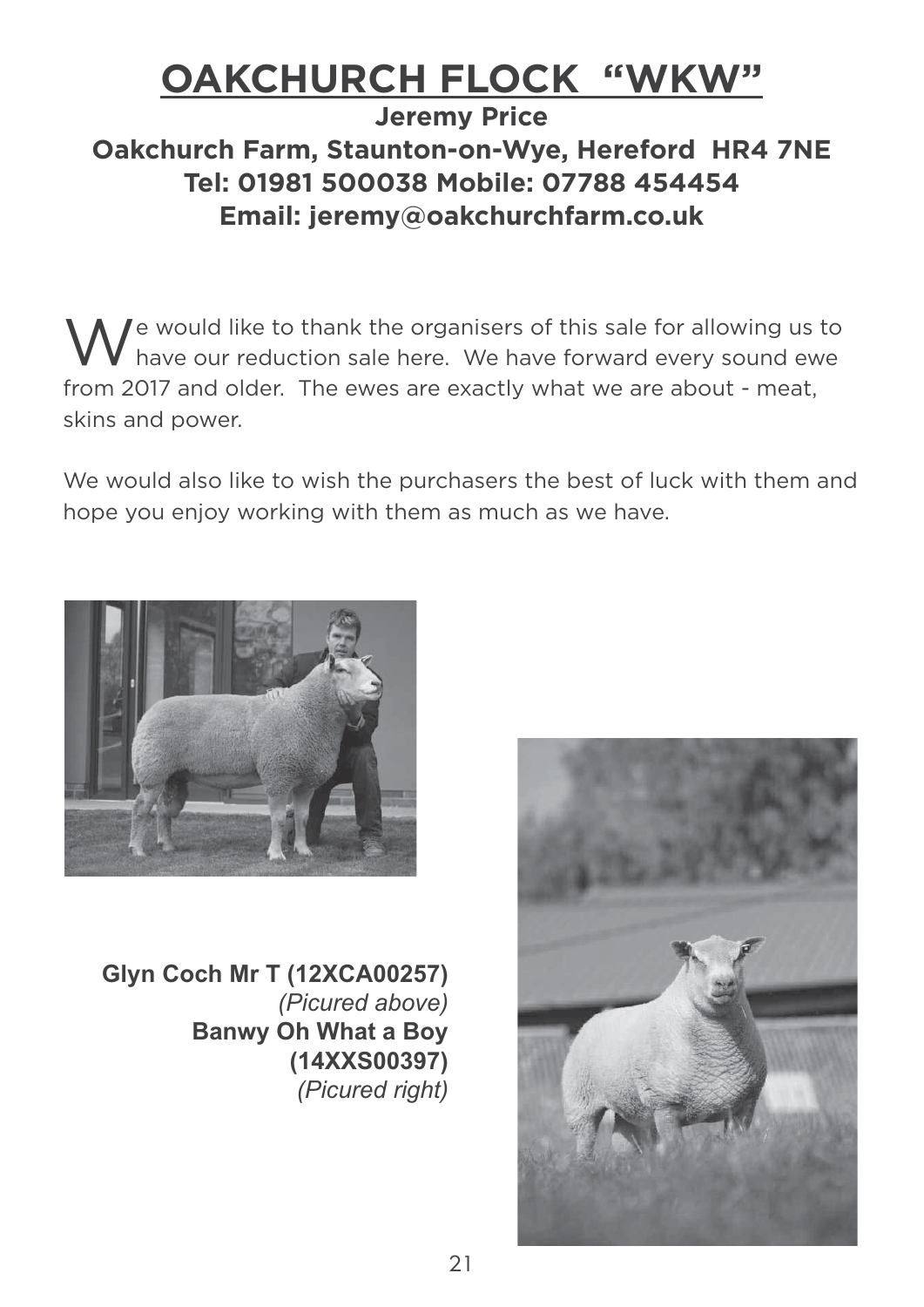# **Oakchurch Ewe**

### Breeder: Mr Richard Arwel Owen SINGLE 08/12/2013 Sire: Foulrice Nelson (13DG03281) SS: Dalby Mount Aloe (12PE01524) **DS: Foulrice Eurostar (0DG4774)** Dam: Banwy (0XXS8023) A super breeding ewe from Banwy that has bred well enough to have been flushed. Going back to ZNN555. LOT 46 BANWY 14XXS00470 (UK0700944/00470) Breeder: Mr Richard Arwel Owen SINGLE Sire: Foulrice Nelson (13DG03281) SS: Dalby Mount Aloe (12PE01524) Dam: Banwy (0XXS8023) **DS: Foulrice Eurostar (0DG4774)** Another super ewe, full sister to the previous lot. She also bred well enough to be flushed. LOT 47 HIGHWAY 14ZDG00204 (UK0740767/00204)

Breeder: Mr Dilwyn L Davies **TRIPLET** 12/12/2013 Sire: Oakchurch Lukasz (11WKW00003) SS: Ariane Klansman (1ZRF0059) Dam: Highway (12ZDG00114) **DS:** Ariane Kouga (1ZRF0099) A ewe that breeds real muscle brought from Highway.

### LOT 48 HIGHWAY 14ZDG00213 (UK0740767/00213)

**MESSRS J & A PRICE (OAKCHURCH)** 

LOT 45 BANWY 14XXS00437 (UK0700944/00437)

07/01/2014 Breeder: Mr Dilwyn L Davies **TWIN** Sire: Oakchurch Lukasz (11WKW00003) SS: Ariane Klansman (1ZRF0059) Dam: Highway (0ZDG9059) **DS:** Banwy Impressive (0XXS8017) Top price from Hereford autumn sale that year. Bred well.

### LOT 49 OAKCHURCH 15WKW00111 (UK0313623/00111)

**TWIN** 03/12/2014 Sire: Banwy Oh What A Boy (14XXS00397) SS: Aberkinsey Nitrogen (13YBJ00437) Dam: Banwy (0XXS9024) **DS:** Gawsworth Fieldsman (0PF5034) Oh What A Boy daughter from a superb breeding Fieldsman daughter. The dam was the grand dam of our top price ram from Builth 2017.

| Adj Wgt                             | Age | Scan<br>Wat | <b>Mscle</b><br>Dep | Dep<br>Fat                            | 8 Wk<br>EBV | Scan<br>EBV | <b>Mscl</b><br><b>Dpt</b><br>EBV. | Fat<br>Dpt<br><b>EBV</b> | Gigot<br><b>EBV</b> | <b>INDEX</b><br><b>EBV</b> |
|-------------------------------------|-----|-------------|---------------------|---------------------------------------|-------------|-------------|-----------------------------------|--------------------------|---------------------|----------------------------|
| $\sim$ $\rightarrow$<br>.10<br>ا ہے | 126 | 49          | 30.05               | $\overline{\phantom{a}}$<br>L.<br>. . | 0.25        | ∩ ว∢<br>∪.∪ | $\overline{\phantom{a}}$          | 14                       | 0.62                | 133                        |

### LOT 50 OAKCHURCH 15WKW00126 (UK0313623/00126)

**SINGLE** 04/03/2015 **Sire:** Banwy Oh What A Boy (14XXS00397) SS: Aberkinsey Nitrogen (13YBJ00437) **Dam:** Oakchurch (13WKW00038) **DS:** Foulrice Leon (11DG01419) Another What A Boy daughter going back to 0XXS9010.

| Adj Wgt | Age | Scan<br>Wat | <b>Mscle</b><br>Dep | <b>Fat Dep</b> | 9 Wk<br><b>EBV</b> | Scan<br><b>EBV</b>       | <b>Mscl</b><br>Dpt EBV | <b>Fat Dpt</b><br><b>EBV</b> | Gigot<br>EB\ | <b>INDEX</b><br><b>EBV</b> |
|---------|-----|-------------|---------------------|----------------|--------------------|--------------------------|------------------------|------------------------------|--------------|----------------------------|
|         |     |             |                     |                | 0.48               | $\overline{\phantom{a}}$ | .04                    | $\sqrt{2}$<br>◡. ।∠          | 0.24         | 162.12                     |

05/12/2013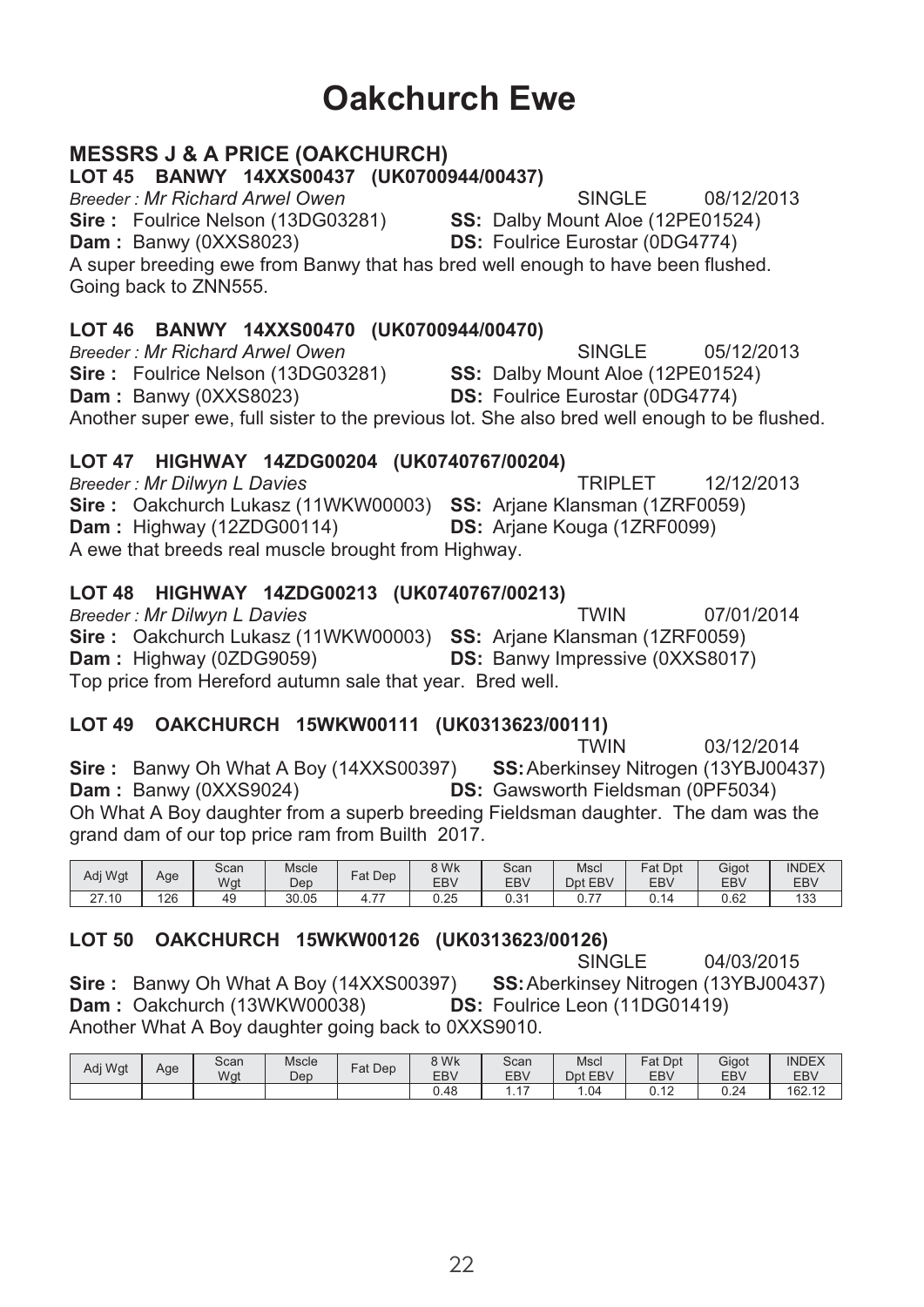### LOT 51 OAKCHURCH 15WKW00128 (UK0313623/00128)

**TWIN** 

08/03/2015

Sire: Banwy Oh What A Boy (14XXS00397) SS: Aberkinsey Nitrogen (13YBJ00437) Dam: Oakchurch (14WKW00053) DS: Banwy Ninja (13XXS00350) Oh What A Boy daughter out of a sister of the Highland Interbreed Champion Oakchurch  $OziI$ 

| Adj Wgt | Age | Scan<br>Wgt | <b>Mscle</b><br>Dep | Fat Dep | <u>२ Wk</u><br>EBV | Scan<br>EBV | <b>Mscl</b><br>Dpt<br><b>EBV</b> | <b>Fat Dpt</b><br>EBV | Gigot<br>EB\ | <b>INDEX</b><br><b>EBV</b> |
|---------|-----|-------------|---------------------|---------|--------------------|-------------|----------------------------------|-----------------------|--------------|----------------------------|
|         |     |             |                     |         | 0.19               | 0.49        | 0.69                             | J.04                  | 0.58         | 128.63                     |

### LOT 52 OAKCHURCH 15WKW00129 (UK0313623/00129)

**TWIN** 20/03/2015 Sire: Banwy Oh What A Boy (14XXS00397) SS: Aberkinsey Nitrogen (13YBJ00437) Dam: Oakchurch (14WKW00075) **DS: Banwy Ninja (13XXS00350)** Dam bred well for us. Three generations of females were flushed.

| Adj Wgt | Age | Scan<br>Wgt | <b>Mscle</b><br>Dep | Fat Dep | $3$ Wk<br><b>EBV</b> | Scan<br>EBV | <b>Mscl</b><br>Dpt EBV | Fat Dpt<br>EBV    | Gigot<br>EB\ | <b>INDEX</b><br><b>EBV</b> |
|---------|-----|-------------|---------------------|---------|----------------------|-------------|------------------------|-------------------|--------------|----------------------------|
|         |     |             |                     |         | 0.90                 | 2.28        | 0.82                   | ົ 4 ຕ<br>$-U. IL$ | J.47         | 172.88                     |

### LOT 53 OAKCHURCH 16WKW00150 (UK0313623/00150)

**TWIN** 01/12/2015 Sire: Banwy Oh What A Boy (14XXS00397) **SS: Aberkinsey Nitrogen (13YBJ00437)** Dam: Oakchurch (14WKW00057) DS: Banwy Ninja (13XXS00350) Full sister to Oakchurch Spartan which made 3,000gns to the Padest flock. Going back to the mother of Oakchurch Lucaz.

| Adj Wgt      | Age | Scan<br>Wqt | <b>Mscle</b><br>Dep | Dep<br>Fat | ९ Wk<br>EB\ | Scan<br>EBV | <b>Mscl</b><br>Dpt EBV | Fat<br>` Dpt<br><b>EBV</b> | Gigot<br>EB\ | <b>INDEX</b><br><b>EBV</b> |
|--------------|-----|-------------|---------------------|------------|-------------|-------------|------------------------|----------------------------|--------------|----------------------------|
| $\sqrt{.90}$ | 119 | 38          | 26.93               | $-20$      | 0.39        | 0.99        | .                      | $\bigcap$<br>U.Z           | 0.20         | 143.3.                     |

### LOT 54 OAKCHURCH 16WKW00157 (UK0313623/00157)

**TWIN** 02/12/2015 Sire: Banwy Oh What A Boy (14XXS00397) **SS: Aberkinsey Nitrogen (13YBJ00437) Dam: Banwy (14XXS00468) DS: Aberkinsey Nitrogen (13YBJ00437)** Going back to 0XXS8025 a ewe that Banwy believed to be their best. 0XXS8025 produced a Worcester Premier Champion Oakchurch Rascal.

| Adj Wgt                    | Age | Scan<br>Wat | <b>Mscle</b><br>Dep | Fat Dep | 8 Wk<br>EBV | Scan<br>EBV                     | Mscl<br><b>EBV</b><br>Dpt | <b>Fat Dpt</b><br><b>EBV</b> | Gigot<br>EB <sub>V</sub> | <b>INDEX</b><br><b>EBV</b> |
|----------------------------|-----|-------------|---------------------|---------|-------------|---------------------------------|---------------------------|------------------------------|--------------------------|----------------------------|
| $\sim$<br>1.70<br><u>~</u> | 118 | 44          | 75<br>つに<br>20.IJ   | 5.20    | 0.45        | $\overline{\phantom{a}}$<br>◡.≀ | $-0.09$                   | $\sim$ $\sim$<br>u.zu        | $0.8^{\circ}$            | 14.80                      |

### LOT 55 OAKCHURCH 16WKW00164 (UK0313623/00164)

Sire: Banwy Oh What A Boy (14XXS00397) Dam: Oakchurch (13WKW00038) Again going back to 0XXS9010

**TWIN** 02/12/2015 SS: Aberkinsey Nitrogen (13YBJ00437) **DS: Foulrice Leon (11DG01419)** 

| Adj Wgt | Age | Scan<br>Wat | <b>Mscle</b><br>Dep | <b>Fat Dep</b> | 9 Wk<br>EBV | Scan<br><b>EBV</b> | <b>Mscl</b><br>Dpt EBV             | Fat Dpt<br><b>EBV</b> | Gigot<br>EBV | <b>INDEX</b><br><b>EBV</b> |
|---------|-----|-------------|---------------------|----------------|-------------|--------------------|------------------------------------|-----------------------|--------------|----------------------------|
| 18.10   | 18  | 42          | 27.08               | 3.53           | מ ה<br>U.33 | 0.80               | .79<br>$\mathsf{U}$ . $\mathsf{I}$ | $-0.15$               | 0.24         | 143.32                     |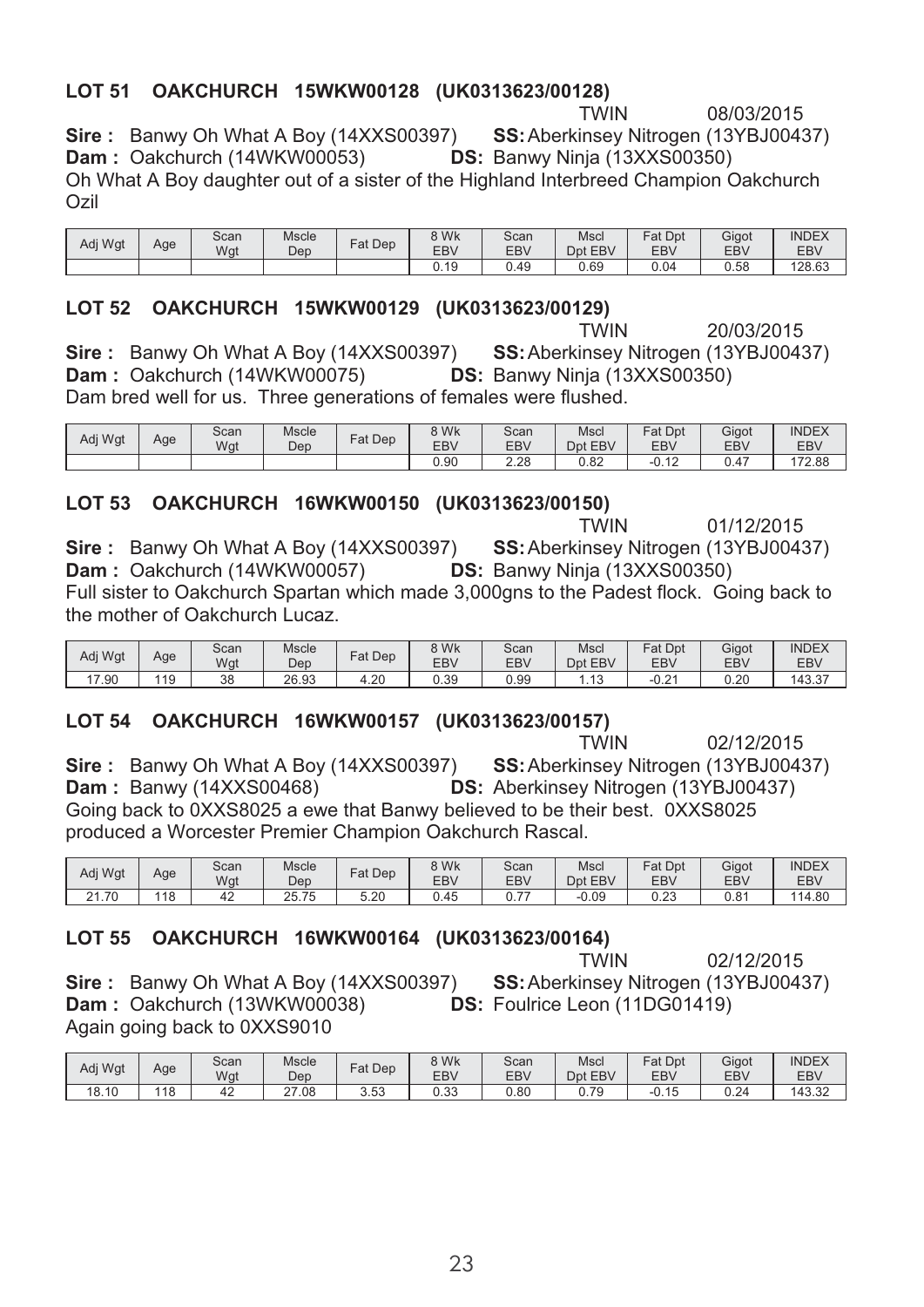### LOT 56 OAKCHURCH 16WKW00176 (UK0313623/00176)

**TWIN** 

Sire: Banwy Oh What A Boy (14XXS00397) **Dam: Banwy (14XXS00470)** A daughter of Lot 46.

03/12/2015 SS: Aberkinsey Nitrogen (13YBJ00437) **DS: Foulrice Nelson (13DG03281)** 

| Adj Wgt     | Age | Scan<br>Wat  | <b>Mscle</b><br>Dep | $F$ at<br>Dep | 8 Wk<br><b>EBV</b> | Scan<br><b>EBV</b> | <b>Msci</b><br>Dpt EBV | Fat<br>Dpt<br>EBV | Gigot<br><b>EBV</b> | <b>INDEX</b><br><b>EBV</b> |
|-------------|-----|--------------|---------------------|---------------|--------------------|--------------------|------------------------|-------------------|---------------------|----------------------------|
| $\sim$<br>∸ | 47  | $\sim$<br>46 | 26.06               | 4.40          | ററ<br>ة∠.          | 3.05               | 40<br>∪. ı∪            | 0.25              | $\Omega$<br>ںے.     | 181.80                     |

### LOT 57 OAKCHURCH 16WKW00208 (UK0313623/00208)

Sire: Banwy Oh What A Boy (14XXS00397) Dam: Oakchurch (15WKW00113)

**SINGLE** 01/12/2015 SS: Aberkinsey Nitrogen (13YBJ00437) DS: Banwy Ninja (13XXS00350)

02/12/2015

SINGLE

| Adi Wat | Age | Scan<br>Wgt  | <b>Mscle</b><br>Dep        | $=$ at<br>Dep     | 9 Wk<br><b>EBV</b> | Scan<br>EBV | <b>Mscl</b><br>Dpt<br><b>EBV</b> | $=$ at<br>Dpt<br>EBV | Gigot<br><b>EBV</b> | <b>INDEX</b><br><b>EBV</b> |
|---------|-----|--------------|----------------------------|-------------------|--------------------|-------------|----------------------------------|----------------------|---------------------|----------------------------|
| 16.10   | 119 | $\sim$<br>J. | ററ<br>$\sim$<br>ے ۔<br>، ے | $\sqrt{2}$<br>ا ب | $-0.53$            | .45         | 0.83                             |                      | 0.50                | 101.24                     |

### LOT 58 OAKCHURCH 16WKW00224 (UK0313623/00224)

Sire: Banwy Oh What A Boy (14XXS00397) SS: Aberkinsey Nitrogen (13YBJ00437) Dam: Banwy (0XXS8025) **DS: Foulrice Eurostar (0DG4774)** A daughter of 0XXS8025 and full sister to 2016 Worcester Premier Champion Oakchurch Rascal

| Adi Wat       | Age | Scan<br>Wat | <b>Mscle</b><br>Dep  | Fat Dep                     | 3 Wk<br><b>EBV</b> | Scan<br><b>EBV</b> | <b>Mscl</b><br><b>EBV</b><br>Dpt | Fat Dpt<br>EBV | Gigot<br>EB۱ | <b>INDEX</b><br>EBV |
|---------------|-----|-------------|----------------------|-----------------------------|--------------------|--------------------|----------------------------------|----------------|--------------|---------------------|
| $\sim$<br>- 1 | 118 | 54          | .07<br>$\sim$<br>ے ا | $\sim$ $\sim$ $\sim$<br>، ب | 2.26               | 5.88               | $-0.53$                          | 0.29           | 0.96         | 189.63              |

#### **LOT 59** OAKCHURCH 16WKW00229 (UK0313623/00229)

**SINGLE** 02/12/2015 Sire: Banwy Oh What A Boy (14XXS00397) SS: Aberkinsey Nitrogen (13YBJ00437) Dam: Oakchurch (12WKW00011) **DS:** Logie Durno Klassic (1ZNN0042) Out of a full sister to Oakchurch Lord of the Rings, that was Interbreed Ram Lamb and stock ram at Parkhouse

| Adj Wgt | Age | Scan<br>Wat | <b>Mscle</b><br>Dep  | $F$ at Dep        | 3 Wk<br>EBV | Scan<br><b>EBV</b> | <b>Mscl</b><br><b>EBV</b><br>Dpt | Fat Dpt<br>EBV | Gigot<br>EB۱ | <b>INDEX</b><br><b>EBV</b> |
|---------|-----|-------------|----------------------|-------------------|-------------|--------------------|----------------------------------|----------------|--------------|----------------------------|
| 14.60   | 118 | $\sim$ $-$  | .67<br>$\sim$<br>2 I | $\sim$<br>، 30، ، | $-0.27$     | $-0.62$            | 31<br>דט.ו                       | ∩ ∩⊿<br>J.ZU   | 0.41         | 154.70                     |

#### OAKCHURCH 16WKW00230 (UK0313623/00230) **LOT 60**

**Sire: Banwy Oh What A Boy (14XXS00397) Dam: Banwy (00XXS9010)** A block from 0XXS9010

**SINGLE** 02/12/2015 **SS: Aberkinsey Nitrogen (13YBJ00437) DS:** Gawsworth Fieldsman (0PF5034)

| Adj Wgt | Age | Scan<br>Wat | <b>Mscle</b><br>Dep | Fat<br>Dep         | 8 Wk<br><b>EBV</b> | Scan<br>EBV | <b>Mscl</b><br>Dpt EBV | Fat<br>Dpt<br>EBV | Gigot<br><b>EBV</b> | <b>INDEX</b><br><b>EBV</b> |
|---------|-----|-------------|---------------------|--------------------|--------------------|-------------|------------------------|-------------------|---------------------|----------------------------|
| 26.10   | 440 | 46          | 28.54               | $\sim$ 0.0<br>ں ے. | 0.56               | .38         | 57<br>U.O.             | J.54              | 0.60                | 156.74                     |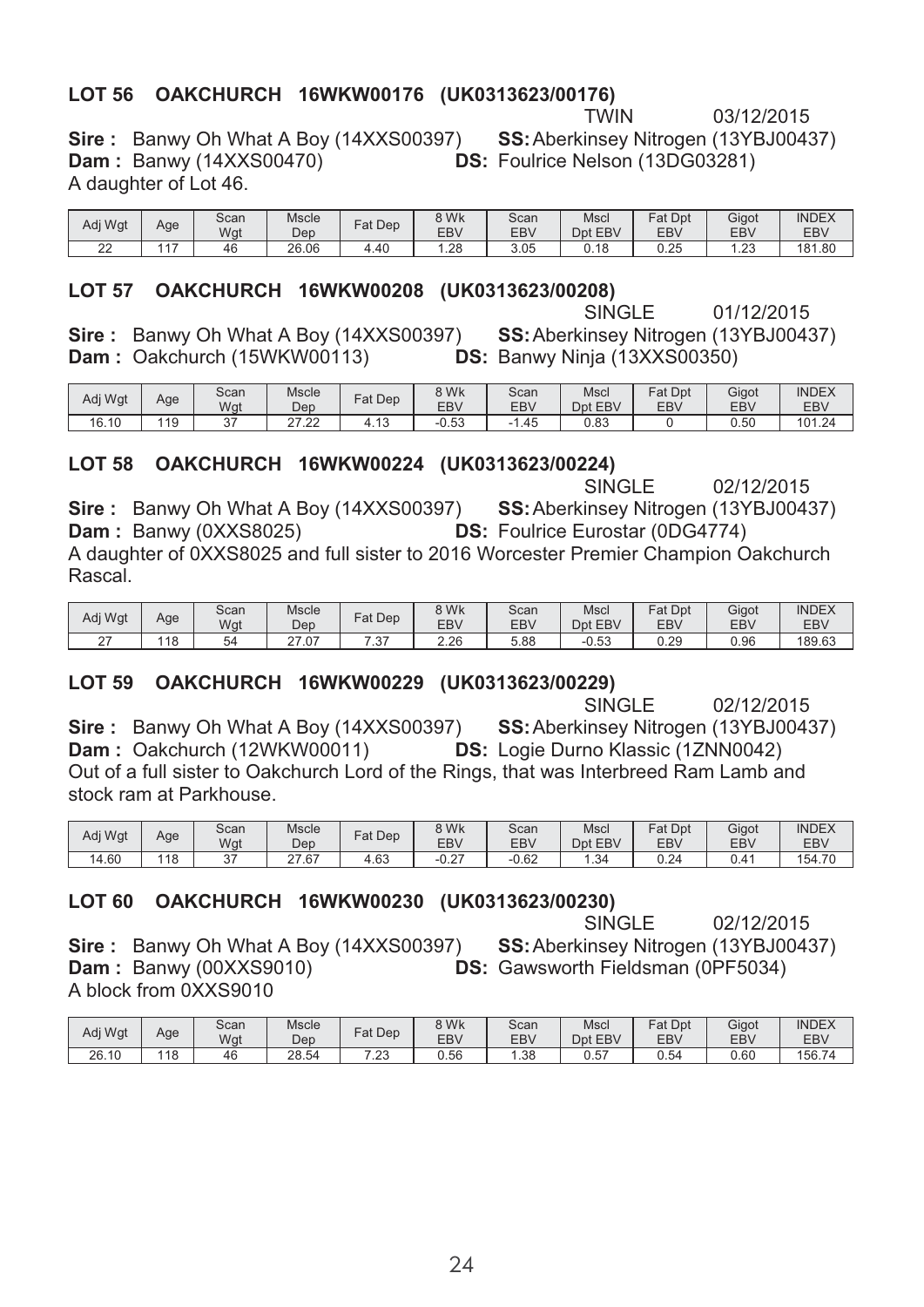#### **LOT 61** OAKCHURCH 16WKW00232 (UK0313623/00232)

SINGLE 02/12/2015

Sire: Banwy Oh What A Boy (14XXS00397) Dam: Oakchurch (12WKW00011) A full sister to Lot 59.

SS: Aberkinsey Nitrogen (13YBJ00437) **DS:** Logie Durno Klassic (1ZNN0042)

| Adj Wgt     | Age | $\sim$<br>Scan<br>Wat | Mscle<br>Dep               | Fat Dep                  | 8 Wk<br><b>EBV</b> | Scan<br>EBV | Mscl<br>EBV<br>Dpt | Fat Dpt<br><b>EBV</b> | Gigot<br>EB\ | <b>INDEX</b><br>EBV |
|-------------|-----|-----------------------|----------------------------|--------------------------|--------------------|-------------|--------------------|-----------------------|--------------|---------------------|
| 19<br>19.90 | 118 |                       | פס דר<br>.03<br><u> 41</u> | $\overline{\phantom{a}}$ | 0.02               | 0.02        | 16                 |                       | 741          | 156.31              |

### LOT 62 OAKCHURCH 16WKW00236 (UK0313623/00236)

**Sire:** Banwy Oh What A Boy (14XXS00397) Dam: Oakchurch (14WKW00075) A block of meat – full sister to Lot 52

**SINGLE** 02/12/2015 SS: Aberkinsey Nitrogen (13YBJ00437) DS: Banwy Ninja (13XXS00350)

| Adi Wat | Age | Scan<br>Wgt | <b>Mscle</b><br>Dep   | Dep<br>$=$ at | ९ Wk<br><b>EBV</b> | Scan<br><b>EBV</b> | Mscl<br>Dpt<br><b>EBV</b> | Fat Dpt<br><b>EBV</b> | Gigot<br><b>EBV</b> | <b>INDEX</b><br><b>EBV</b> |
|---------|-----|-------------|-----------------------|---------------|--------------------|--------------------|---------------------------|-----------------------|---------------------|----------------------------|
| 26.10   | 18  | . .<br>45   | $20^{\circ}$<br>29.44 | $-7$<br>.ن.ب  | 0.24               | 0.39               | .06                       | 0.02                  | 0.47                | 148.28                     |

#### **LOT 63** OAKCHURCH 16WKW00239 (UK0313623/00239)

**SINGLE** 02/12/2015 SS: Aberkinsey Nitrogen (13YBJ00437) **DS:** Logie Durno Klassic (1ZNN0042)

Sire: Banwy Oh What A Boy (14XXS00397) Dam: Oakchurch (12WKW00011) Full sister to Lot 59

| Adj Wgt | Age | Scan<br>Wat | <b>Mscle</b><br>Dep | Fat<br>Dep | 8 Wk<br>EBV | Scan<br><b>EBV</b> | Mscl<br><b>EBV</b><br>Dpt I | $E \cap$<br>Dpt<br>'dl<br><b>EBV</b> | Gigot<br>EBV     | <b>INDEX</b><br><b>EBV</b> |
|---------|-----|-------------|---------------------|------------|-------------|--------------------|-----------------------------|--------------------------------------|------------------|----------------------------|
| 24.30   | 18  | 40          | 28.98               | റ<br>ບ.ບບ  | 07<br>-u.o  | 44<br>- 1          | .59                         | $-0.02$                              | 0.4 <sup>2</sup> | 141.85                     |

### LOT 64 OAKCHURCH 16WKW00246 (UK0313623/00246)

Sire: Banwy Oh What A Boy (14XXS00397) Dam: Oakchurch (12WKW00011) Full sister to previous Lot

02/12/2015 SS: Aberkinsey Nitrogen (13YBJ00437) **DS:** Logie Durno Klassic (1ZNN0042)

| Adj Wgt | Age | Scan<br>Wqt | <b>Mscle</b><br>Dep | Fat Dep | <b>R</b> Wk<br><b>EBV</b> | Scan<br><b>EBV</b> | <b>Mscl</b><br>Dpt EBV | Dpt<br>$E \cap f$<br>'al<br><b>EBV</b> | Gigot<br><b>EBV</b> | <b>INDEX</b><br><b>EBV</b> |
|---------|-----|-------------|---------------------|---------|---------------------------|--------------------|------------------------|----------------------------------------|---------------------|----------------------------|
| $\sim$  | 18  |             | 28.97               | .70     | ∩ ∩1<br>U.U I             | 0.48               | - 27<br>ن. ا           | $-0.01$                                | ◡.¬                 | 153.23                     |

### **LOT 65** OAKCHURCH 16WKW00272 (UK0313623/00272) SINGLE

Sire: Ballyhibben O'Brian (14B314023)

Dam: Parkgate (14ZCA01069)

Smart ewe from Parkgate breeding.

| Adj Wgt | Age | Scan<br>Wat | <b>Mscle</b><br>Dep | $at$ .<br>Dep | 3 Wk<br><b>EBV</b> | Scan<br><b>EBV</b> | Mscl<br>Dpt EBV | Fat Dpt<br>EBV | Gigot<br>EBV   | <b>INDEX</b><br><b>EBV</b> |
|---------|-----|-------------|---------------------|---------------|--------------------|--------------------|-----------------|----------------|----------------|----------------------------|
| 24.20   | 100 | 44          | 24.15               | 202<br>ບ.ບບ   | 0.63               | .29                | $-0.62$         | 0.09           | 0.07<br>$\sim$ | 88.14<br>14                |

#### **LOT 66** OAKCHURCH 17WKW00317 (UK0313623/00317)

**SINGLE** 01/12/2016

Sire: Banwy Oh What A Boy (14XXS00397) Dam: Highway (14ZDG00213) From Hereford top price ewe 2015.

SS: Aberkinsey Nitrogen (13YBJ00437) DS: Oakchurch Lukasz (11WKW00003)

| Adj Wgt | Age | Scan<br>Wgt | <b>Mscle</b><br>Dep | <b>Fat Dep</b> | ९ Wk<br><b>EBV</b> | Scan<br><b>EBV</b> | <b>Mscl</b><br><b>EBV</b><br><b>D</b> pt | <b>Fat Dpt</b><br><b>EBV</b> | Gigot<br>EB\ | <b>INDEX</b><br><b>EBV</b> |
|---------|-----|-------------|---------------------|----------------|--------------------|--------------------|------------------------------------------|------------------------------|--------------|----------------------------|
|         |     |             |                     |                | -0.69              | . .97              | 0.25                                     | 0.28                         | 0.65         | 89.70                      |

20/12/2015

# **SINGLE**

SS: Ballyhibben (0B39013)

**DS: Carnew Nijinsky (13ZXJ00403)**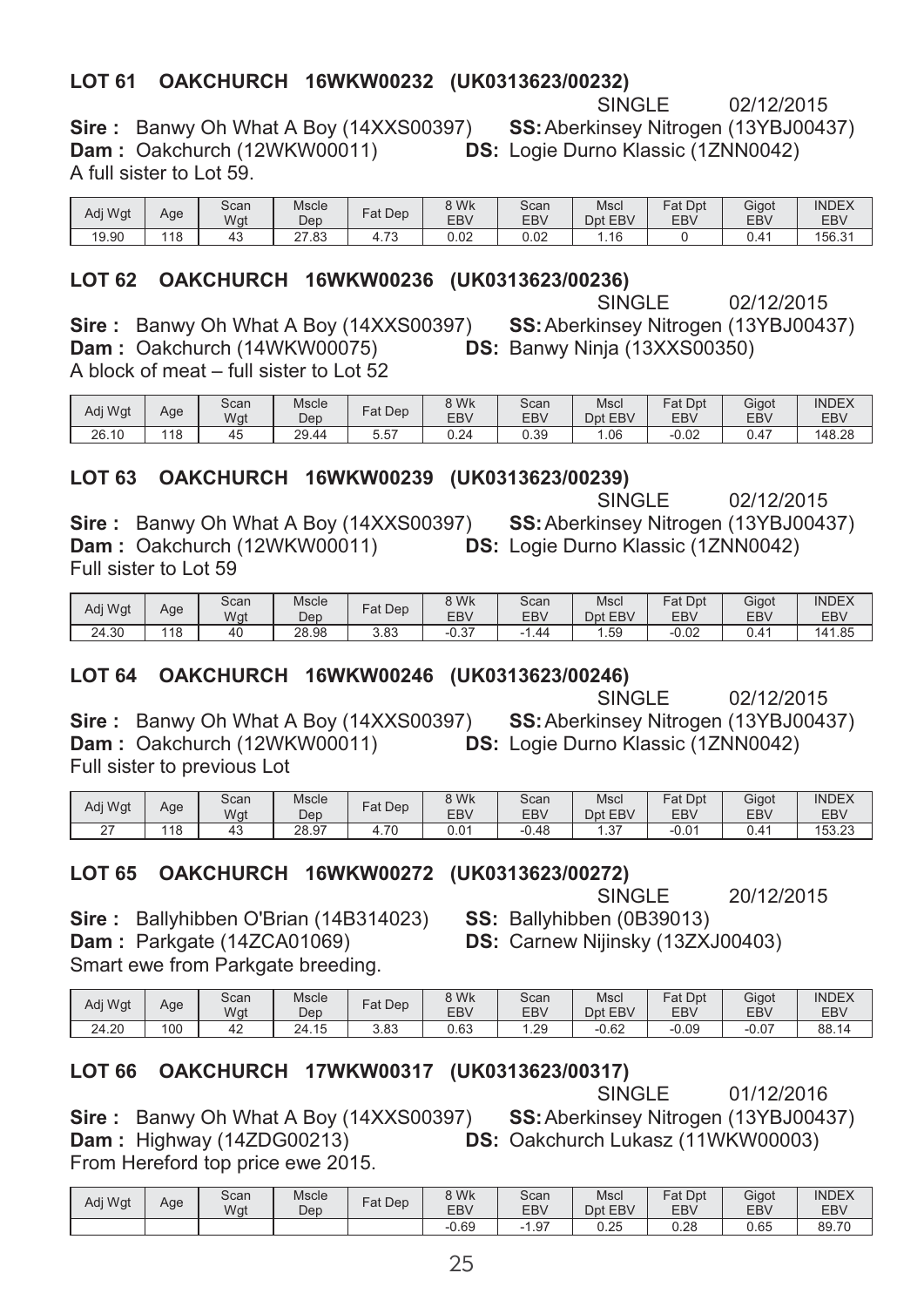### LOT 67 OAKCHURCH 17WKW00325 (UK0313623/00325)

01/12/2016

**Sire:** Aberkinsey Nitrogen (13YBJ00437)

SS: Tawelfa Jerry (0WBX9023) DS: Aberkinsey (1YBJ0116)

SINGLE

**Dam: Banwy (13XXS00339)** Out of a smart ewe from Banwy sale

| Adi Wat | Age | Scan<br>Wat | <b>Mscle</b><br>Dep | $at$ .<br>Dep | 8 Wk<br>EB <sub>V</sub> | Scan<br><b>EBV</b>    | <b>Mscl</b><br><b>EBV</b><br>Dpt        | $T_{\alpha+1}$<br>Dpt<br>đι<br><b>EBV</b> | Gigot<br>EBV | <b>INDEX</b><br><b>EBV</b> |
|---------|-----|-------------|---------------------|---------------|-------------------------|-----------------------|-----------------------------------------|-------------------------------------------|--------------|----------------------------|
|         |     |             |                     |               |                         | $\cdot$ $\cdot$<br>ີ. | $\overline{A}$ $\overline{O}$<br>·∪. IC | 0.34                                      | 0.45         | 108.96                     |

### LOT 68 OAKCHURCH 17WKW00334 (UK0313623/00334)

**Sire: Banwy Oh What A Boy (14XXS00397)** Dam: Highway (14ZDG00213) Full sister to Lot 66

**SINGLE** 02/12/2016 SS: Aberkinsey Nitrogen (13YBJ00437) **DS: Oakchurch Lukasz (11WKW00003)** 

| Adj Wgt | Age | Scan<br>Wgt | <b>Mscle</b><br>Dep | Fat<br>Dep | 8 Wk<br><b>EBV</b> | Scan<br>EBV | <b>Mscl</b><br><b>EBV</b><br>Dpt | Fat<br>Dpt<br><b>EBV</b> | Gigot<br>EB <sub>V</sub> | <b>INDEX</b><br>EBV                             |
|---------|-----|-------------|---------------------|------------|--------------------|-------------|----------------------------------|--------------------------|--------------------------|-------------------------------------------------|
|         |     |             |                     |            | $-0.09$            | $-0.28$     |                                  | 0.36                     | 0.65                     | $\sim$ $\sim$<br>$\rightarrow$<br>$\mathcal{L}$ |

### LOT 69 OAKCHURCH 17WKW00344 (UK0313623/00344)

**SINGLE** 03/12/2016 SS: Aberkinsey Nitrogen (13YBJ00437) DS: Banwy Ninia (13XXS00350)

Sire: Banwy Oh What A Boy (14XXS00397) Dam: Oakchurch (14WKW00075) Full sister to Lot 52

| Adj Wgt | Age | Scan<br>Wgt | <b>Mscle</b><br>Dep | $F_{at}$<br>Dep | 8 Wk<br>EB\ | Scan<br><b>EBV</b> | Msc<br><b>EBV</b><br>Dpt | Fat<br>Dpt<br><b>EBV</b> | Gigot<br>EBV | <b>INDEX</b><br><b>EBV</b> |
|---------|-----|-------------|---------------------|-----------------|-------------|--------------------|--------------------------|--------------------------|--------------|----------------------------|
|         |     |             |                     |                 | 0.63        | .59                | 70<br>ບ. 1 ວ             | $\sim$<br>--<br>U.Z      | 0.47         | 156.79                     |

### LOT 70 OAKCHURCH 17WKW00346 (UK0313623/00346)

**TWIN** 03/12/2016

**DS:** Banwy Oh What A Boy (14XXS00397)

SS: Oakchurch Lukasz (11WKW00003)

Sire: Glyn Coch Mr T (12XCA00257) Dam: Oakchurch (16WKW00194) Another well bred ewe going back to 0XXS9010

| Adj Wgt | Age | Scan<br>Wat | <b>Mscle</b><br>Dep | Fat<br>Dep | 8 Wk<br>EBV | Scan<br><b>EBV</b> | <b>Mscl</b><br>Dpt EBV | Fat Dpt<br>EBV | Gigot<br>EB <sub>V</sub> | <b>INDEX</b><br><b>EBV</b> |
|---------|-----|-------------|---------------------|------------|-------------|--------------------|------------------------|----------------|--------------------------|----------------------------|
|         |     |             |                     |            | $-0.78$     | 1.58               | 0.53                   | $-0.40$        | $-0.30$                  | 74.04                      |

### LOT 71 OAKCHURCH 17WKW00348 (UK0313623/00348)

Sire: Banwy Oh What A Boy (14XXS00397) Dam: Oakchurch (13WKW00041)

**SINGLE** 03/12/2016 SS: Aberkinsey Nitrogen (13YBJ00437) DS: Oakchurch Majestic (12WKW00023)

A well muscled powerful ewe with style

| Adj Wgt | Age | Scan<br>Wat | <b>Mscle</b><br>Dep | Fat Dep | 8 Wk<br><b>EBV</b> | Scan<br><b>EBV</b>     | Mscl<br>Dpt<br><b>EBV</b> | Fat Dpt<br><b>EBV</b> | Gigot<br><b>EBV</b> | <b>INDEX</b><br><b>EBV</b> |
|---------|-----|-------------|---------------------|---------|--------------------|------------------------|---------------------------|-----------------------|---------------------|----------------------------|
|         |     |             |                     |         | 0.45               | 2 <sub>1</sub><br>، ن. | $-0.08$                   | റ ററ<br>∪.∠ა          | 44.ں                | 131.79                     |

### LOT 72 OAKCHURCH 17WKW00349 (UK0313623/00349)

Sire: Banwy Oh What A Boy (14XXS00397) **Dam: Banwy (14XXS00470)** A daughter of Lot 46

SINGLE 03/12/2016 SS: Aberkinsey Nitrogen (13YBJ00437) DS: Foulrice Nelson (13DG03281)

| Adj Wgt | Age | Scan<br>Wat | <b>Mscle</b><br>Dep | $Fat$ .<br>Dep | ९ Wk<br><b>EBV</b>          | Scan<br>EBV | <b>Mscl</b><br><b>EBV</b><br>Dpt | Fat<br>Dpt<br><b>EBV</b> | Gigot<br>EBV   | <b>INDEX</b><br>EBV |
|---------|-----|-------------|---------------------|----------------|-----------------------------|-------------|----------------------------------|--------------------------|----------------|---------------------|
|         |     |             |                     |                | $\sim$ $\sim$ $\sim$<br>v.v | $-0.09$     | 0.42                             | 0.36                     | $\cap$<br>ں ے. | 135.21<br>∣ JJ.Z    |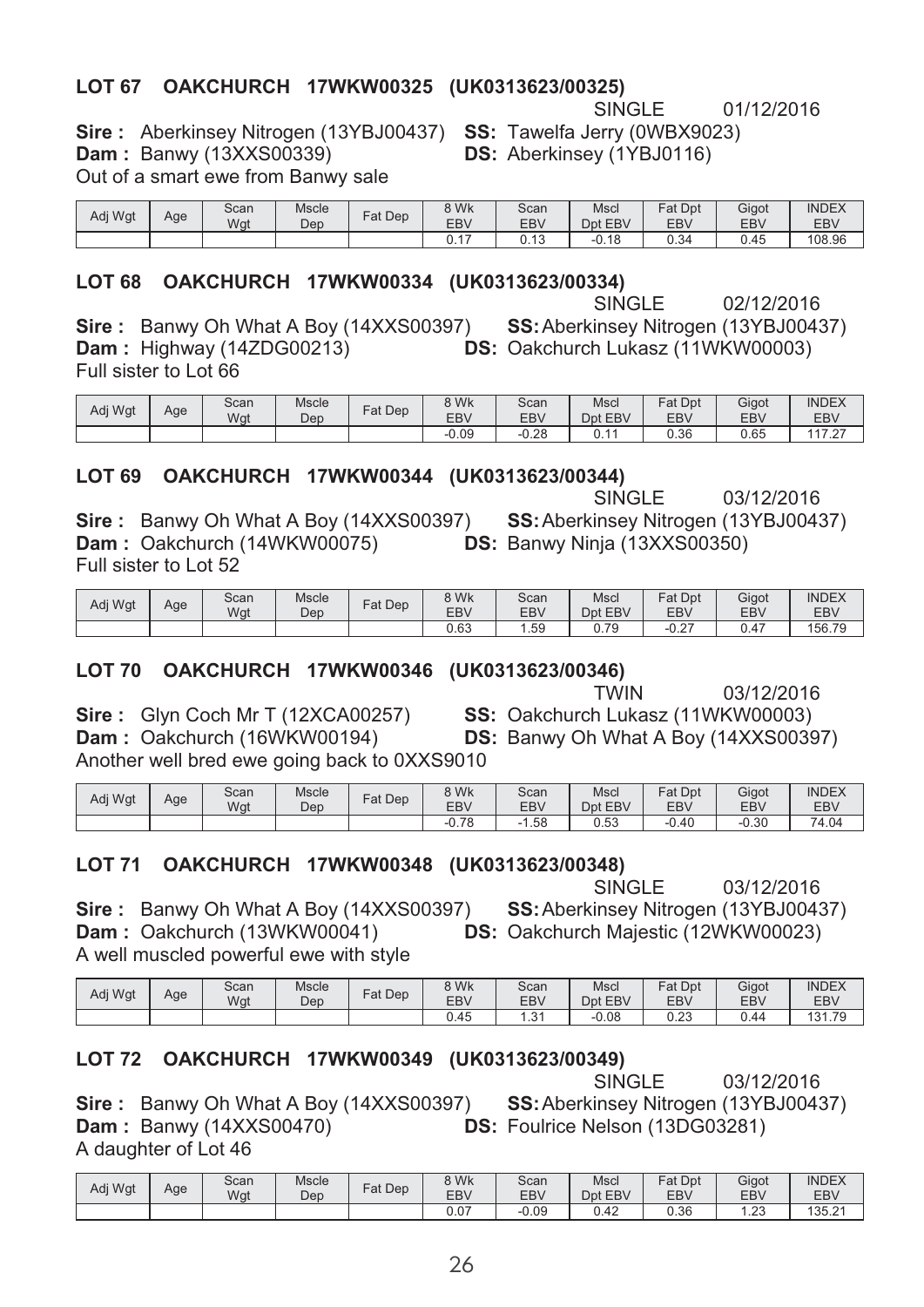### LOT 73 OAKCHURCH 17WKW00351 (UK0313623/00351)

SINGLE 03/12/2016 **SS: Aberkinsey Nitrogen (13YBJ00437)** 

**Sire:** Banwy Oh What A Boy (14XXS00397) Dam: Oakchurch (14WKW00075) A daughter of Lot 52

DS: Banwy Ninja (13XXS00350)

| Adj Wgt | Age | Scan<br>Wat | <b>Mscle</b><br>Dep | $=$ at<br>Dep | 9 Wk<br>EBV | Scan<br>EBV | <b>Mscl</b><br>EBV<br>Dpt | Fat Dpt<br>EBV | Gigot<br><b>EBV</b> | <b>INDEX</b><br><b>EBV</b> |
|---------|-----|-------------|---------------------|---------------|-------------|-------------|---------------------------|----------------|---------------------|----------------------------|
|         |     |             |                     |               | .06         | 2.65        | . 57<br>.co               | $-0.20$        | 0.47                | 174.04<br>، ن.             |

### LOT 74 OAKCHURCH 17WKW00353 (UK0313623/00353)

Sire: Banwy Oh What A Boy (14XXS00397) **Dam: Banwy (14XXS00470)** A daughter of Lot 46

**SINGLE** 03/12/2016 SS: Aberkinsey Nitrogen (13YBJ00437) DS: Foulrice Nelson (13DG03281)

| Adj Wgt | Age | Scan<br>Wat | <b>Mscle</b><br>Dep | $Fat$ Dep | ९ Wk<br><b>EBV</b> | $\sim$<br>Scan<br>EBV | <b>Mscl</b><br>Dpt<br><b>EBV</b> | Dpt<br>Fat<br><b>EBV</b> | Gigot<br>EB\   | <b>INDEX</b><br><b>EBV</b> |
|---------|-----|-------------|---------------------|-----------|--------------------|-----------------------|----------------------------------|--------------------------|----------------|----------------------------|
|         |     |             |                     |           | O E<br>U.85        | .98                   | 155<br>∪.ບບ                      | 0.38                     | $\cap$<br>ں ے. | 175<br>75.30               |

### LOT 75 OAKCHURCH 17WKW00367 (UK0313623/00367)

Sire: Glyn Coch Mr T (12XCA00257) **Dam: Banwy (14XXS00473)** Dam bred very well for us

**TWIN** 01/12/2016 SS: Oakchurch Lukasz (11WKW00003) **DS: Foulrice Nelson (13DG03281)** 

| Adi Wat | Age | Scan<br>Wat | <b>Mscle</b><br>Dep | <b>Fat Dep</b> | ९ Wk<br><b>EBV</b> | Scan<br><b>EBV</b> | Mscl<br>Dpt EBV | <b>Fat Dpt</b><br><b>EBV</b> | Gigot<br>EBV | <b>INDEX</b><br><b>EBV</b> |
|---------|-----|-------------|---------------------|----------------|--------------------|--------------------|-----------------|------------------------------|--------------|----------------------------|
|         |     |             |                     |                | റാറ<br>-∪.3∠       | $-0.19$            | $-0.36$         | $-0.56$                      | 0.48         | 69.66                      |

### LOT 76 OAKCHURCH 17WKW00370 (UK0313623/00370)

Sire: Banwy Oh What A Boy (14XXS00397) Dam: Oakchurch (14WKW00077) Dam bred muscle out of 0XXS9010

**Sire:** Banwy Oh What A Boy (14XXS00397)

**TWIN** 01/12/2016 SS: Aberkinsey Nitrogen (13YBJ00437) DS: Banwy Ninja (13XXS00350)

| Adj Wgt | Age | Scan<br>Wgt | <b>Mscle</b><br>Dep | Fat<br>Dep | ९ Wk<br>EBV | Scan<br>EBV | <b>Mscl</b><br><b>EBV</b><br>Dpt | <b>Fat Dpt</b><br>EBV | Gigot<br><b>EBV</b> | <b>INDEX</b><br>EBV |
|---------|-----|-------------|---------------------|------------|-------------|-------------|----------------------------------|-----------------------|---------------------|---------------------|
|         |     |             |                     |            | .20<br>-    | $-3.45$     | . 46                             | 0.49                  | E7<br>U.57          | 91.39               |

### LOT 77 OAKCHURCH 17WKW00375 (UK0313623/00375)

**TWIN** 01/12/2016 **SS: Aberkinsey Nitrogen (13YBJ00437)** DS: Banwy Ninja (13XXS00350)

Banwy breeding right through this ewe

Dam: Oakchurch (14WKW00052)

| Adj Wgt | Age | Scan<br>Wgt | <b>Mscle</b><br>Dep | $Fat$ .<br>Dep | 8 Wk<br><b>EBV</b> | Scan<br><b>EBV</b> | <b>Msci</b><br>Dpt EBV | Fat<br>Dpt<br>EBV | Gigot<br><b>EBV</b> | <b>INDEX</b><br><b>EBV</b> |
|---------|-----|-------------|---------------------|----------------|--------------------|--------------------|------------------------|-------------------|---------------------|----------------------------|
|         |     |             |                     |                | AC                 | 50<br>u.ju         | $-0.02$                | ററ<br>∪.∠ŏ        | 0.49                | 106.49                     |

### LOT 78 OAKCHURCH 17WKW00378 (UK0313623/00378)

**TRIPLET** 01/12/2016

Sire: Glyn Coch Mr T (12XCA00257) SS: Oakchurch Lukasz (11WKW00003) **Dam: Banwy (14XXS00399) DS: Aberkinsey Nitrogen (13YBJ00437)** 

Out of a full sister to What A Boy - well bred

| Adj Wgt | Age | Scan<br>Wat | <b>Mscle</b><br>Dep | Fat Dep | ९ Wk<br><b>EBV</b> | Scan<br><b>EBV</b> | <b>Mscl</b><br>Dpt EBV | <b>Fat Dpt</b><br>EBV | Gigot<br>EBV | <b>INDEX</b><br>EBV |
|---------|-----|-------------|---------------------|---------|--------------------|--------------------|------------------------|-----------------------|--------------|---------------------|
|         |     |             |                     |         | $-0.43$            | $-0.90$            | 0.63                   | $\sqrt{2}$<br>ບ. ເບ   | $-0.24$      | 94.96               |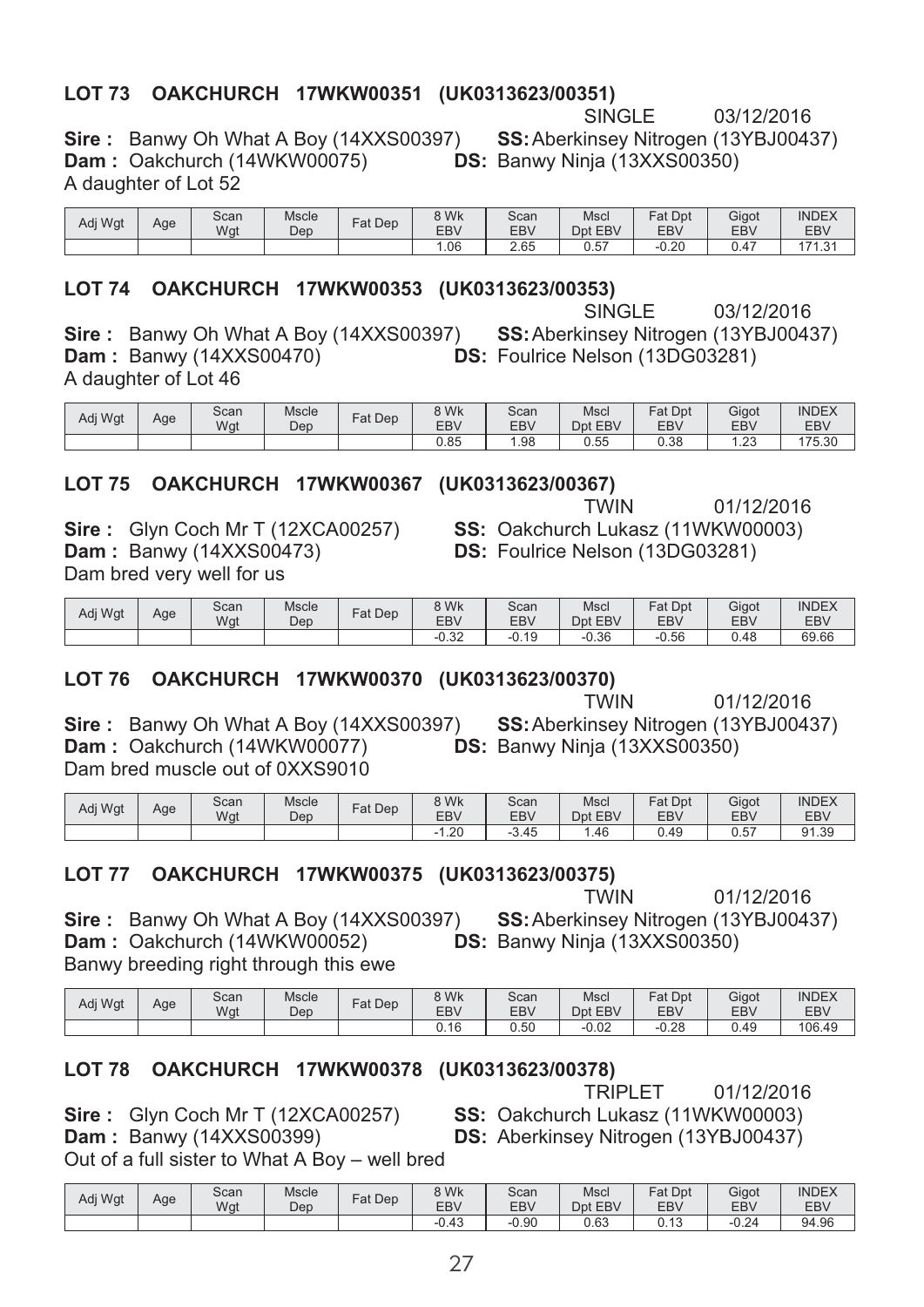### **LOT 79 - 
-**

01/12/2016 TWIN<br>1904 Ditroger (13YD IOO

**Sire :** Banwy Oh What A B<br>**Dam :** Ookebureb (15) WAM a<br>n **Dam:** Oakchurch (15WKW00092) **DS:** B<br>Seme breading at Let 77 Same breeding at Lot 77

<sup>&</sup>gt;   > ! 
" anwy Ninja (13XXS00350)

| Adj Wgt | Age | Scan<br>Wat | <b>Mscle</b><br>Dep | $at$ .<br>Dep | 8 Wk<br>EBV | Scan<br><b>EBV</b> | <b>Mscl</b><br>Dpt EBV | Fat<br>Dpt<br>EBV | Gigot<br>EBV | <b>INDEX</b><br><b>EBV</b> |
|---------|-----|-------------|---------------------|---------------|-------------|--------------------|------------------------|-------------------|--------------|----------------------------|
|         |     |             |                     |               | $-0.03$     | 0.01               | 0.20                   | 0.19              | 0.49         | 113.16                     |

### **-**

**Sire :** Banwy Oh What A B<br>**Dam :** Highway (147DC000 a<br>: **Dam:** Highway (14ZDG00204) **DS**: Oa<br>Deventer of Let 47 Daughter of Lot 47

 )7
)7)
5 <sup>&</sup>gt;   > ! 
" kchurch Lukasz (11WKW00003)

| Adj Wgt | Age | Scan<br>Wgt | <b>Mscle</b><br>Dep | $F$ at<br>Dep | 8 Wk<br><b>EBV</b> | Scan<br><b>EBV</b>   | <b>Mscl</b><br>Dpt EBV | Fat<br>Dpt<br><b>EBV</b> | Gigot<br><b>EBV</b> | <b>INDEX</b><br><b>EBV</b> |
|---------|-----|-------------|---------------------|---------------|--------------------|----------------------|------------------------|--------------------------|---------------------|----------------------------|
|         |     |             |                     |               | $-0.02$            | $\rightarrow$<br>−∪. | $\triangle$            | 0.39                     | ∩ ⊿∩<br>-U.IC       | 141.54                     |

### **-**

**Sire:** Glyn Coch Mr T (12XCA00257) **SS:** Oa<br>Dem + Benux (14XXS00440) **Dam: Banwy (14XXS00440)** ี<br>nwy (14XXS00440) **DS:** Aberkinsey Nitrogen (13YBJ00437)<br>T.doughter A nice Mr T daughter

02/12/2016 کا ایس ایران<br>۱٫۱٬۷۵۵٬۹٬۸٬۷٬۸٬۵۵۵۵٬ kchurch Lukasz (11WKW00003)<br>erkineev Nitresen (13YB I00437)

| Adj Wgt | Age | Scan<br>Wat | <b>Mscle</b><br>Dec | ⊏at<br>Dep | 8 Wk<br><b>EBV</b> | Scan<br><b>EBV</b>          | <b>Mscl</b><br>Dpt EBV | Fat<br>Dpt<br><b>EBV</b> | Gigot<br>EBV | <b>INDEX</b><br><b>EBV</b> |
|---------|-----|-------------|---------------------|------------|--------------------|-----------------------------|------------------------|--------------------------|--------------|----------------------------|
|         |     |             |                     |            | $-0.84$            | O <sub>4</sub><br>-<br>ن. ا | $-0.07$                | .18<br>$-1$ .            | $-0.34$      | 45.01                      |

### **-**

SINGLE 02/12/2016<br>ipsev Nitrogen (12VB I004

oy (14XXS00397) **SS:** Aberkinsey Nitrogen (13YBJ00437)<br>**RS: Equirics Nology (13DC03381) DS:** Foulrice Nelson (13DG03281)

**Sire :** Banwy Oh What A B<br>**Dem :** Benuw (14YYS0047) **Dam: Banwy (14XXS00470)** a<br>^

| A daughter of Lot 46 |     |      |              |         |            |            |             |            |            |              |
|----------------------|-----|------|--------------|---------|------------|------------|-------------|------------|------------|--------------|
| Adj Wgt              |     | Scan | <b>Mscle</b> | Fat Dep | 8 Wk       | Scan       | <b>Mscl</b> | Fat Dpt    | Gigot      | <b>INDEX</b> |
|                      | Age | Wat  | Dep          |         | <b>EBV</b> | <b>EBV</b> | Dpt EBV     | <b>EBV</b> | <b>EBV</b> | <b>EBV</b>   |
|                      |     |      |              |         | 0.40       | 0.40       | 0.07        | 0.00       | $\sqrt{2}$ | 10000        |

 $0.13$ 

### **-**

;80 7
)7)
5

 $1.23$ 

130.28

 $0.38$ 

**Sire:** Glyn Coch Mr T (12XCA00257) **SS:** Oa<br>Dem + Benus (14XXS00200) kchurch Lukasz (11WKW00003)<br>erkineev Nitresen (13YB I00427)

>   > ! 
"

 $0.07$ 

**Dam: Banwy (14XXS00399)** a<br>^ A full sister to Lot 78

| Adj Wgt | Age | Scan<br>Wat | <b>Mscle</b><br>Dep | $F_{at}$<br>Dep | 8 Wk<br>EBV            | Scan<br><b>EBV</b> | <b>Msci</b><br>Dpt EBV | Fat<br>Dpt<br><b>EBV</b> | Gigot<br><b>EBV</b> | <b>INDEX</b><br><b>EBV</b> |
|---------|-----|-------------|---------------------|-----------------|------------------------|--------------------|------------------------|--------------------------|---------------------|----------------------------|
|         |     |             |                     |                 | $^{\circ}$ 14<br>-v. 1 | $-0.04$            | $\cdots$               | .07<br>U.Z               | റാ<br>-v.∠4         | 126.28                     |

 $0.16$ 

4 5 1.23 1 130.28 1 1.23 1 1.23 1 1.23 1 1.23 1 1.24 1 1.24 1 1.25 1 1.25 1 1.25 1 1.25 1 1.25 1 1.25 1 1.25 1

### LOT 84 OAKCHURCH 17WKW00404 (UK0313623/00404)

**Sire:** Glyn Coch Mr T (12XCA00257) **SS:** Oa<br>Dem + Ookebureb (15\\\/\\/\\/\00122) **Dam:** Oakchurch (15WKW00122) **DS:** B

 7
)7)
5 kchurch Lukasz (11WKW00003)<br>nuv Ob Whot A Rev (14YXS003) anwy Oh What A Boy (14XXS00397)

Going back to the granny of Oakchurch Ozil

| Adj Wgt | Age | Scan<br>Wat | <b>Mscle</b><br>Dep | Fat<br>Dep | 9 Wk<br><b>EBV</b> | Scan<br>EBV | <b>Mscl</b><br>Dpt EBV | $\Gamma_{\Omega}$ +<br>Dpt<br>'dl<br>EBV | Gigot<br><b>EBV</b> | <b>INDEX</b><br>EBV |
|---------|-----|-------------|---------------------|------------|--------------------|-------------|------------------------|------------------------------------------|---------------------|---------------------|
|         |     |             |                     |            | $-0.60$            | .19<br>- 1  | 0.33                   | $\sim$ $\sim$ $\lambda$<br>-0.24         | റ ററ<br>-U.Zu       | 67.65               |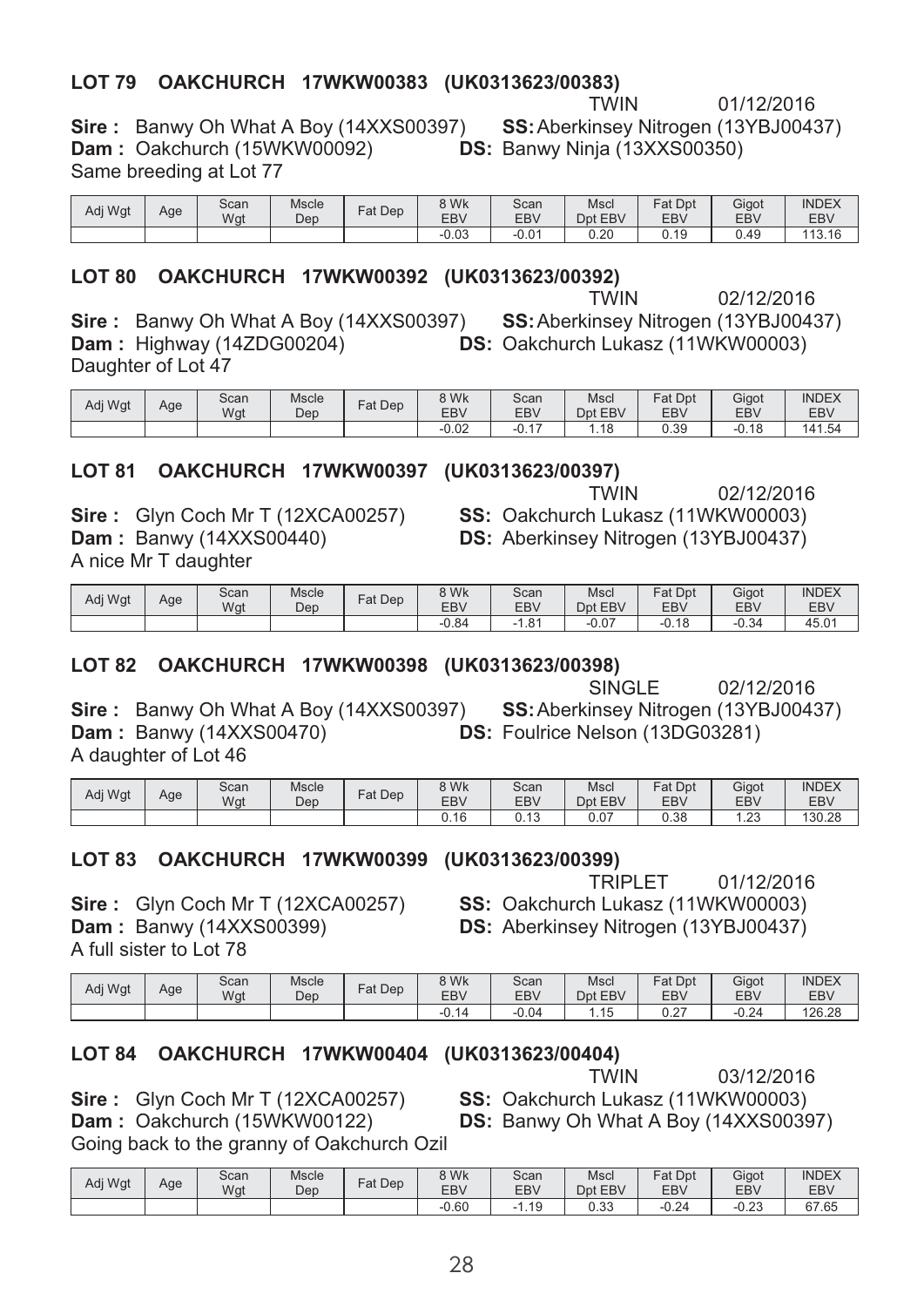# 29

### LOT 85 OAKCHURCH 17WKW00406 (UK0313623/00406)

Sire: Glyn Coch Mr T (12XCA00257) Again going back to 0XXS9010

# Dam: Oakchurch (16WKW00246)

#### Scan **Mscle**  $8$  Wk Scan Mscl Fat Dpt **INDEX** Gigot Adj Wgt Age Fat Dep **EBV** EBV Dpt EBV EBV EBV EBV Wgt Dep  $-0.93$  $-2.22$  $1.13$  $-0.18$  $-0.30$ 83.44

### **LOT 86** OAKCHURCH 17WKW00415 (UK0313623/00415)

Sire: Glyn Coch Mr T (12XCA00257)

**SINGLE** 05/03/2017 SS: Oakchurch Lukasz (11WKW00003) **DS:** Banwy Oh What A Boy (14XXS00397)

Dam: Oakchurch (16WKW00255) Dam was one of the most powerful ewes we bred

| Adj Wgt | Age | Scan<br>Wgt | <b>Mscle</b><br>Dep | $F$ at Dep | $3$ Wk<br>EBV | Scan<br>EBV | <b>Mscl</b><br>Dpt<br>EBV | <b>Fat Dpt</b><br>EBV | Gigot<br>EB\    | <b>INDEX</b><br><b>EBV</b> |
|---------|-----|-------------|---------------------|------------|---------------|-------------|---------------------------|-----------------------|-----------------|----------------------------|
|         |     |             |                     |            | $-0.49$       | $-0.92$     | 7 <sup>C</sup><br>v. 1 v  | $\sim$                | $\sim$<br>-∪.∠. | 0702<br>87. IO             |

#### **LOT 87** OAKCHURCH 17WKW00417 (UK0313623/00417)

**Sire: Banwy Ripper (16XXS01116) Dam: Banwy (14XXS00437)** A Ripper daughter of Lot 45

**TWIN** 05/03/2017 **SS: Aberkinsey Nitrogen (13YBJ00437)** 

DS: Foulrice Nelson (13DG03281)

| Adj Wgt | Age | Scan<br>Wqt | <b>Mscle</b><br>Dep | $F_{\text{at}}$<br>Dep | 3 Wk<br><b>EBV</b>     | Scan<br><b>EBV</b> | <b>Mscl</b><br>D <sub>pt</sub><br><b>EBV</b> | <b>Fat Dpt</b><br>EBV | Gigot<br>EBV  | <b>INDEX</b><br><b>EBV</b> |
|---------|-----|-------------|---------------------|------------------------|------------------------|--------------------|----------------------------------------------|-----------------------|---------------|----------------------------|
|         |     |             |                     |                        | $\Lambda$<br>−∪.<br>⊣౪ | $-0.50$            | ົ່<br>∪.ບ                                    | 0.20                  | $\sim$<br>، U | 0017<br>$- - - -$          |

#### **LOT 88** OAKCHURCH 17WKW00420 (UK0313623/00420)

Sire: Glyn Coch Mr T (12XCA00257) Dam: Oakchurch (15WKW00129)

**TWIN** 06/03/2017 **SS: Oakchurch Lukasz (11WKW00003) DS:** Banwy Oh What A Boy (14XXS00397)

Going back to 14WKW00075 that has produced 5 tups in pedigree flocks

| Adj Wgt | Age | Scan<br>Wqt | <b>Mscle</b><br>Dep | <b>Fat Dep</b> | 9 Wk<br>EBV | Scan<br>EBV | <b>Mscl</b><br>Dpt<br>EBV | Fat Dpt<br>EBV | Gigot<br>EB <sub>V</sub> | <b>INDEX</b><br><b>EBV</b> |
|---------|-----|-------------|---------------------|----------------|-------------|-------------|---------------------------|----------------|--------------------------|----------------------------|
|         |     |             |                     |                | $-0.49$     | $-0.84$     | 0.86                      | $-0.24$        | $\sim$ $-$<br>−∪.∠.      | 93.18                      |

#### **LOT 89** OAKCHURCH 17WKW00421 1 UNU 31 3 42 I J

06/03/2017

SS: Oakchurch Lukasz (11WKW00003) **DS:** Banwy Oh What A Boy (14XXS00397)

**TWIN** 

Dam: Oakchurch (15WKW00129) Full sister to Lot 88

Sire: Glyn Coch Mr T (12XCA00257)

| Adj Wgt | Age | Scan<br>Wgt | <b>Mscle</b><br>Dep | <b>Fat Dep</b> | 3 Wk<br><b>EBV</b> | Scan<br><b>EBV</b> | <b>Mscl</b><br><b>EBV</b><br>Dpt | $E \sim$<br>Dpt<br>"dl<br><b>EBV</b> | Gigot<br><b>EBV</b> | <b>INDEX</b><br><b>EBV</b> |
|---------|-----|-------------|---------------------|----------------|--------------------|--------------------|----------------------------------|--------------------------------------|---------------------|----------------------------|
|         |     |             |                     |                | 0.49               | $-0.84$            | 0.86                             | $-0.24$                              | 0.07<br>-v.z.       | 93.18                      |

03/12/2016

SS: Oakchurch Lukasz (11WKW00003)

**DS: Banwy Oh What A Boy (14XXS00397)** 

**TWIN** 

|  | (UK0313623/00421) |  |
|--|-------------------|--|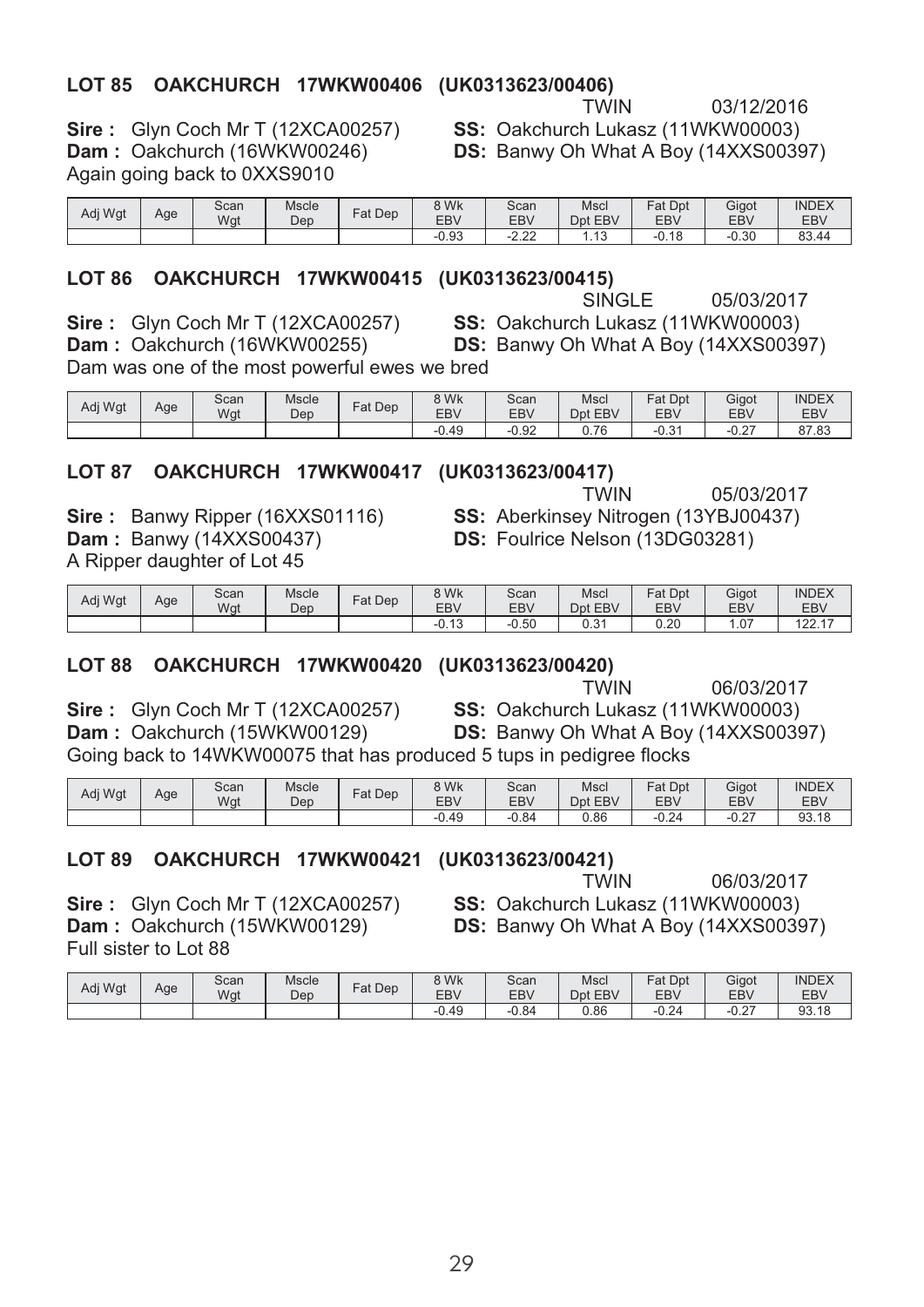### **MR AM & MRS JM WALTON (RAINBOW)**

The following five lots are Suffolk x ewes from the Rainbow flock of Andrew & Jan Walton - with the potential to be used as recipients. All have reared lambs in 2018 & 2019.

**LOT 90** 

**LOT 91** 

**LOT 92** 

**LOT 93** 

**LOT 94**